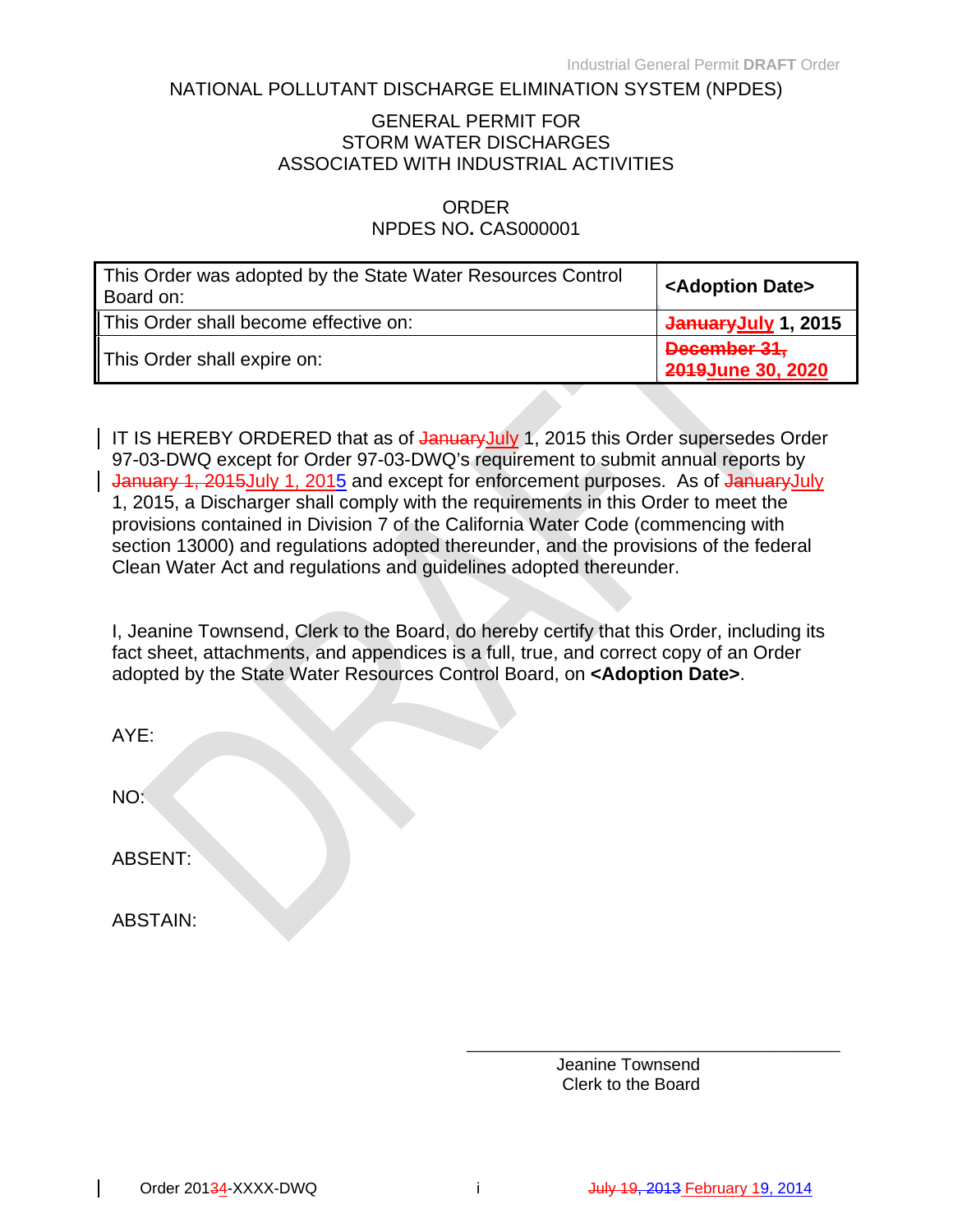## **TABLE OF CONTENTS**

| II. |                                                                                |  |
|-----|--------------------------------------------------------------------------------|--|
|     |                                                                                |  |
|     |                                                                                |  |
|     |                                                                                |  |
|     |                                                                                |  |
|     |                                                                                |  |
|     |                                                                                |  |
|     |                                                                                |  |
|     |                                                                                |  |
|     |                                                                                |  |
|     |                                                                                |  |
|     |                                                                                |  |
|     |                                                                                |  |
|     | XV. ANNUAL COMPREHENSIVE FACILITY COMPLIANCE EVALUATION (ANNUAL EVALUATION) 61 |  |
|     |                                                                                |  |
|     |                                                                                |  |
|     |                                                                                |  |
|     |                                                                                |  |
|     |                                                                                |  |
|     |                                                                                |  |
|     |                                                                                |  |

#### **TABLES**

**TABLE 1:** Additional Analytical Parameters [...............................................................................42](#page-43-0) TABLE 2: Parameter NAL Values, Test Methods, Detection Limits, and Reporting Units......... 43

### **ATTACHMENTS AND APPENDICES**

- Attachment A Facilities Covered
- Attachment B Acronyms
- Attachment C Glossary
- Attachment D Permit Registration Documents (PRDs)
- Attachment E TMDL Implementation
- Attachment F Effluent Limitation Guidelines (ELGs)
- Attachment G Requirements for Dischargers Who Have Been Granted An Ocean Plan Exception for Discharges to ASBSAreas of Special Biological Significance (ASBS)
- Attachment H -Storm Water Sample Collection and Handling Instructions
- Appendix 1 Storm Water Pollution Prevention Plan (SWPPP) Checklist<br>Appendix 2 No Exposure Certification (NEC) Conditional Exclusion Insti

Appendix 2 No Exposure Certification (NEC) Conditional Exclusion Instructions<br>Appendix 3 Waterbodies with Clean Water Act section 303(d) Listed Impairment

Waterbodies with Clean Water Act section 303(d) Listed Impairments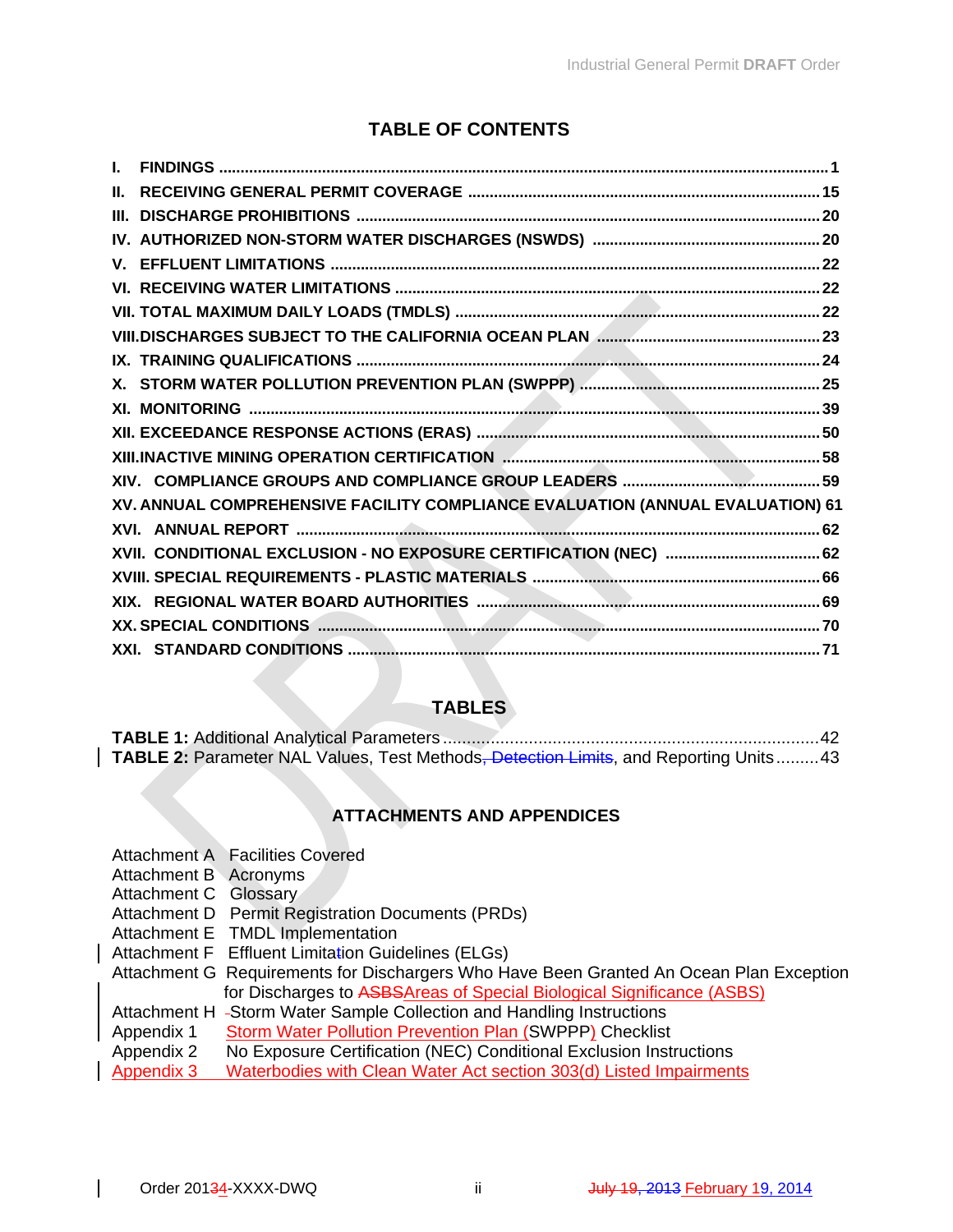### <span id="page-2-0"></span>**I. FINDINGS**

## **A. General Findings**

The State Water Resources Control Board (State Water Board) finds that:

- 1. The Federal Clean Water Act (Clean Water Act) prohibits certain discharges of storm water containing pollutants except in compliance with a National Pollutant Discharge Elimination System (NPDES) permit. (33 U.S.C. §§ 1311, 1342 (also referred to as Clean Water Act §§ 301, 402).) The United States Environmental Protection Agency (U.S. EPA) promulgates federal regulations to implement the Clean Water Act's mandate to control pollutants in storm water discharges. (40 C.F.R. § 122, et seq.) The NPDES permit must require implementation of Best Available Technology Economically Achievable (BAT) and Best Conventional Pollutant Control Technology (BCT) to reduce or eliminateprevent pollutants in storm water discharges and authorized non-storm water discharges (NSWDs). The NPDES permit must also include additional requirements necessary to implement applicable water quality objectives or water quality standards (collectively, water quality standards, WQS collectively).
- 2. On November 16, 1990, U.S. EPA promulgated Phase I storm water regulations in compliance with section 402(p) of the Clean Water Act. (55 Fed. Reg. 47990, codified at 40 C.F.R. § 122.26.) These regulations require operators of facilities subject to storm water permitting (Dischargers), that discharge storm water associated with industrial activity (industrial storm water discharges), to obtain an NPDES permit. Section 402(p)(3)(A) of the Clean Water Act also requires that permits for discharges associated with industrial activity include requirements necessary to meet water quality standardsWQS
- 3. Phase II storm water regulations<sup>[1](#page-2-1)</sup> require permitting for storm water discharges from facilities owned and operated by a municipality with a population of less than 100,000. The previous exemption from the Phase I permitting requirements under section 1068 of the Intermodal Surface Transportation Efficiency Act of 1991 was eliminated.
- 4. This Order (General Permit) is an NPDES General Permit issued in compliance with section 402 of the Clean Water Act and shall take effect on JanuaryJuly 1, 2015, provided that the Regional Administrator of U.S. - EPA has no objection. If the U.S. EPA Regional Administrator has an objection, this General Permit will not become effective until the objection is withdrawn.
- 5. This action to adopt an NPDES General Permit is exempt from the provisions of the California Environmental Quality Act (Pub. Resources Code, § 21000, et seq.) in accordance with section 13389 of the Water Code. (See *County of*

<span id="page-2-1"></span><sup>&</sup>lt;sup>1</sup> U.S. EPA. Final NPDES Phase II Rule. [<http://cfpub.epa.gov/npdes/stormwater/swfinal.cfm>](http://cfpub.epa.gov/npdes/stormwater/swfinal.cfm). [as of FebruaryJuly 34, 20134]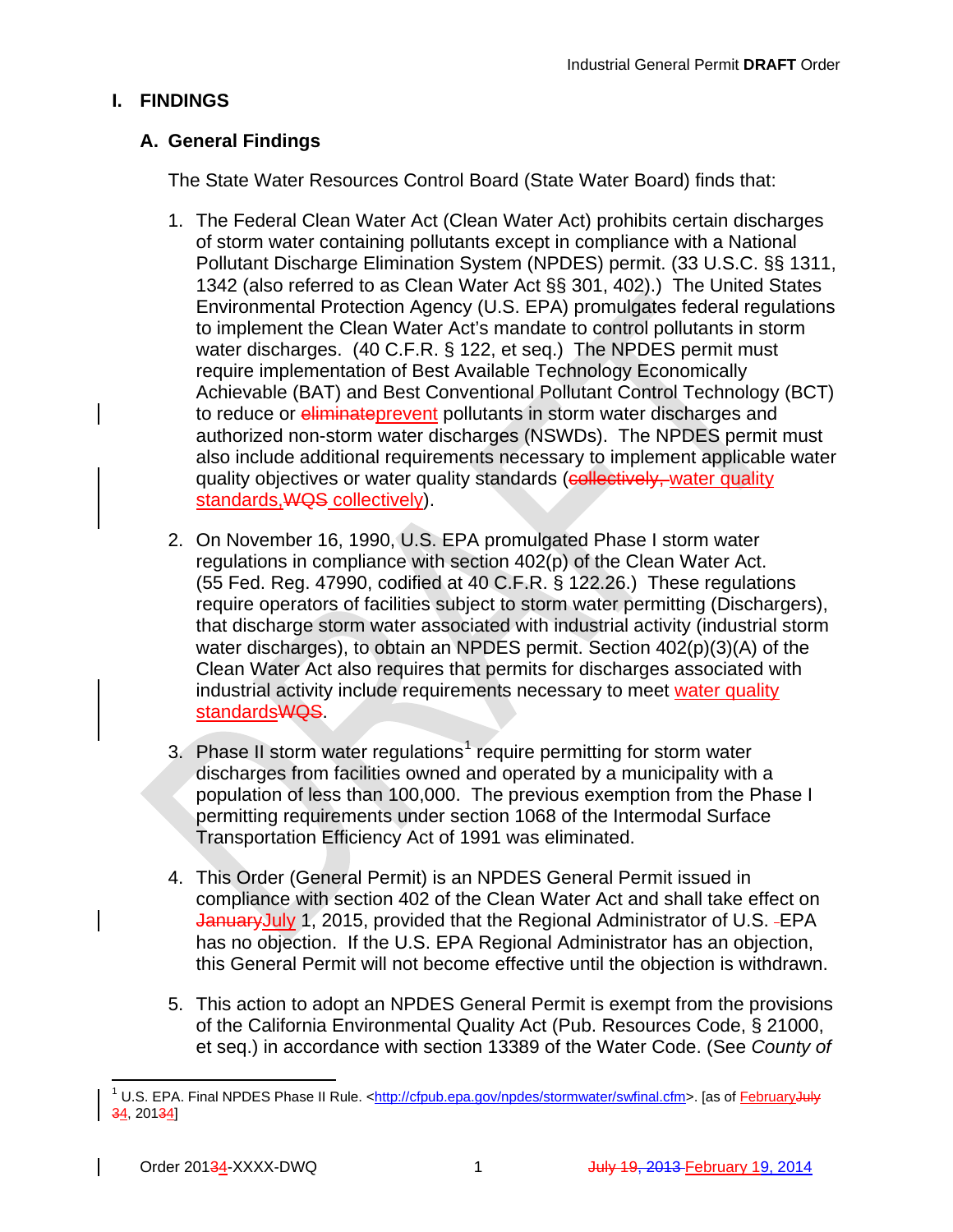*Los Angeles v. California State Water Resources Control Bd.* (2006) 143 Cal.App.4th 985.)

- 6. State Water Board Order 97-03-DWQ is rescinded as of the Effective Dateeffective date of this General Permit (JanuaryJuly 1, 2015) except for Order 97-03-DWQ's requirement that annual reports be submitted by January 1July1, 2015 and except for enforcement purposes.
- 7. Effective JanuaryJuly 1, 2015, the State Water Board and the Regional Water Quality Control Boards (Regional Water Boards) (collectively, Water Boards, collectively) will enforce the provisions herein.
- 8. This General Permit authorizes discharges of industrial storm water to waters of the United States, so long as those discharges comply with all requirements, provisions, limitations, and prohibitions in this General Permit.
- 9. Industrial activities covered under this General Permit are described in Attachment A.
- 10. The Fact Sheet for this Order is incorporated as findings of this General Permit.
- 11.Acronyms are defined in Attachment B and terms used in this General Permit are defined in Attachment C.
- 12.This General Permit regulates industrial storm water discharges and authorized NSWDs from specific categories of industrial facilities identified in Attachment A hereto, and industrial storm water discharges and authorized NSWDs from facilities designated by the Regional Water Boards to obtain coverage under this General Permit. This General Permit does not apply to industrial storm water discharges and NSWDs that are regulated by other individual or general NPDES permits
- 13.This General Permit does not preempt or supersede the authority of municipal agencies to prohibit, restrict, or control industrial storm water discharges and authorized NSWDs that may discharge to storm water conveyance systems or other watercourses within their jurisdictions as allowed by state and federal law.
- 14.All terms defined in the Clean Water Act, U.S. EPA regulations, and the Porter-Cologne Water Quality Control Act (Wat. Code, § 13000, et seq.) will have the same definition in this General Permit unless otherwise stated.
- 15.Pursuant to 40 Code of Federal Regulations section 131.12 and State Water Board Resolution 68-16, which incorporates the requirements of 40 Code of Federal Regulations section 131.12 where applicable, the State Water Board finds that discharges in compliance with this General Permit will not result in the lowering of water quality to a level that does not achieve water quality objectives and protect beneficial uses. Any degradation of water quality from existing high quality water to a level that achieves water quality objectives and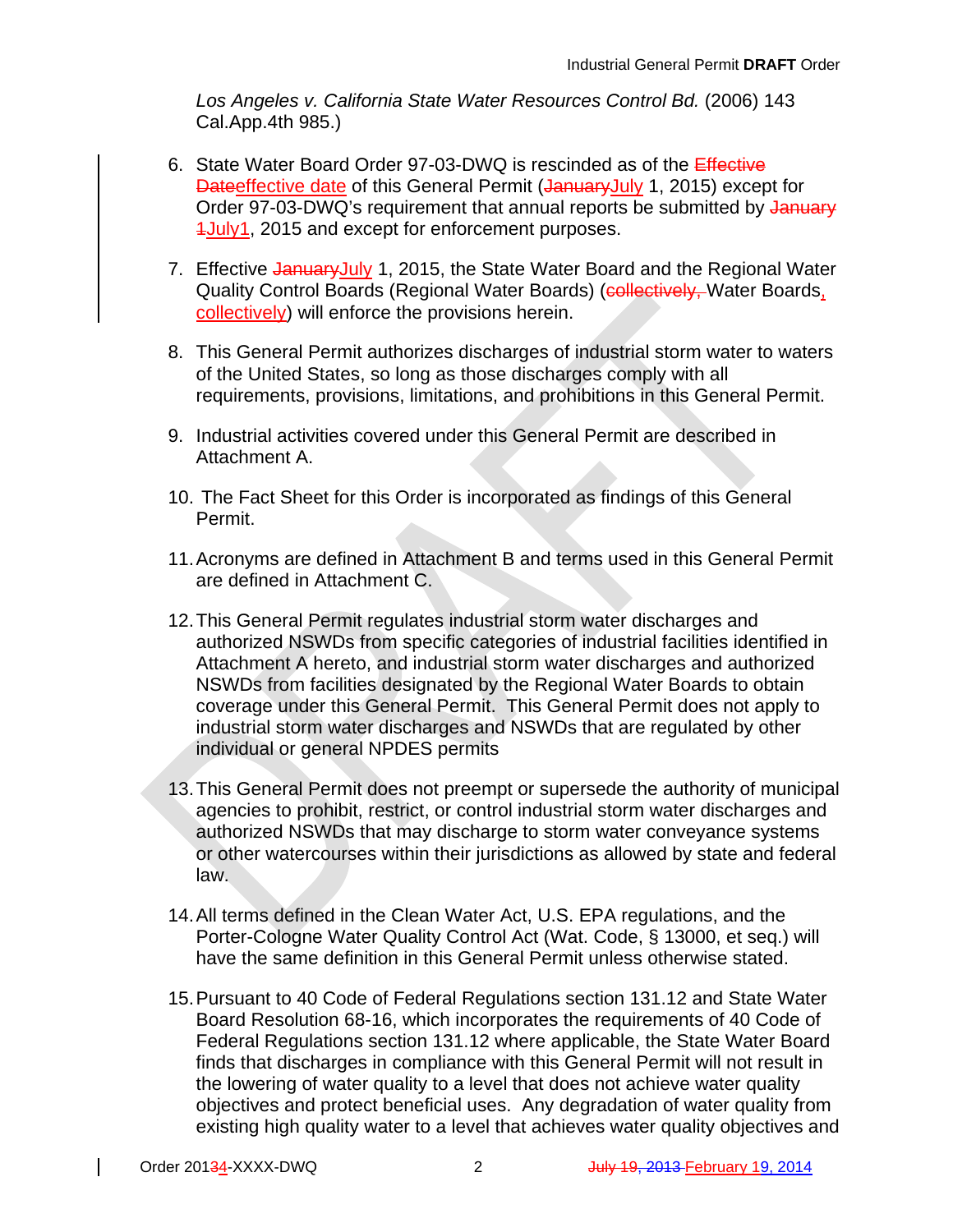protects beneficial uses is appropriate to support economic development. This General Permit's requirements constitute best practicable treatment or control for discharges of industrial storm water and authorized non-storm water discharges, and are therefore consistent with those provisions.

- 16.Compliance with any specific limits or requirements contained in this General Permit does not constitute compliance with any other applicable permits.
- 17.This General Permit requires that the Discharger certify and submit all Permit Registration Documents (PRDs) for Notice of Intent (NOI) and No Exposure Certification (NEC) coverage via the State Water Board's Storm Water Multi-Application and Report Tracking System (SMARTS) website. An(See Attachment D for an example of the information required to be submitted in the PRDs via SMARTS can be found in Attachment D..) All other documents required by this General Permit to be electronically certified and submitted via SMARTS can be submitted by the Discharger or by a designated Duly Authorized Representative on behalf of the Discharger. Electronic reporting is required to reduce the state's reliance on paper, to improve efficiency, and to make such General Permit documents more easily accessible to the public and the Water Boards.
- 18. Any All information provided to the Water Boards shall comply with the Homeland Security Act and anyall other federal law that concerns security in the United States, as applicable.

### **B. Industrial Activities Not Covered Under this General Permit**

- 19.Discharges of storm water from areas on tribal lands are not covered under this General Permit. IndustrialStorm water discharges from industrial facilities on tribal lands are regulated by ana separate NPDES permit issued by U.S. EPA.
- 20.Discharges of storm water regulated under another individual or general NPDES permit adopted by the State Water Board or Regional Water Board are not covered under this General Permit, including the currentState Water Board NPDES General Permit for Storm Water Discharges Associated with Construction and Land Disturbance Activities.
- 21.Storm water discharges to combined sewer systems are not covered under this General Permit. These discharges must be covered by an individual permit. (40 C.F.R. § 122.26(a)(7)6)(i).)
- 22.Conveyances that discharge storm water runoff combined with municipal sewage are not covered under this General Permit.
- 23.Discharges of storm water identified in Clean Water Act section 402(l) (33 U.S.C. § 1342(l)) are not covered under this General Permit.
- 24.Facilities otherwise subject to this General Permit but for which a valid Notice of Non-Applicability (NONA) has been certified and submitted via SMARTS,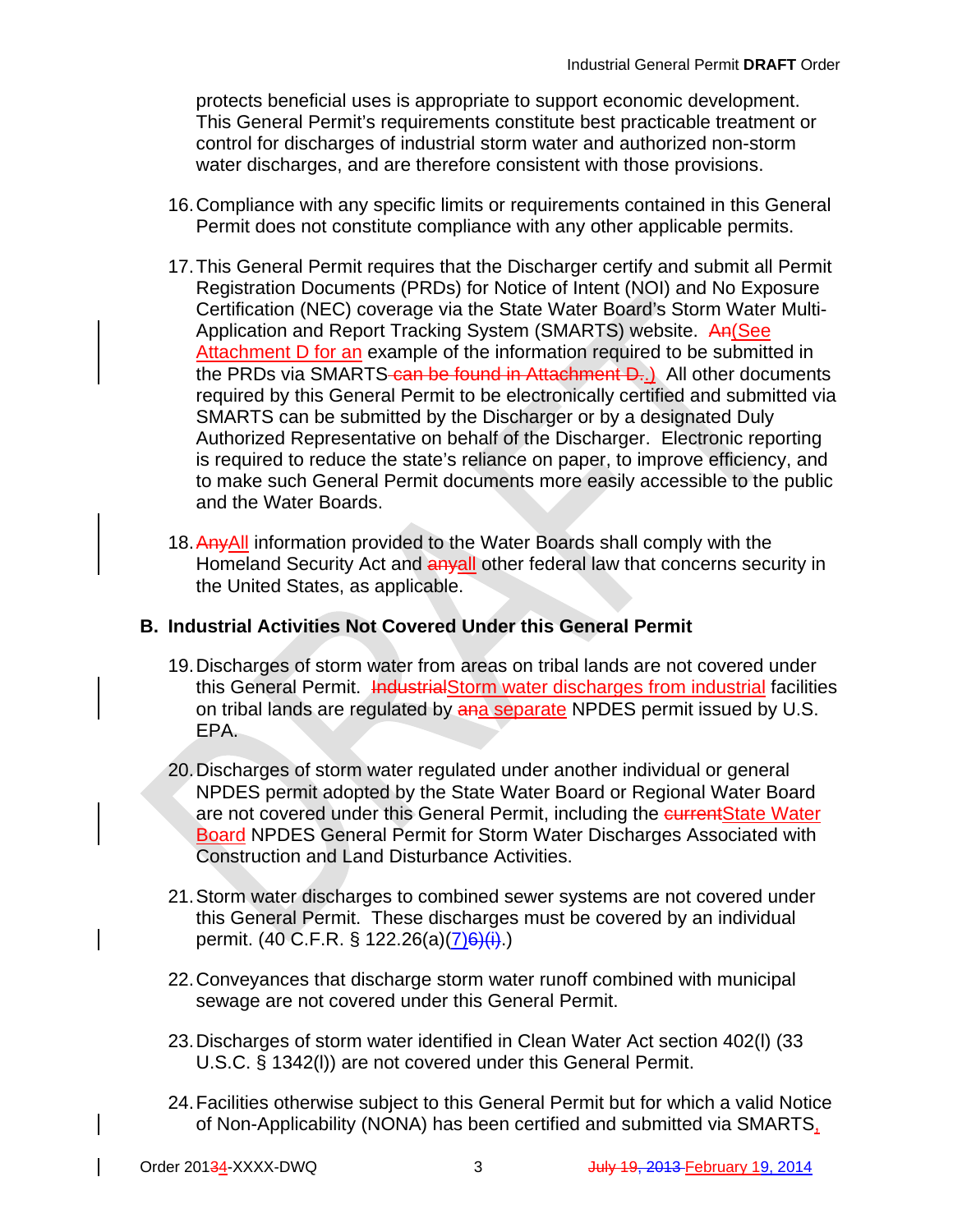by the Entity are not covered under this General Permit. Entities (See Section XX.C.1 of this General Permit) who are claiming "No Discharge" through the NONA shall meet the eligibility requirements and provide a No Discharge Technical Report in accordance with Section XX.C.

25.This General Permit does not authorize discharges of dredged or fill material regulated by the US Army Corps of Engineers under section 404 of the Clean Water Act and does not constitute a water quality certification under section 401 of the Clean Water Act.

#### **C. Discharge Prohibitions**

- 26.Pursuant to section 13243 of the Water Code, the State Water Board may specify certain conditions or areas where the discharge of waste, or certain types of waste, is prohibited.
- 27.With the exception of certain authorized NSWDs as defined in Section IV, this General Permit prohibits NSWDs. The State Water Board recognizes that certain NSWDs should be authorized because they are not generated by industrial activity, are not significant sources of pollutants when managed appropriately, and are generally unavoidable because they are related to safety or would occur regardless of industrial activity. Prohibited NSWDs may be authorized under other individual or general NPDES permits, or waste discharge requirements issued by the Water Boards.
- 28.Prohibited NSWDs are referred to as unauthorized NSWDs in this General Permit. Unauthorized NSWDs shall be either eliminated or permitted by a separate NPDES permit. Unauthorized NSWDs may contribute significant pollutant loads to receiving waters. Measures to control sources of unauthorized NSWDs such as spills, leakage, and dumping, must be addressed through the implementation of Best Management Practices (BMPs).
- 29.This General Permit incorporates discharge prohibitions contained in water quality control plans, as implemented by the Water Boards.
- 30.Direct discharges of waste, including industrial storm water discharges, to Areas of Special Biological Significance (ASBS) are prohibited unless the Discharger has applied for and the State Water Board has granted an exception to the State Water Board's 2009 Water Quality Control Plan for Ocean Waters of California as amended by State Water Board Resolution [2](#page-5-0)012-0056 (California Ocean Plan)<sup>2</sup> allowing the discharge.

<span id="page-5-0"></span><sup>&</sup>lt;sup>2</sup> State Water Resources Control Board. Ocean Standards Web Page. [<http://www.waterboards.ca.gov/water\\_issues/programs/ocean/>](http://www.waterboards.ca.gov/water_issues/programs/ocean/%3e). [as of FebruaryJuly 34, 20134]. State Water Resources Control Board. Water Quality Control Plan for Ocean Waters Of California 2009. [<http://www.waterboards.ca.gov/water\\_issues/programs/ocean/docs/2009\\_cop\\_adoptedeffective\\_usepa.pdf>](http://www.waterboards.ca.gov/water_issues/programs/ocean/docs/2009_cop_adoptedeffective_usepa.pdf). [as of **FebruaryJuly 34, 20134].**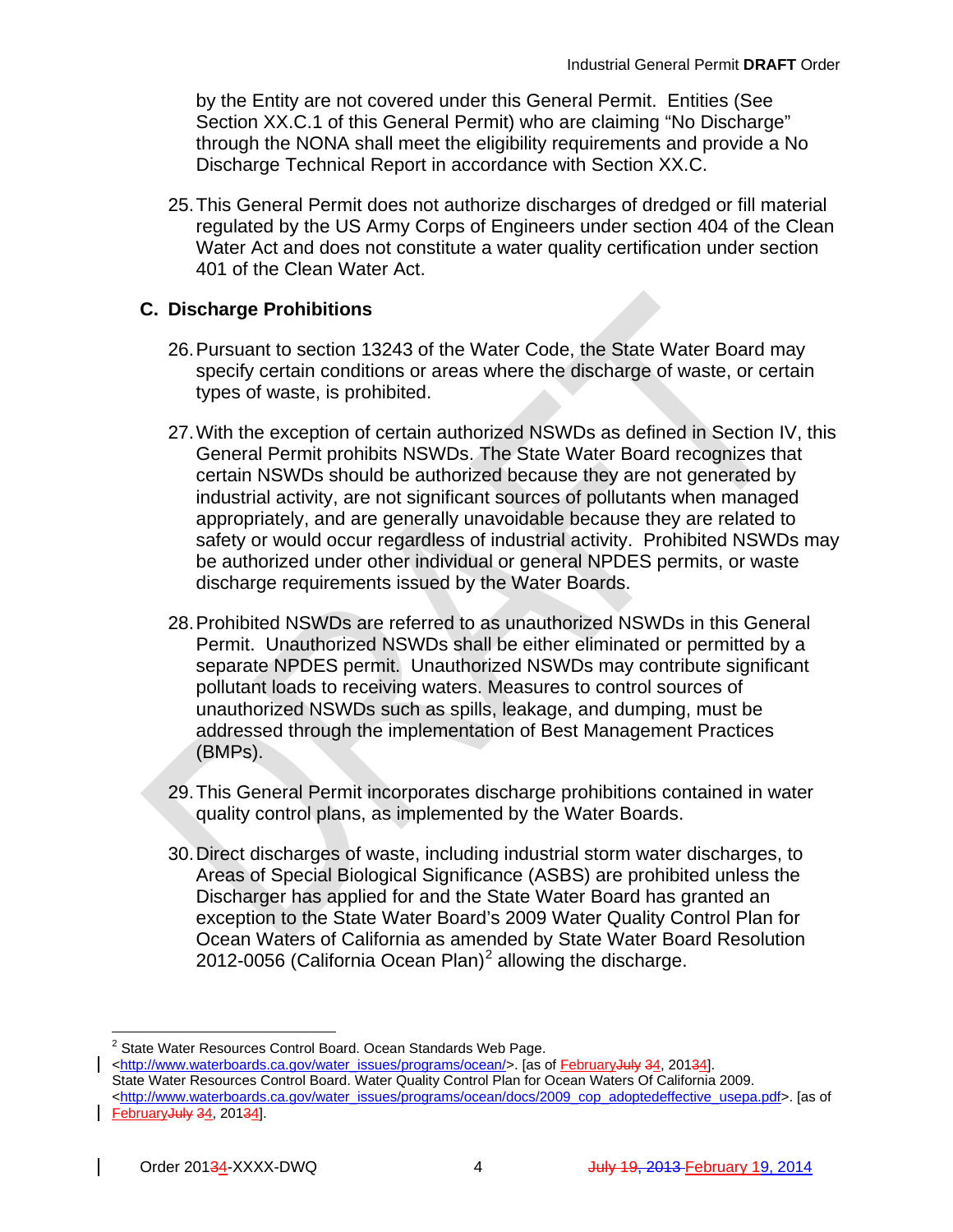### **D. Effluent Limitations**

- 31.Section 301(b) of the Clean Water Act and 40 Code of Federal Regulations section 422.44 require NPDES permits to include technology-based requirements at a minimum, and any more stringent effluent limitations necessary for receiving waters to meet applicable water quality standards WQS. Clean Water Act section  $402(p)(3)(A)$  requires that discharges of storm water runoff from industrial facilities comply with Clean Water Act section 301.
- 32.This General Permit requires control of pollutant discharges using BAT and BCT to reduce and prevent and reduce-discharges of pollutants, and any more stringent effluent limitations necessary for receiving waters to meet applicable water quality standards WQS.
- 33.It is not feasible for the State Water Board to establish numeric technology based effluent limitations for discharges coveredauthorized by this General Permit at this time. The rationale for this determination is discussed in detail in the Fact Sheet of this General Permit. Therefore, this General Permit requires Dischargers to implement minimum BMPs and any applicable advanced BMPs as defined in Section X.H (collectively, BMPs) to comply with the requirements of this General Permit. This approach is consistent with U.S. EPA's 2008 Multi-Sector General Permit for Stormwater Discharges Associated with Industrial Activity (2008 MSGP).
- 34.40 Code of Federal Regulations section 122.44(d) also requires that NPDES permits include Water Quality Based Effluent Limitations (WQBELs) to attain and maintain applicable numeric and narrative WQS water quality standards for receiving waters.
- 35.Where numeric water quality criteria have not been established, 40 Code of Federal Regulations section 122.44(d)(1)(vi) provides that WQBELs may be established using U.S. EPA criteria guidance under section 304(a) of the Clean Water Act, a proposed state criteria or policy interpreting narrative criteria supplemented with other relevant information, and/or an indicator parameter.
- 36.This General Permit requires Dischargers to implement BMPs whenwhere necessary, in order to support attainment of WQSwater quality standards. The use of BMPs to control or abate the discharge of pollutants is authorized by 40 Code of Federal Regulations section 122.44(k)(3) because numeric effluent limitations are infeasible and implementation of BMPs areis reasonably necessary to achieve effluent limitations and water quality standards-or, and to carry out the purposes and intent of the Clean Water Act. (40 C.F.R. § 122.44(k)(4).)

 $\overline{a}$ State Water Resources Control Board. Resolution 2012-0056. [<http://www.swrcb.ca.gov/board\\_decisions/adopted\\_orders/resolutions/2012/rs2012\\_0056.pdf>](http://www.swrcb.ca.gov/board_decisions/adopted_orders/resolutions/2012/rs2012_0056.pdf). [as of FebruaryJuly 34, 20134].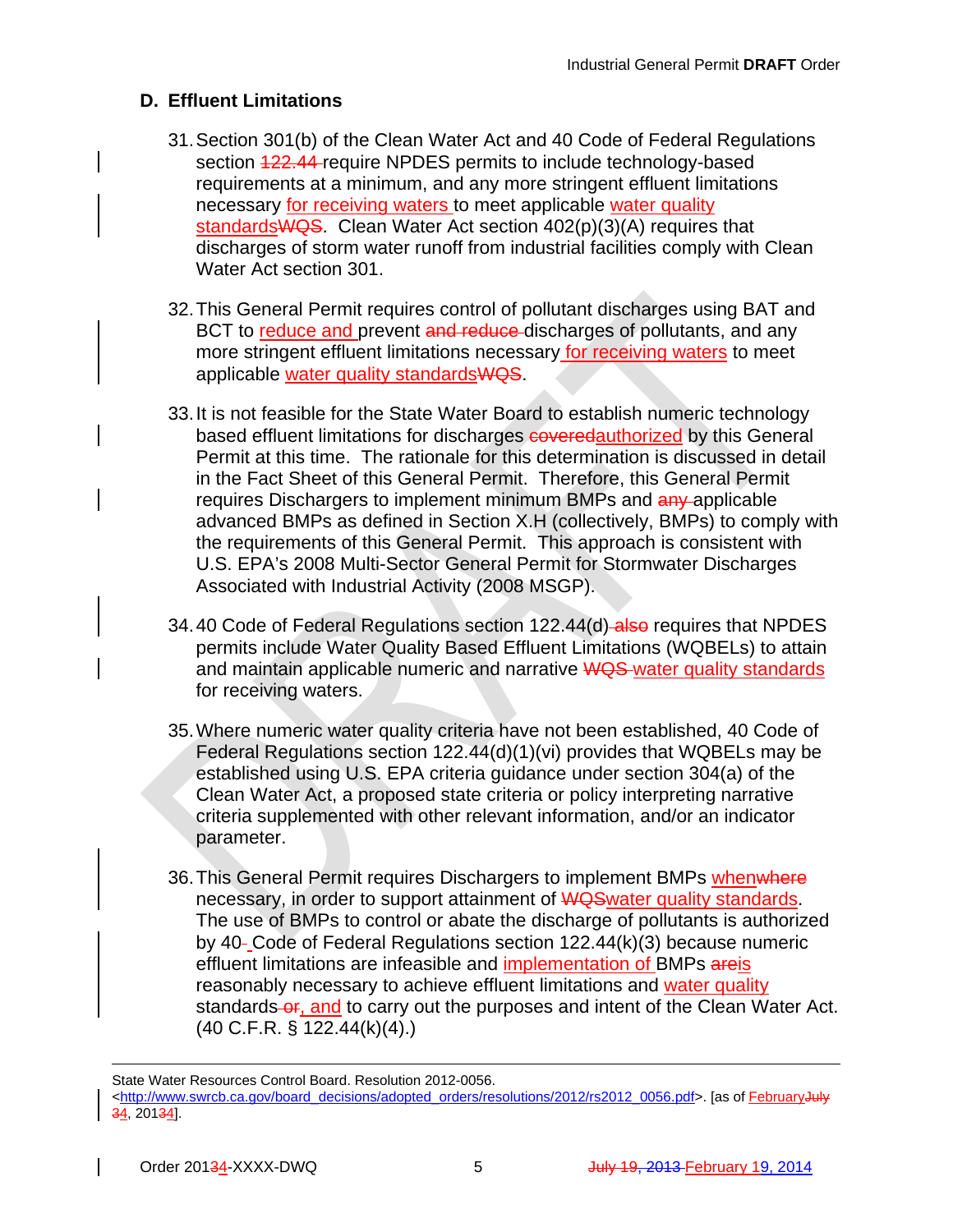## **E. Receiving Water Limitations**

37.This General Permit requires compliance with receiving water limitations based on water quality standards. The primary receiving water limitation requires that industrial storm water discharges and authorized NSWDs not cause or contribute to an exceedance of applicable water quality standards. This General Permit requires all Dischargers to comply with all applicable WQS for waters of the United States that may be affected by their industrial storm water discharges and authorized NSWDs. Water quality standards WQS apply to the quality of the receiving water, not the quality of the industrial storm water discharge. Therefore, compliance with the receiving water limitations can generally notcannot be determined solely by the effluent water quality characteristics. If any Discharger's storm water discharge causes or contributes to an exceedance of a water quality standard, that Discharger must implement additional BMPs or other control measures in order to attain compliance with the receiving water limitation. Compliance with WQS water quality standards may, in some cases, require Dischargers to implement controls that are more protective than the controls that are necessary implemented solely to meetcomply with the technologybased requirements in this General Permit.

# **F. Total Maximum Daily Loads (TMDLs)**

- 38.TMDLs relate to the maximum amount of a pollutant that a water body can receive and still attain water quality standards WQS. A TMDL is defined as the sum of the allowable loads of a single pollutant from all contributing point sources (the waste load allocations, or WLAs) and non-point sources (load allocations, or LAs), plus the contribution from background sources. (40 C.F.R. § 130.2(i).) Discharges addressed by this General Permit are considered to be point source discharges, and therefore must comply with effluent limitations that are "consistent with the assumptions and requirements of any available waste load allocation for the discharge prepared by the state and approved by U.S. EPA pursuant to 40 Code of Federal Regulations section 130.7. (40 C.F.R. § 122.44 (d)(1)(vii).) In addition, Water Code section 13263, subdivision (a), requires that waste discharge requirements implement any relevant water quality control plans. Many TMDLs contained in water quality control plans include implementation requirements in addition to waste load allocations. Attachment E of this General Permit lists the watersheds with U.S. EPA-approved and U.S. EPA-established TMDLs that include requirements, including waste load allocation WLAs, for Dischargers covered by this General Permit.
- 39.The State Water Board recognizes that it is appropriate to develop TMDLspecific permit requirements derived from each TMDL's waste load allocationWLA and implementation requirements, in order to provide clarity to Dischargers regarding their responsibilities for compliance with applicable TMDLs. The development of TMDL-specific permit requirements is subject to public noticing requirements and a corresponding public comment period. Given Due to the number and variety of Dischargers subject to a wide range of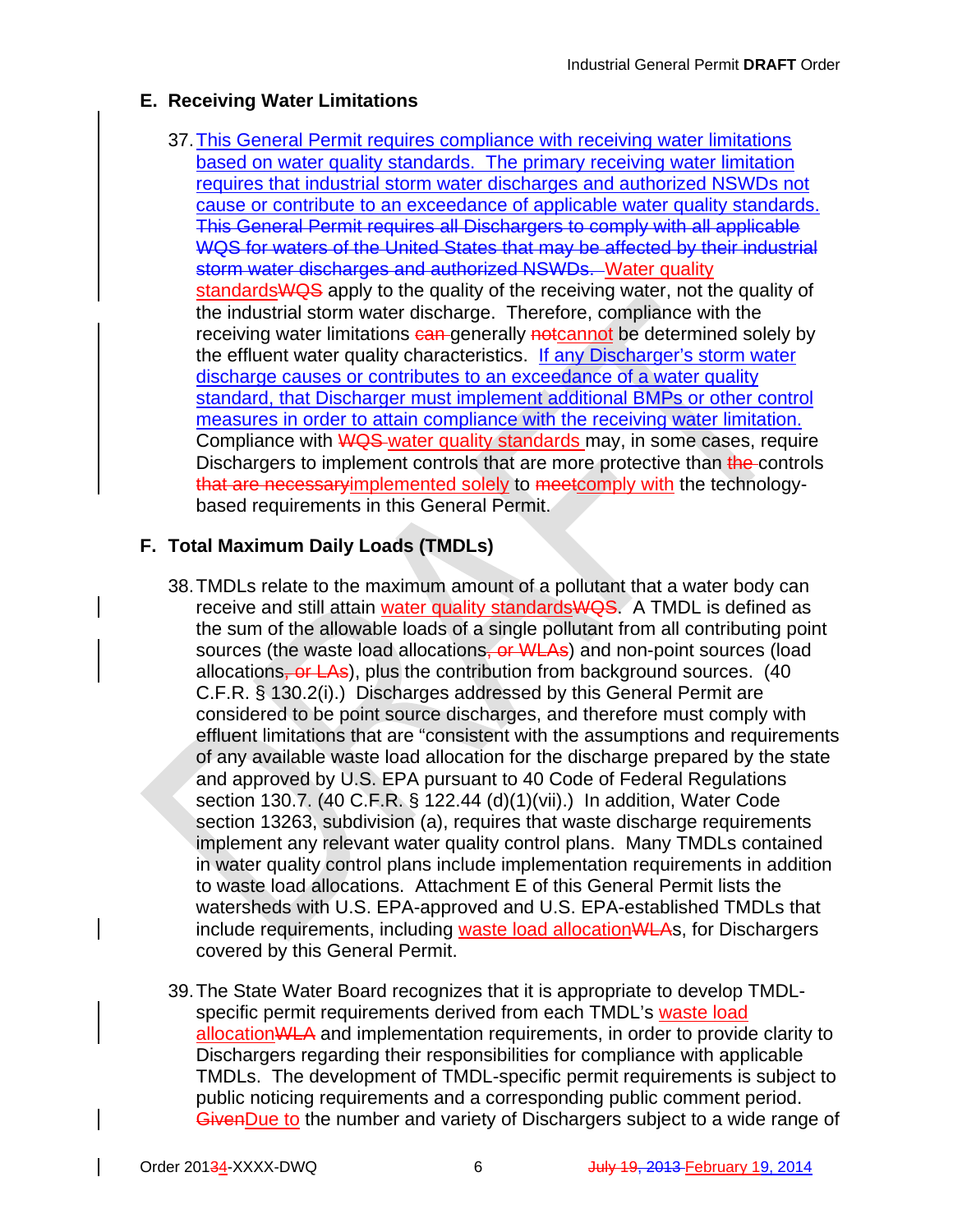TMDLs, development of TMDL-specific permit requirements for each TMDL listed in Attachment E will severely delay the reissuance of this General Permit. Because most of the TMDLs were established by the Regional Water Boards, and because some of the waste load allocation WLAs and/or implementation requirements may be shared by multiple Dischargers, the development of TMDL-specific permit requirements is best coordinated at the Regional Water Board level.

- 40. State and Regional Water Board staff<del>, with the assistance of State Water</del> Board staff, will develop proposed TMDL-specific permit requirements (including monitoring and reporting requirements) for each of the TMDLs listed in Attachment E-by July 1, 2015. After conducting a 30-day public comment period, the Regional Water Boards will submit to the State Water Board proposed TMDL-specific permit requirements for adoption by the State Water Board into this General Permit-by July 1, 2016. The Regional Water Boards may also include proposed TMDL-specific monitoring requirements for inclusion in this General Permit, or may issue Regional Water Board orders pursuant to Water Code section 13383 requiring TMDL-specific monitoring. The proposed TMDL-specific permit requirements shall have no force or effect until adopted, with or without modification, by the State Water Board. Consistent with the 2008 MSGP, Dischargers are not required to take any additional actions to comply with the TMDLs listed in Attachment E until the State Water Board reopens this General Permit and includes TMDLspecific permit requirements, unless notified otherwise by a Regional Water Board.
- 41.The Regional Water Boards shall submit to the State Water Board the following information for each of the TMDLs listed in Attachment E:
	- a. Proposed TMDL-specific permit-and, monitoring and reporting requirements applicable to industrial storm water discharges and NSWDs authorized under this General Permit, including any timelinescompliance schedules and deliverables consistent with the TMDLs. TMDL-specific permit requirements are not limited by the BAT/BCT technology-based standards;
	- b. An explanation of how the proposed TMDL-specific permit requirements, timelinescompliance schedules, and deliverables are consistent with the assumptions and requirements of any applicable waste load allocation WLA and implement each TMDL; and,
	- c. Where a BMP-based approach is proposed, an explanation of how the proposed BMPs will be sufficient to implement applicable waste load allocationWLAs.
- 42. Upon receipt of the information described in Finding 40, and no later than July 1, 2016, the State Water Board will issue a public notice and conduct a public comment period for the reopening of this General Permit to amend Attachment E, the Fact Sheet, and other provisions as necessary for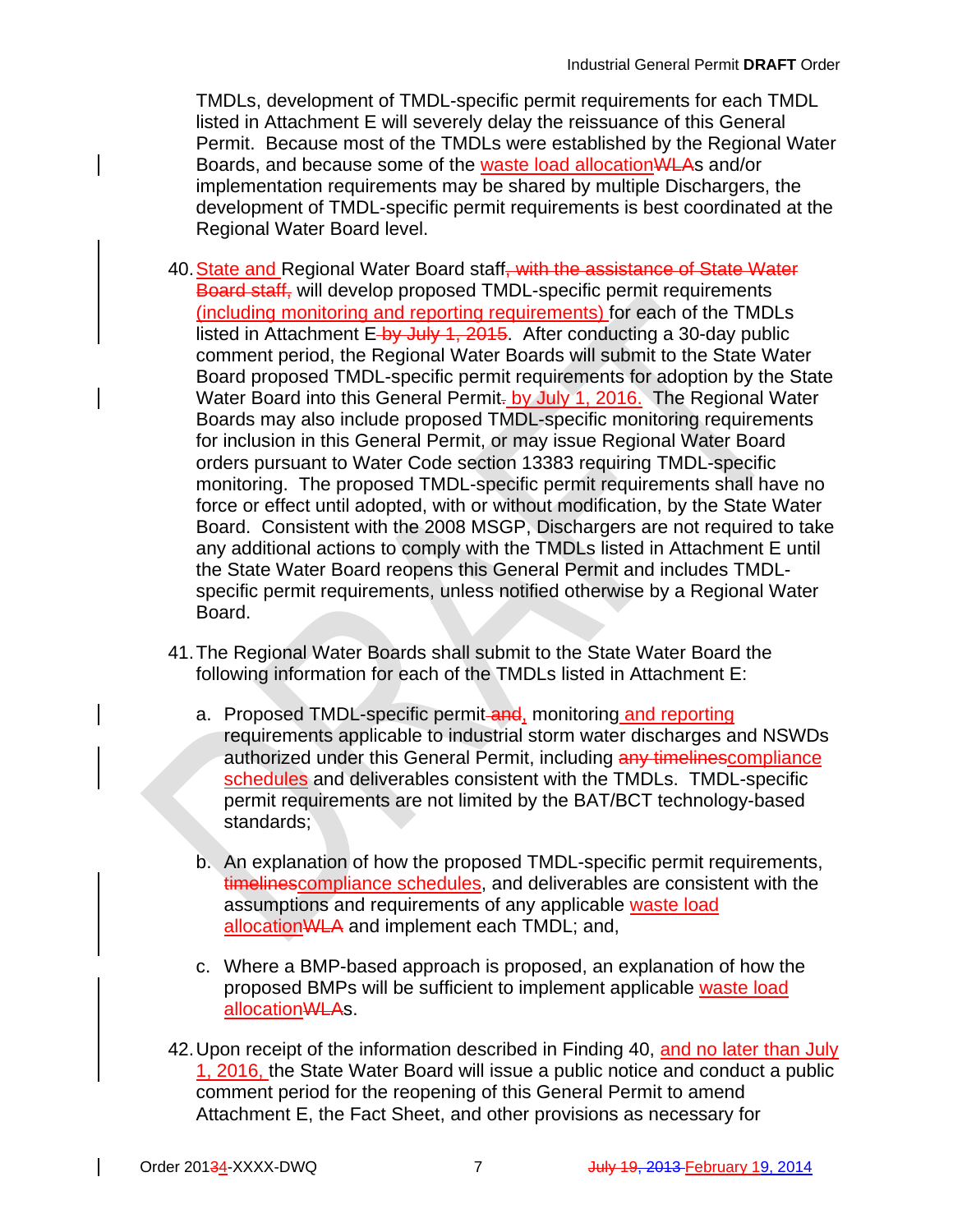incorporation of TMDL-specific permit requirements into this General Permit. Attachment E may also be subsequently reopened during the term of this General Permit to incorporate additional TMDL-specific permit requirements.

#### **G. Discharges Subject to the California Ocean Plan**

- 43.On October 16, 2012 the State Water Board amended the California Ocean Plan (California Ocean Plan)... The amended California Ocean Plan requires industrial storm water dischargers with outfalls discharging to ocean waters to comply with the California Ocean Plan's model monitoring provisions. These provisions require Dischargers to: (a) monitor runoff for specific parameters at all outfalls from two storm events per year, and collect at least one representative receiving water sample per year, (b) conduct specified toxicity monitoring at certain types of outfalls at a minimum of once per year, and (c) conduct marine sediment monitoring for toxicity under specific circumstances. The California Ocean Plan provides conditions under which some of the above monitoring provisions may be waived by the Water Boards.
- 44.This General Permit requires Dischargers with outfalls discharging to ocean waters that are subject to the model monitoring provisions of the California Ocean Plan to develop and implement a monitoring plan in compliance with those provisions and any additional monitoring requirements established pursuant to Water Code section 13383. Dischargers that have not developed and implemented a monitoring program in compliance with the California Ocean Plan's model monitoring provisions by JanuaryJuly 1, 2015 (the effective date of this General Permit<sub>r</sub>), or seven (7) days prior to commencing operations, whichever is later, are ineligible to obtain coverage under this General Permit.
- 45.The California Ocean Plan prohibits the direct discharge of waste to ASBS. ASBS are defined in California Ocean Plan as "those areas designated by the State Water Board as ocean areas requiring protection of species or biological communities to the extent that alteration of natural water quality is undesirable."
- 46.The California Ocean Plan authorizes the State Water Board to grant an exception to Ocean Plan provisions where the board determines that the exception will not compromise protection of ocean waters for beneficial uses and the public interest will be served.
- 47.On March 20, 2012, the State Water Board adopted Resolution 2012-0012 which contains exceptions to the California Ocean Plan for specific discharges of storm water and non-point sources. This resolution also contains the special protections that are to be implemented for those discharges to ASBS.
- 48.This General Permit requires Dischargers who have been granted an exception to the Ocean Plan authorizing the discharges to ASBS by the State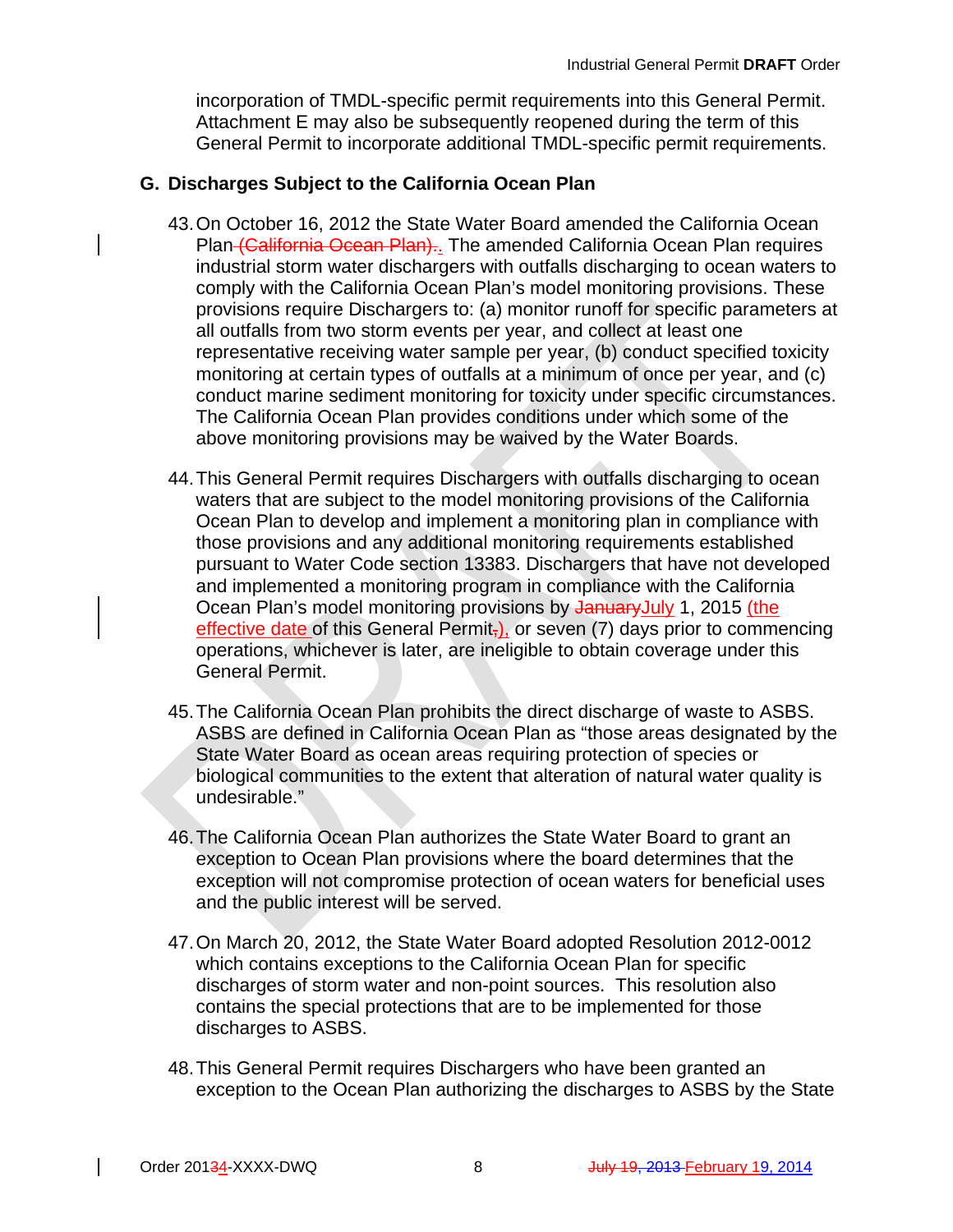Water Board to comply with the requirements contained in Section VIII.B of this General Permit.

### **H. Training**

- 49.To improve compliance and maintain consistent implementation of this General Permit, Dischargers are required to designate a Qualified Industrial Storm Water Practitioner (QISP) for each facility the Discharger operates that has entered Level 1 status in the Exceedance Response Action (ERA) process as described in Section XII of this General Permit. A QISP may be assigned to more than one facility. In order to qualify as a QISP, a State Water Board-sponsored or approved training course must be completed. A competency exam may be required by the State Water Board to demonstrate sufficient knowledge of the QISP course material.
- 50. A QISP is responsible formust assist the Discharger in completing the Level 1 status and Level 2 status ERA requirements as specified in Section XII of this General Permit.
- 51.A Compliance Group Leader, as defined in Section XIV of this General Order must be a QISP complete a State Water Board sponsored or approved training program for Compliance Group Leaders.
- 52. All engineering work subject to the Professional Engineers Act (Bus. & Prof. Code § 6700, et seq.) and required by this General Permit shall be performed by a California licensed professional engineer in accordance with the Professional Engineers Act (Bus. .& Prof. Code § 6700, et seq.).
- 53.California licensed professional civil, industrial, chemical, and mechanical engineers and geologists have licenses that have professional overlap with the topics of this General Permit. The California Department of Consumer Affairs, Board for Professional Engineers, Land Surveyors and Geologists (CBPELSG) provides the licensure and regulation of professional civil, industrial, chemical, and mechanical engineers and professional geologists in California. The State Water Board is developing a specialized self-guided State Water Board-sponsored registration and training program specifically for these CPBELSG licensed engineers and geologists in good standing with CBPELSG.

## **I. Storm Water Pollution Prevention Plan (SWPPP) Requirements**

54.This General Permit requires the development of a site-specific SWPPP in accordance with Section X of this General Permit. The SWPPP must include the information needed to demonstrate compliance with the requirements of this General Permit. The SWPPP must be submitted electronically via SMARTS, and a copy be kept at the facility. SWPPP revisions shall be completed in accordance with Section X.B of this General Permit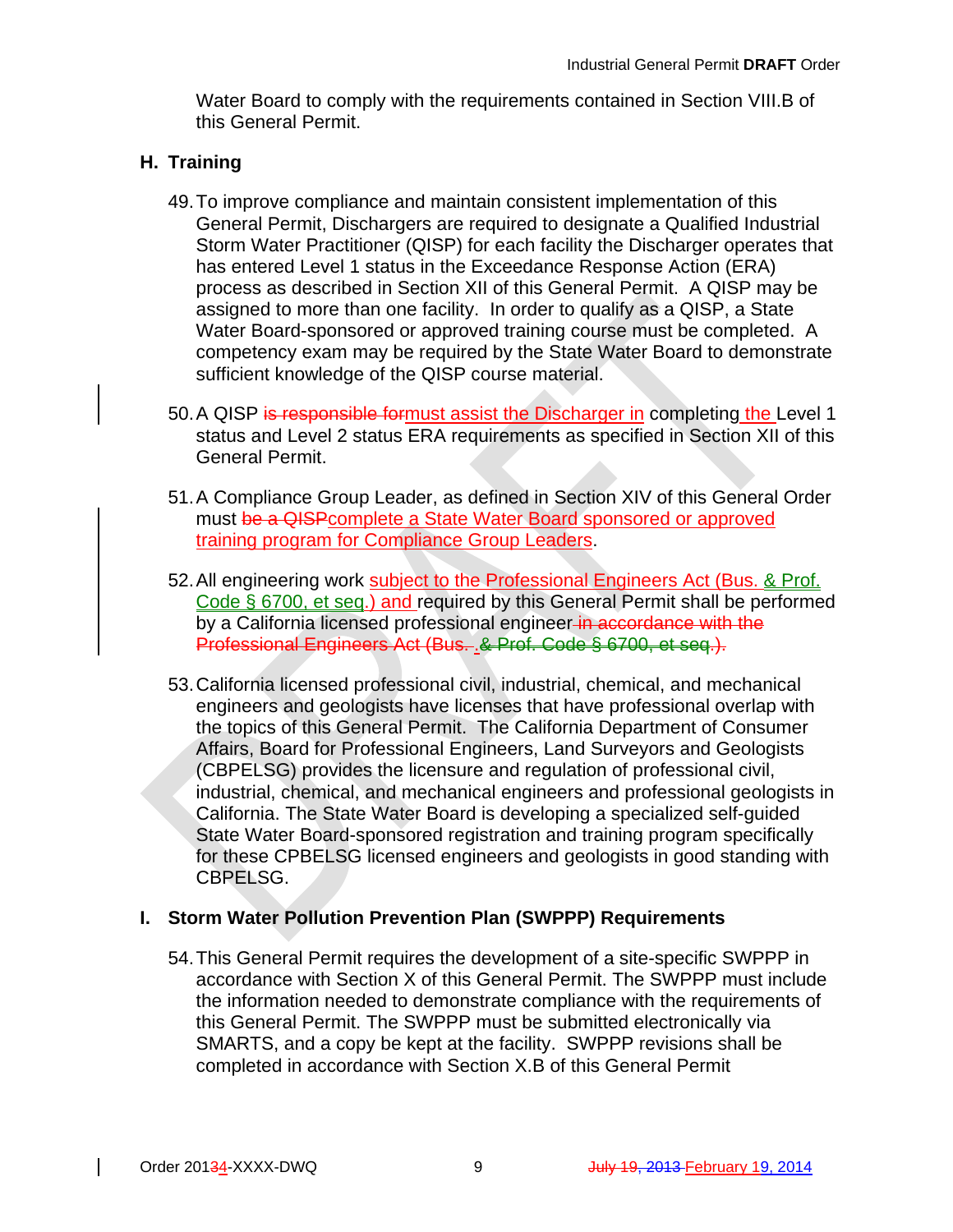## **J. Sampling, Visual Observations, Reporting and Record Keeping**

- 55.This General Permit complies with 40 Code of Federal Regulations section 122.44(i), which establishes monitoring requirements that must be included in storm water permits. Under this General Permit, Dischargers are required to: (a) conduct an Annual Comprehensive Facility Compliance Evaluation (Annual Evaluation) to identify areas of the facility contributing pollutants to industrial storm water discharges, (b) evaluate whether measures to reduce or prevent-or reduce industrial pollutant loads identified in the Discharger's SWPPP are adequate and properly implemented in accordance with the terms of this General Permit, and (c) determine whether additional control measures are needed.
- 56.This General Permit contains monitoring requirements that are necessary to determine whether pollutants are being discharged, and whether response actions are necessary. Data and information resulting from the monitoring will assist in Dischargers' evaluations of BMP effectiveness and compliance with this General Permit. Visual observations are one form of monitoring. This General Permit requires Dischargers to perform a variety of visual observations designed to identify pollutants in industrial storm water discharges and their sources. To comply with this General Permit Dischargers shall: (1) electronically self-report any violations via SMARTS,
- 57.56. (2) comply with the Level 1 status and Level 2 status ERA requirements, when applicable, and (3) adequately address and respond to any Regional Water Board comments on the Discharger's compliance reports.
- 58.57. Dischargers that meet the requirements of the No Exposure Certification (NEC) Conditional Exclusion set forth in Section XVII of this General Permit are exempt from the SWPPP requirements, sampling requirements, and visual observation requirements in this General Permit.

### **K. Facilities Subject to Federal Storm Water Effluent Limitation Guidelines (ELGs)**

- 59.58. U.S. EPA regulations at 40 Code of Federal Regulations Chapter I Subchapter N (Subchapter N) establish technology-based Effluent Limitation Guidelines and New Source Performance Standards (ELGs) for industrial storm water discharges from facilities in specific industrial categories. For these facilities, compliance with the BAT/BCT and ELG requirements constitutes compliance with technology-based requirements of this General Permit.
- 60.59. 40 Code of Federal Regulations section 122.44(i)(3) and (4) require storm water permits to require at least one Annual Evaluation and any monitoring requirements for applicable ELGs in Subchapter N. This General Permit requires Dischargers to comply with all applicable ELG requirements found in Subchapter N.

### **L. Sampling and Analysis Reduction**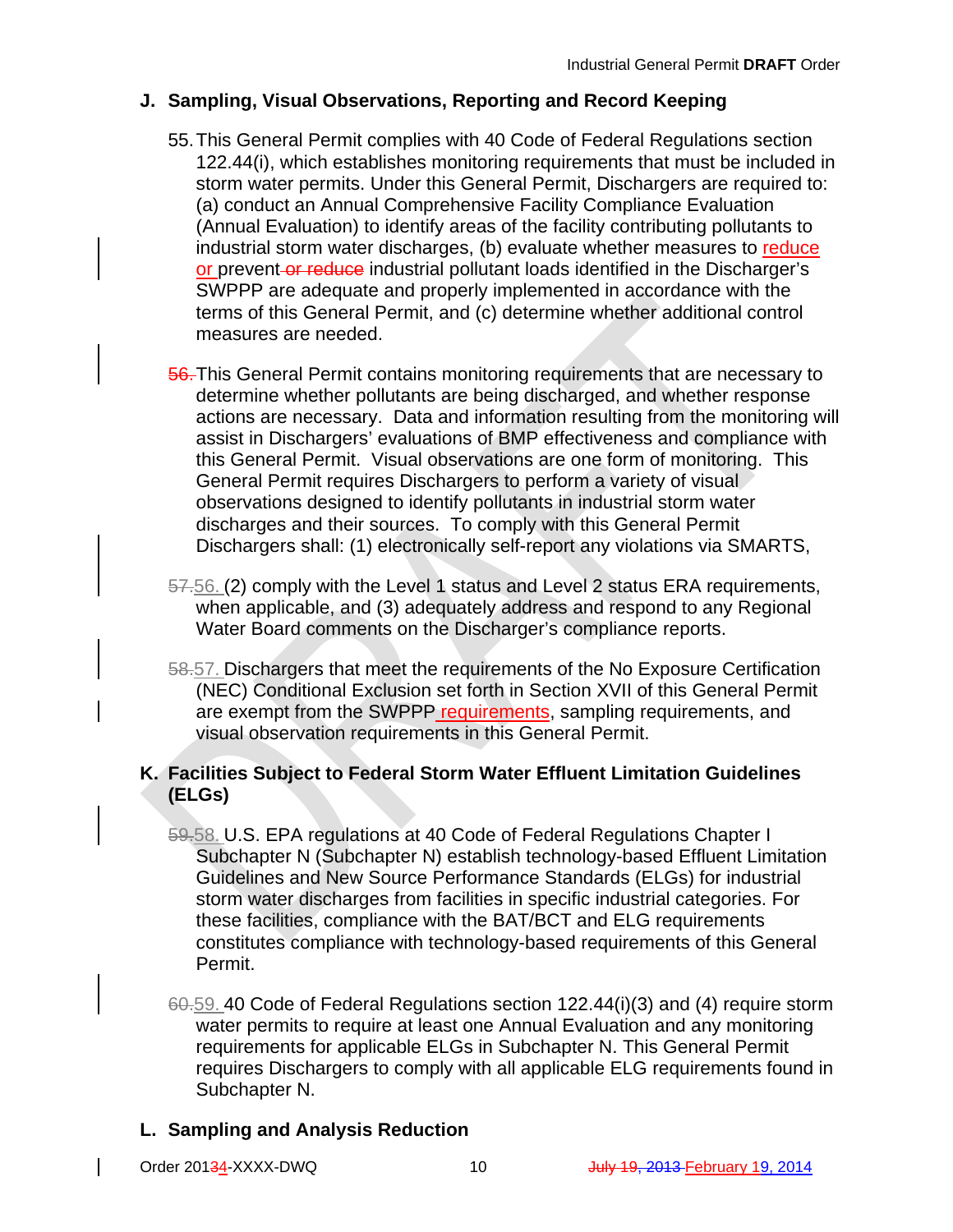61.60. This General Permit reduces the number of qualifying sampling events required to be sampled each year when the Discharger demonstrates: (1) consistent compliance with this General Permit,(2) consistent effluent water quality sampling, and (3) analysis results that do not exceed numerical action levels.

#### **M. Role of Numeric Action Levels (NALs) and Exceedance Response Actions (ERAs)**

- 62.61. This General Permit incorporates a multiple objective performance measurement system that includes NALs, new comprehensive training requirements, Level 1 ERA Reports, Level 2 ERA Technical Reports, and Level 2 ERA Action Plans. Two objectives of the performance measurement system are to inform Dischargers, the public and the Water Boards on: (1) the overall pollutant control performance at any given facility, and (2) the overall performance of the industrial statewide storm water program. Additionally, the State Water Board expects that this information and assessment process will provide information necessary to determine the feasibility of numeric effluent limitations for industrial dischargers in the next reissuance of this General Permit, consistent with the **State Water Board Storm Water Panel's Panel of** Experts' June 2006 Recommendations.<sup>[3](#page-12-0)</sup>
- 63.62. This General Permit contains annual and instantaneous maximum NALs. The annual NALs are established as the 2008 MSGP benchmark values, and are applicable for all parameters listed in Table 2. The instantaneous maximum NALs are calculated from a Water Board dataset, and are only applicable for Total Suspended Solids (TSS), Oil and Grease (O&G), and pH. An NAL exceedance is determined as follows:
	- a. For annual NALs, an exceedance occurs when the average of all analytical results from all samples taken at a facility during a reporting year for a given parameter exceeds an annual NAL value listed in Table 2 of this General Permit; andor,
	- b. For the instantaneous maximum NALs, an exceedance occurs when two or more analytical results from samples taken from for any parameter within a reporting year exceed the instantaneous maximum NAL value (for TSSTotal Suspended Solids, and O&GOil and Grease), or are outside of the instantaneous maximum NAL range (for pH) listed in Table 2 of this General Permit. For the purposes of this General Permit, the reporting year is July 1 through June 30.

<span id="page-12-0"></span><sup>&</sup>lt;sup>3</sup> State Water Board Storm Water Panel of Experts, The Feasibility of Numeric Effluent Limits Applicable to Discharges of Storm Water Associated with Municipal, Industrial and Construction Activities (June 19, 2006) [<http://www.swrcb.ca.gov/water\\_issues/programs/stormwater/docs/numeric/swpanel\\_final\\_report.pdf>](http://www.swrcb.ca.gov/water_issues/programs/stormwater/docs/numeric/swpanel_final_report.pdf)  $\int$  [as of February  $J_{\text{UV}}$  34, 20134].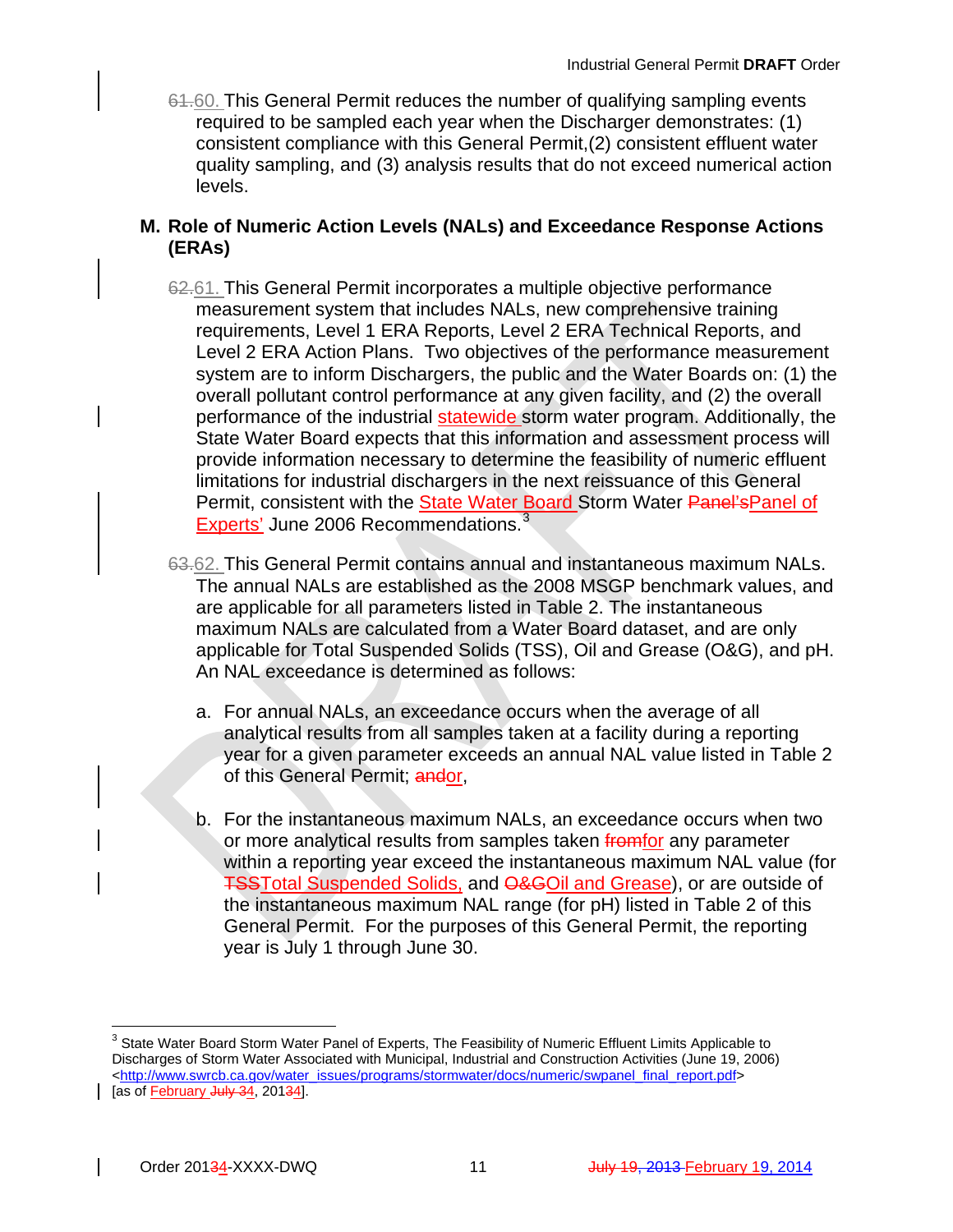- 64.63. The NALs are not intended to serve as technology-based or water qualitybased numeric effluent limitations. The NALs are not derived directly from either BAT/BCT requirements or receiving water objectives. NAL exceedances defined in this General Permit are not, in and of themselves, violations of this General Permit. A Discharger that does not fully comply with the Level 1 status and/or Level 2 status ERA requirements, when required by the terms of this General Permit, is in violation of this General Permit.
- 65.64. ERAs are designed to assist Dischargers in complying with this General Permit. Dischargers subject to ERAs must evaluate the effectiveness of their BMPs being implemented to ensure they are adequate to achieve compliance with this General Permit.
- 66.65. U.S. EPA regulations at Subchapter N establish ELGs for storm water discharges from facilities in 11 industrial categories. Dischargers subject to these ELGs are required to comply with the applicable requirements.
- 67.66. Exceedances of the NALs that are attributable solely to pollutants originating from non-industrial pollutant sources (such as run-on from adjacent facilities, non-industrial portions of the Discharger's property, or aerial deposition) are not a violation of this General Permit because the NALs are designed to provide feedback on industrial sources of pollutants. Dischargers may submit a Non-Industrial Source Pollutant Demonstration as part of their Level 2 ERA Technical Report to demonstrate that the presence of a pollutant causing an NAL exceedance is attributable solely to pollutants originating from non-industrial pollutant sources.
- 68.67. A Discharger who has designed, installed, and implemented BMPs to reduce or prevent pollutants in industrial storm water discharges in compliance with this General Permit may submit an Industrial Activity BMPs Demonstration, as part of their Level 2 ERA Technical Report.
- 69.68. This General Permit establishes design storm standards for all treatment control BMPs. These design standards are directly based on the standards in State Water Board Order 2000-0011 regarding Standard Urban Storm Water Mitigation Plans (SUSMPs). These design standards are generally expected to be consistent with BAT/BCT, to be protective of water quality, and to be effective for most pollutants. The standards are intended to eliminate the need for most Dischargers to further treat/control industrial storm water discharges that are unlikely to contain pollutant loadings that exceed the NALs set forth in this General Permit.

#### **N. Compliance Groups**

70.69. Compliance Groups are groups of Dischargers (Compliance Group Participants) that share common types of pollutant sources and industrial activity characteristics. Compliance Groups provide an opportunity for the Compliance Group Participants to poolcombine resources and develop Consolidatedconsolidated Level 1 ERA Reports for Level 1 NAL exceedances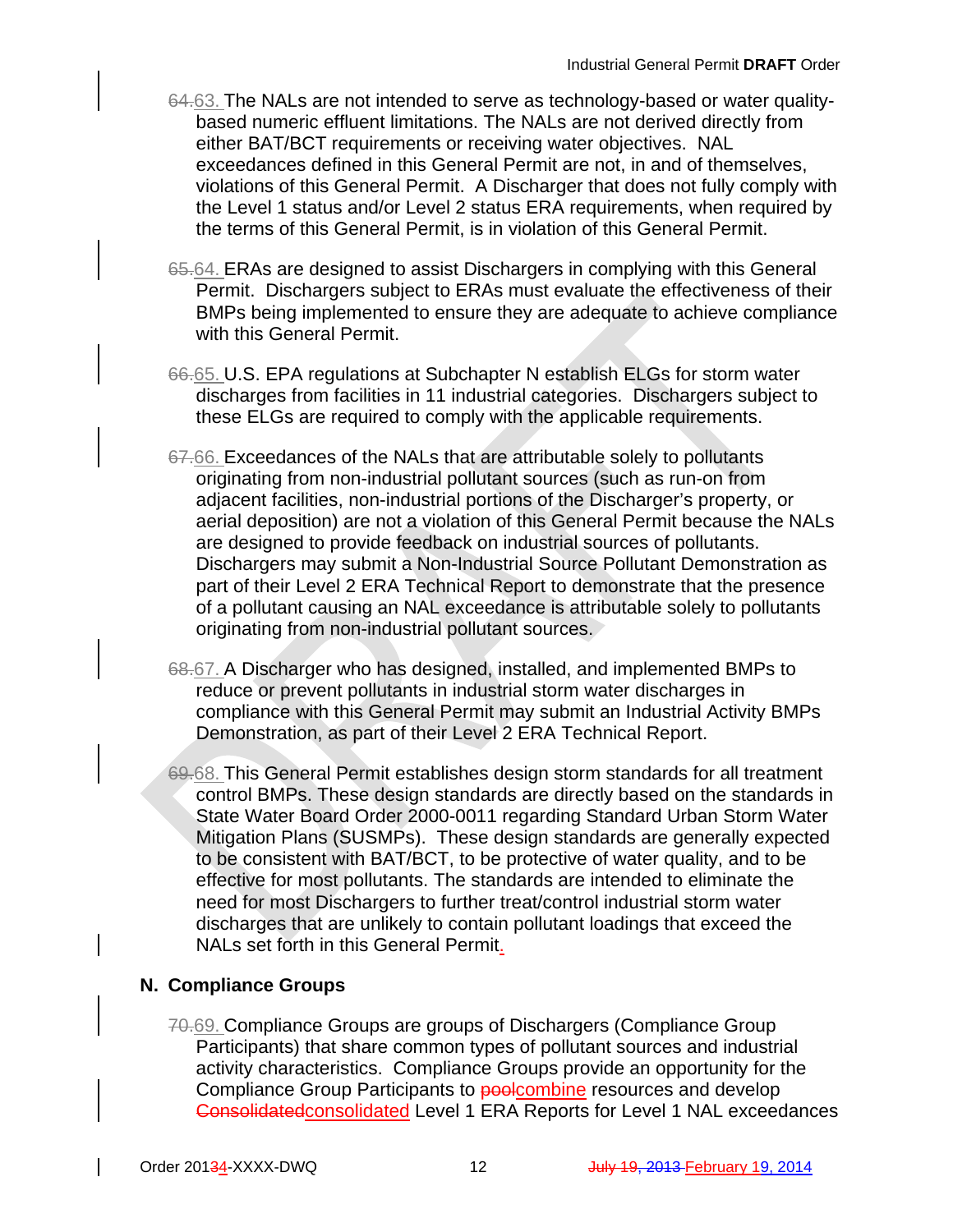and appropriate BMPs for implementation in response to Level 2 status ERA requirements that are representative of the entire Compliance Group. Compliance Groups also provide the Water Boards and the public with valuable information as to how industrial storm water discharges are affected by non-industrial background pollutant sources (including natural background) and geographic locations. When developing the next reissuance of this General Permit, the State Water Board expects to have a better understanding of the feasibility and benefits of sector-specific and watershedbased permitting approachesalternatives, which may include technology- or water quality-based numeric effluent limitations (NELs). The State Water Board intends that the effluent data, BMP performance data and other information provided from Compliance Groups' consolidated reporting will further assist the State Water Board in addressing these issuessector-specific and watershed-based permitting alternatives.

# **O. Conditional Exclusion – No Exposure Certification (NEC)**

- 74.70. Pursuant to U.S. EPA Phase II regulations, all Dischargers subject to this General Permit may qualify for a conditional exclusion from specific requirements if they submit a NEC demonstrating that their facilities have no exposure of industrial activities and materials to storm water discharges.
- 72.71. This General Permit requires Dischargers who seek the NEC conditional exclusion to obtain coverage in accordance with Section XVII of this General Permit. Dischargers that meet the requirements of the NEC are exempt from the SWPPP, sampling requirements, and monitoring requirements in this General Permit.
- 73.72. Dischargers seeking NEC coverage are required to **filecertify and submit** the applicable permit registration documents. Annual inspections, recertifications, and fees are required in subsequent years. Light industry facility Dischargers that were previously excluded from coverage under the previous permit (Order 97-03-DWQ) must obtain the appropriate coverage under this General Permit. Failure to comply with the Conditional Exclusion conditions listed in this General Permit may lead to enforcement for discharging without a permit pursuant to sections 13385 or 13399.25, et seq., of the Water Code. A Discharger with NEC coverage that anticipates a change (or changes) in circumstances that would lead to exposure should register for permit coverage prior to the anticipated changes.

### **P. Special Requirements for Facilities Handling Plastic Materials**

74.73. Section 13367 of the Water Code requires facilities handling preproduction plastic to implement specific BMPs aimed at minimizing discharges of such materials. The definition of Plastic Materials for the purposes of this General Permit includes the following types of sources of Plastic Materials: virgin and recycled plastic resin pellets, powders, flakes, powdered additives, regrind, scrap, dust, and industrial process waste or recycling that hasother types of preproduction plastics with the potential to discharge or migrate and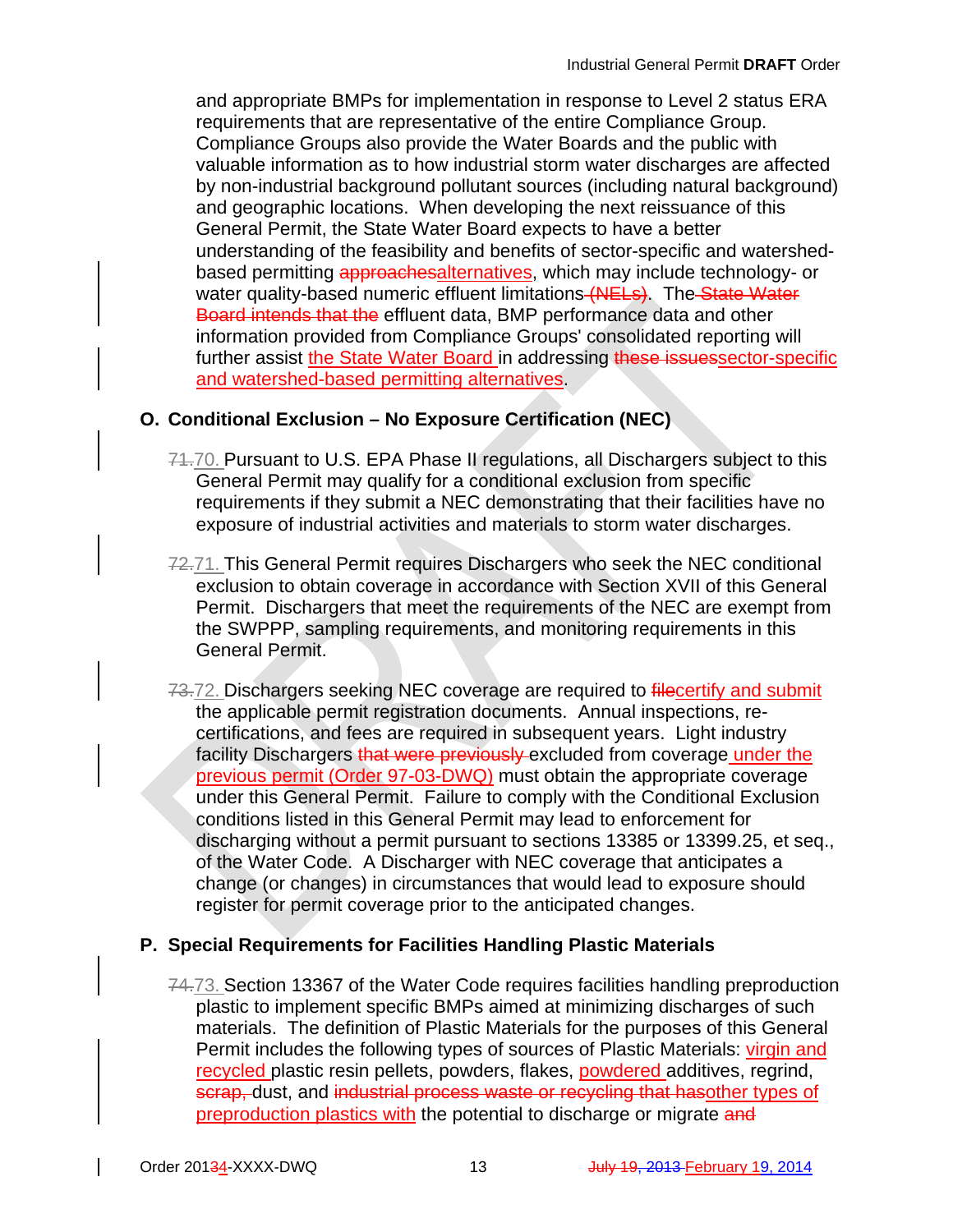discharge off-site. Such Plastic Materials are considered storm water gross pollutants.

#### **Q. Regional Water Board Authorities**

75.74. Regional Water Boards are primarily responsible for enforcement of this General Permit. This General Permit recognizes that Regional Water Boards have the authority to protect the beneficial uses of receiving waters and prevent degradation of water quality in their region. As such, Regional Water Boards may modify monitoring requirements and review, comment, approve or disapprove certain Discharger submittals required under this General Permit.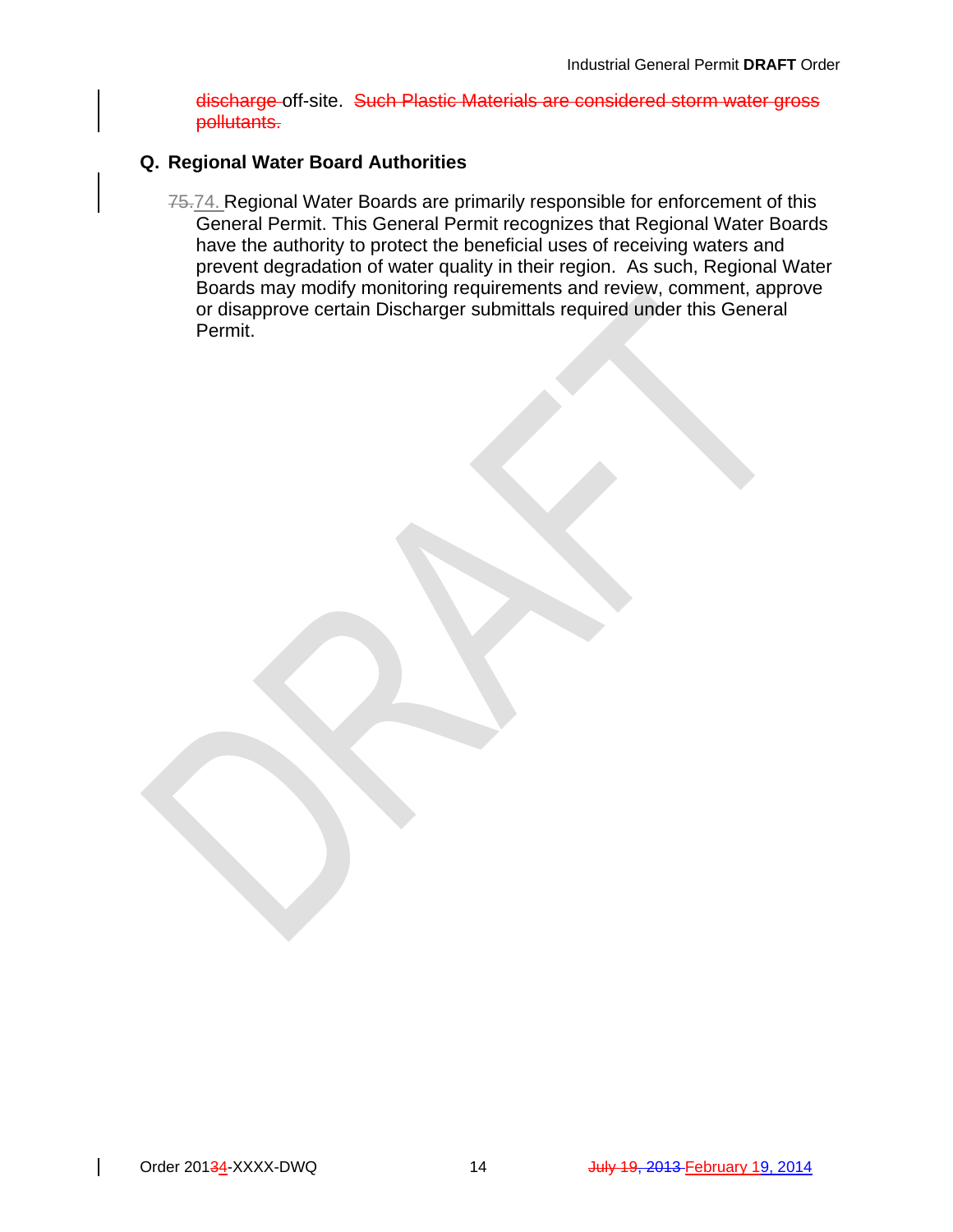**IT IS HEREBY ORDERED** that all Dischargers subject to this General Permit shall comply with the following conditions and requirements.

#### <span id="page-16-0"></span>**II. RECEIVING GENERAL PERMIT COVERAGE**

#### **A.** Certification

- 1. For Storm Water Multi-Application Reporting and Tracking System (SMARTS) electronic account management and security reasons, as well as enforceability of this General Permit, the Discharger's Legally Responsible Person (LRP) of an industrial facility seeking coverage under this General Permit shall certify and submit all Permit Registration Documents (PRDs) for Notice of Intent (NOI) or No Exposure Certification (NEC) coverage. All other documents shall be certified and submitted via SMARTS by the Discharger's (LRP) or by their Duly Authorized Representative in accordance with the Electronic Signature and Certification Requirements in Section XXI.K. All documents required by this General Permit that are certified and submitted via SMARTS shall be in accordance with Section XXI.K.
- 2. Hereinafter references to certifications and submittals by the Discharger refer to the Discharger's LRP and their Duly Authorized Representative.
- **B.** Coverages

This General Permit includes requirements for two (2) types of permit coverage, NOI coverage and NEC coverage. State Water Board Order 97-03-DWQ (previous permit) remains in effect until JanuaryJuly 1, 2015. When PRDs are certified and submitted and the annual fee is received, the State Water Board will assign the Discharger a Waste Discharger Identification (WDID) number.

- 1. General Permit Coverage (NOI Coverage)
	- a. Dischargers that discharge storm water associated with industrial activity to waters of the United States are required to meet all applicable requirements of this General Permit.
	- b. The Discharger shall register for coverage under this General Permit by certifying and submitting PRDs via SMARTS [\(http://smarts.waterboards.ca.gov\)](http://smarts.waterboards.ca.gov/), which consist of:
		- i. A completed NOI and signed certification statement;
		- ii. A copy of a current Site Map from the Storm Water Pollution Prevention Plan (SWPPP) in Section X.E;
		- iii. A SWPPP (see Section X); and,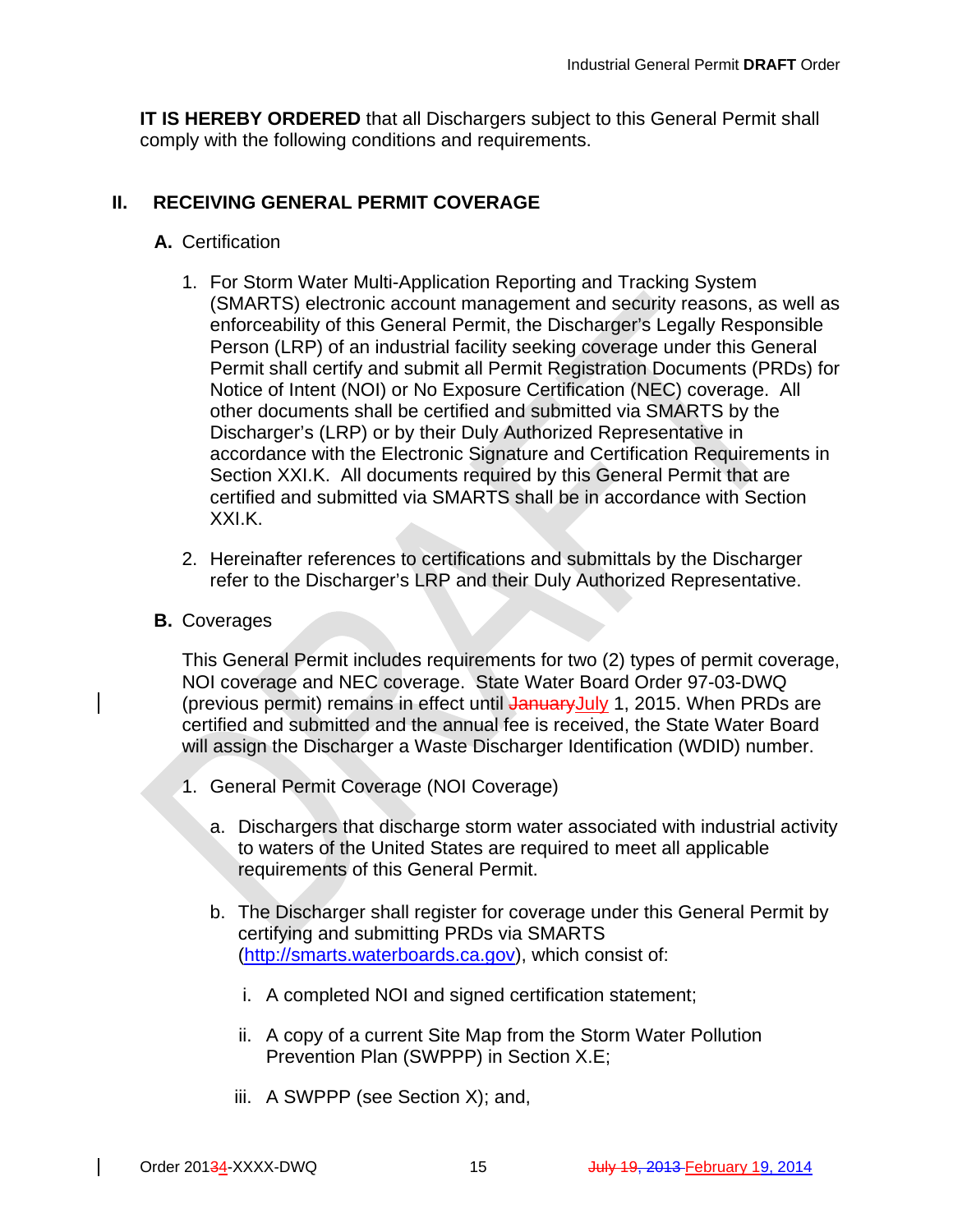- c. The Discharger shall pay appropriate Annual Fee in accordance with California Code of Regulations, title 23, section 2200 et seq.<sup>[4](#page-17-0)</sup>The Discharger shall pay the appropriate Annual Fee in accordance with California Code of Regulations, title 23, section 2200 et seg.<sup>[5](#page-17-1)</sup>
- 2. General Permit Coverage (NEC Coverage)
	- a. Dischargers that certify their facility has no exposure of industrial activities or materials to storm water in accordance with Section XVII qualify for NEC coverage and are not required to comply with the SWPPP or monitoring requirements of this General Permit.
	- b. Dischargers who qualify for NEC coverage shall conduct one Annual Facility Comprehensive Compliance Evaluation (Annual Evaluation) as described in Section XV, pay an annual fee, and **annually** certify annually that their facilities continue to meet the NEC requirements.
	- c. The Discharger shall submit the following PRDs on or before October 1, 2015 for NEC coverage via SMARTS:
		- i. A completed NEC Form (Section XVII.F.1) and signed certification statement (Section XVII.H);
		- ii. A completed NEC Checklist (Section XVII.F.2); and
		- iii. A current Site Map consistent with requirements in Section  $X.E_{\tau}$ and,.;
	- d. The Discharger shall pay the appropriate Annual Fee in accordance with California Code of Regulations, title 23, section 2200 et seq.<sup>[6](#page-17-2)</sup>The Discharger shall pay the appropriate annual fee in accordance with California Code of Regulations, title 23, section 2200 et seq.<sup>[7](#page-17-3)</sup>
- 3. General PRD Requirements
	- a. Site Maps

Dischargers registering for NOI or NEC coverage shall prepare a site map(s) as part of their PRDs in accordance with Section X.E. A separate copy of the site map(s) is required to be in the SWPPP. If there is a significant change in the facility layout (e.g., new building, change in

<span id="page-17-0"></span>adopts an electronic fee payment system, annual fees must be mailed.

<span id="page-17-1"></span> $5$  See footnote 4. Annual fees must be mailed or sent electronically using the State Water Boards' Electronic Funds<br>Transfer (EFT) system in SMARTS.

<span id="page-17-2"></span>ee footnote 4. Annual fees must be mailed or sent electronically using the State Water Boards' Electronic Funds Transfer (EFT) system in SMARTS.<br><sup>7</sup> See footnote 4.

<span id="page-17-3"></span>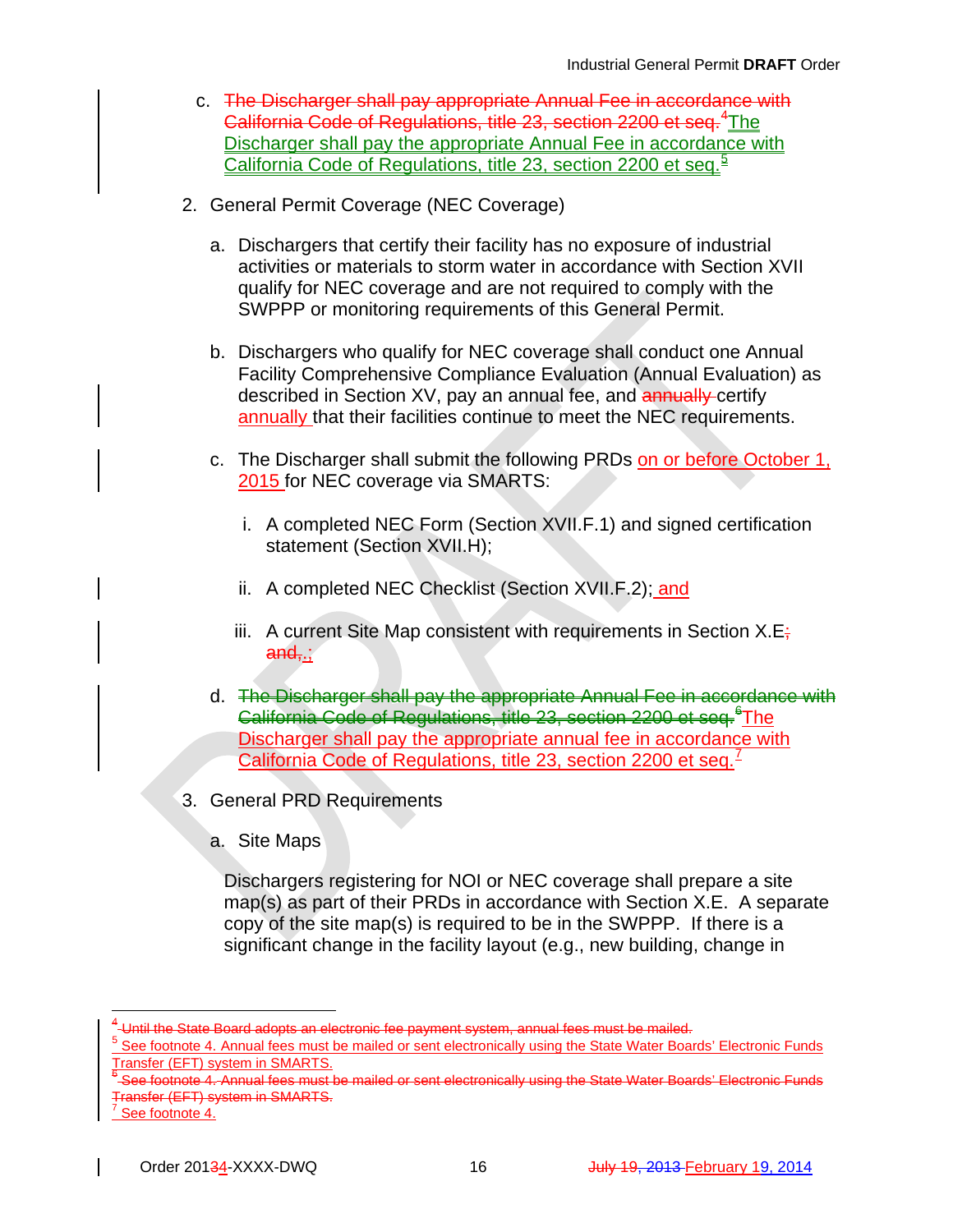storage locations, boundary change, etc.) a revision to the site map is required and shall be certified and submitted via SMARTS.

- b. A Discharger shall submit a single set of PRDs for coverage under this General Permit for multiple industrial activities occurring at the same facility.
- c. Any information provided to the Water Boards by the Discharger shall comply with the Homeland Security Act and other federal law that addresses security in the United States; any information that does not comply should not be submitted in the PRDs. The Discharger must provide justification to the Regional Water Board regarding redacted information within any submittal.
- d. Dischargers may redact trade secrets from required submittalsinformation that is submitted via SMARTS. Dischargers who certify and submit redacted information via SMARTS must include a general description of anythe redacted information and the basis for the redaction in the submittalversion that includes the information.is submitted via SMARTS. Dischargers must submit complete and unredacted paper copies versions of the information that are clearly labeled "CONFIDENTIAL" to the Regional Water Board within 30 days of the submittal of the redacted information. All information submittal per this Sectionlabeled "CONFIDENTIAL" will be maintained by the Water Boards in a separate, confidential file.
- 4. Schedule for Submitting PRDs Existing Dischargers Under the Previous Permit.
	- a. Existing Dischargers<sup>[8](#page-18-0)</sup> with coverage under the previous permit shall continue coverage under the previous permit until JanuaryJuly 1, 2015. All waste discharge requirements and conditions of the previous permit are in effect until JanuaryJuly 1, 2015.
	- b. Existing Dischargers with coverage under the previous permit shall have until January 1, 2015 to register for NOI coverage by July 1, 2015 or for NEC coverage. by October 1, 2015. Existing Dischargers that were previously listed in Category 10 (Light Industry) of the previous permit, and continue to have no exposure to industrial activities and materials, have until January October 1, 2015 to register for NEC coverage.
	- c. Existing Dischargers with coverage under the previous permit, that do not register for NOI or NEC coverage by JanuaryJuly 1, 2015, may have their permit coverage administratively terminated as soon as JanuaryJuly 1, 2015.

<span id="page-18-0"></span><sup>&</sup>lt;sup>8</sup> Existing Dischargers are Dischargers with an active Notice of Intent (permit coverage) under the previous permit (97-03-DWQ) prior to the effective date of this General Permit.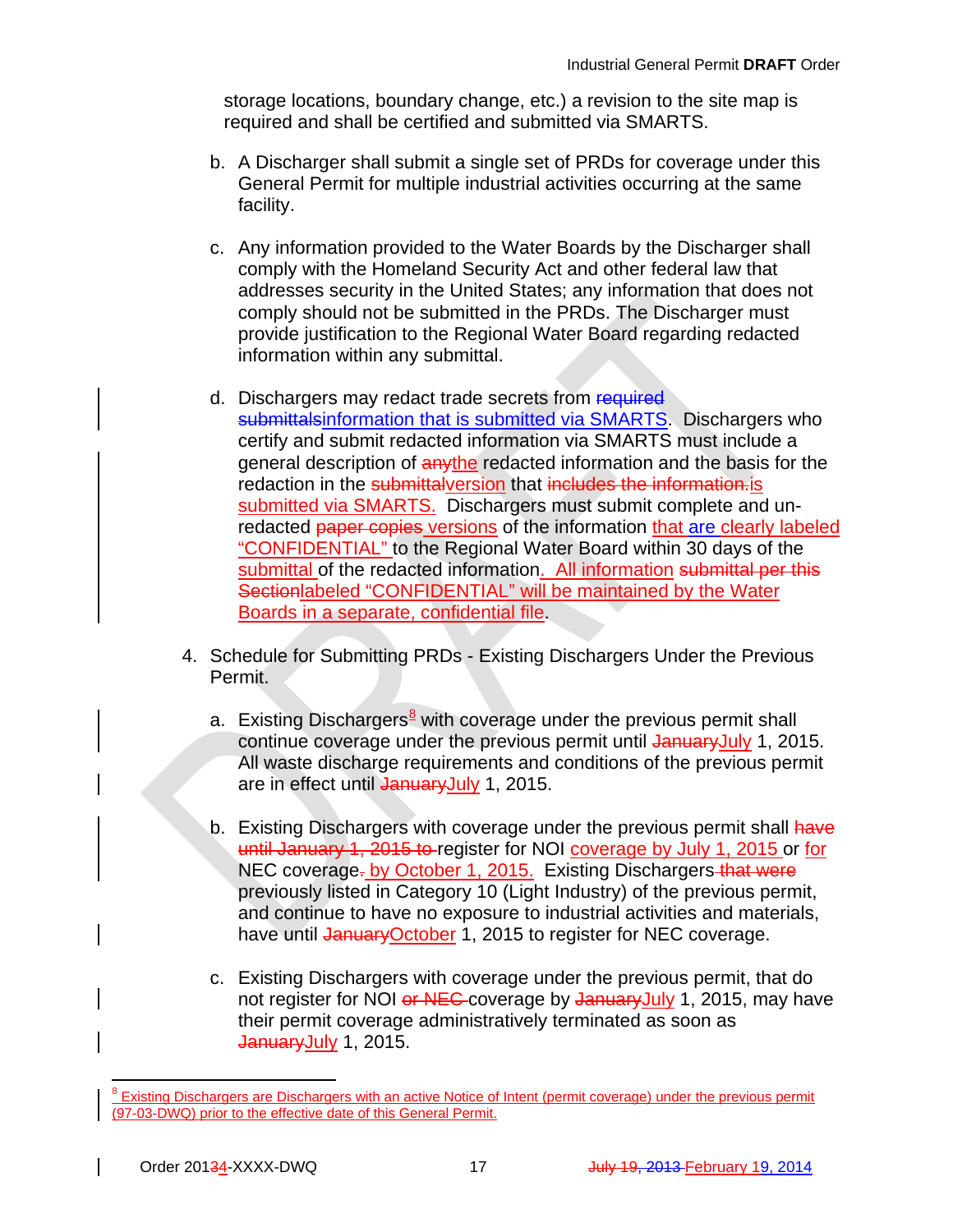- d. Existing Dischargers with coverage under the previous permit that are eligible for NEC coverage but do not register for NEC coverage by October 1, 2015 may have their permit coverage administratively terminated as soon as JulyOctober 1, 2015.
- d.e. Existing Dischargers shall continue to comply with the SWPPP requirements in State Water Board Order 97-03-DWQ up to, but no later than, December 31, 2014June 30, 2015.
- e.f.Existing Dischargers shall implement an updated SWPPP in accordance with Section X by JanuaryJuly 1, 2015.
- f.g.Existing Dischargers that submit a Notice of Termination (NOT) under the previous permit prior to JanuaryJuly 1, 2015 and that receive NOT approval from the Regional Water Board are not subject to this General Permit unless they subsequently submitted new PRDs.
- 5. Schedule for Submitting PRDs New Dischargers Obtaining Coverage On or After JanuaryJuly 1, 2015

New Dischargers registering for NOI coverage on or after January July 1, 2015 shall certify and submit PRDs via SMARTS at least seven (7) days prior to commencement of industrial activities or on JanuaryJuly 1, 2015, whichever comes later.

a. New Dischargers registering for NEC coverage shall electronically certify and submit PRDs via SMARTS by January October 1, 2015, or at least seven (7) days prior to commencement of industrial activities, whichever comesis later.

### **C. Termination and Changes to General Permit Coverage**

- 1. Dischargers with NOI or NEC coverage shall request termination of coverage under this General Permit when either (a) operation of the facility has been transferred to another entity, (b) the facility has ceased operations, completed closure activities, and removed all industrial related pollutants, or (c) the facility's operations have changed and are no longer subject to the General Permit. Dischargers shall certify and submit a Notice of Termination (NOT) via SMARTS. Until a valid NOT is received, the Discharger remains responsible for compliance with this General Permit and payment of accrued annual fees.
- 2. Whenever there is a change to the facility location, the Discharger shall certify and submit new PRDs via SMARTS. When ownership changes, the prior Discharger (seller) must inform the new Discharger (buyer) of the General Permit applications and regulatory coverage requirements. The new Discharger must certify and submit new PRDs via SMARTS to obtain coverage under this General Permit.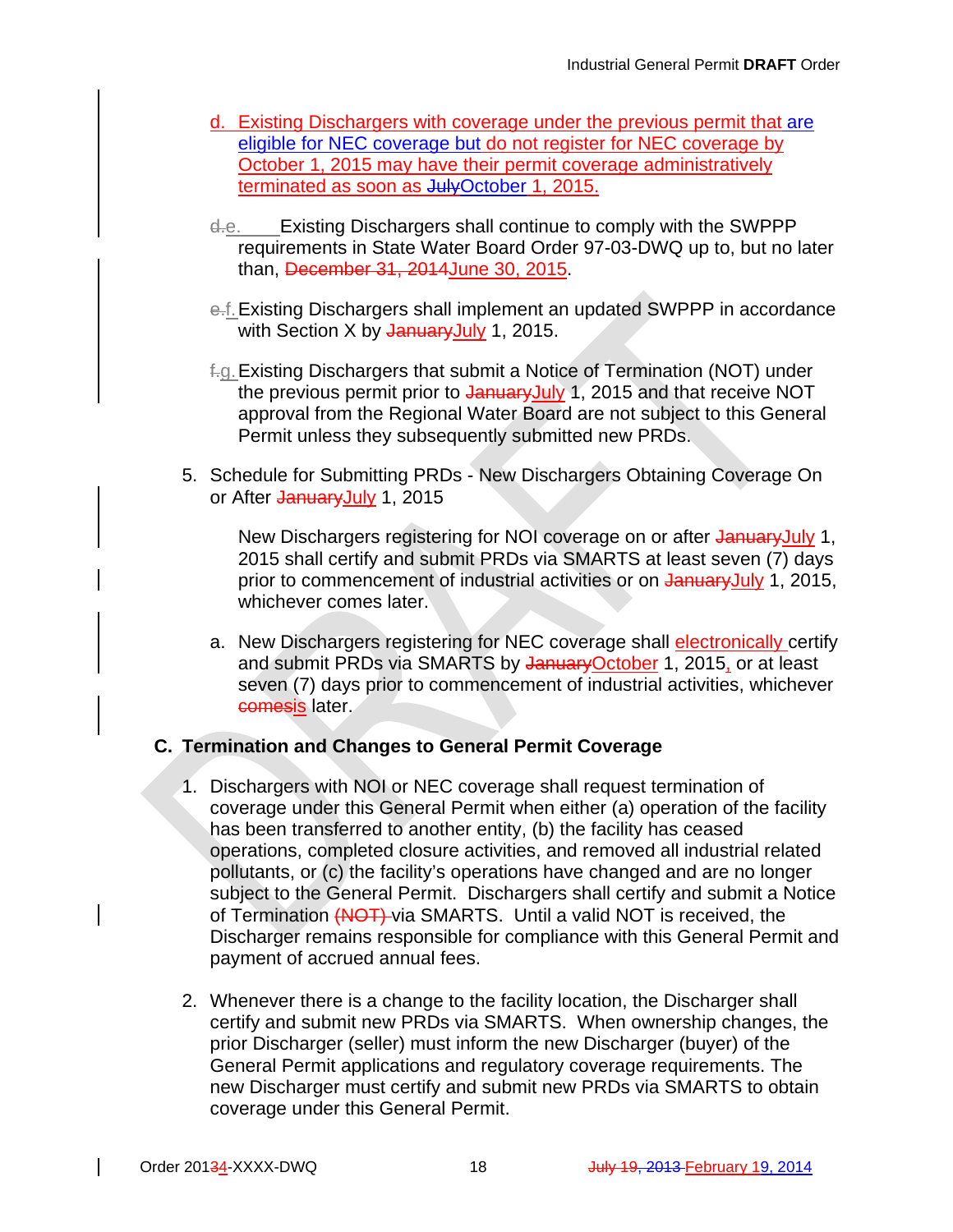- 3. Dischargers with NOI coverage where the facility qualifies for NEC coverage in accordance with Section XVII of this General Permit, may register for NEC coverage via SMARTS. Such Dischargers are not required to submit an NOT to cancel NOI coverage.
- 4. Dischargers with NEC coverage, where changes in the facility and/or facility operations occur, which result in NOI coverage instead of NEC coverage, shall register for NOI coverage via SMARTS. Such Dischargers are not required to submit an NOT to cancel NEC coverage.
- 5. Dischargers shall provide additional information supporting an NOT, or revise their PRDs via SMARTS, upon request by the Regional Water Board.
- 6. Dischargers that are denied approval of a submitted NOT or registration for NEC coverage by the Regional Water Board, shall continue compliance with this General Permit under their existing NOI coverage.
- 7. New Dischargers (Dischargers with no previous NOI or NEC coverage) shall register for NOI coverage if the Regional Water Board denies NEC coverage.
- 8. Dischargers that change coverage from NOI coverage to NEC coverage are not required to pay the annual fees associated with NEC coverage until the following billing cycle. Dischargers changing coverage from NEC coverage to NOI coverage shall pay the full NOI coverage annual fee. The NOI coverage fee shall not be pro-rated.

#### **D. Preparation Requirements**

- 1. The following documents shall be certified and submitted by the Discharger via SMARTS:
	- a. Annual Reports (Section XVI) and SWPPPs (Section X);
	- b. NOTs;
	- c. Sampling Frequency Reduction (SFR) Certification (Section XI.C.7);
	- d. Level 1 ERA Reports (Section XII.C) prepared by a QISP; and
	- e. Level 2 ERA Technical Reports and Level 2 ERA Action Plans (Sections XII.D.1-2) prepared by a QISP; and,
	- f. SWPPPs for inactive mining operations as described in Section XIII, signed (wet signature and license number) prepared by a California licensed professional engineer.
- 2. The following documents shall be prepared, stamped and signed (wet signature and license number) by a California licensed professional engineer: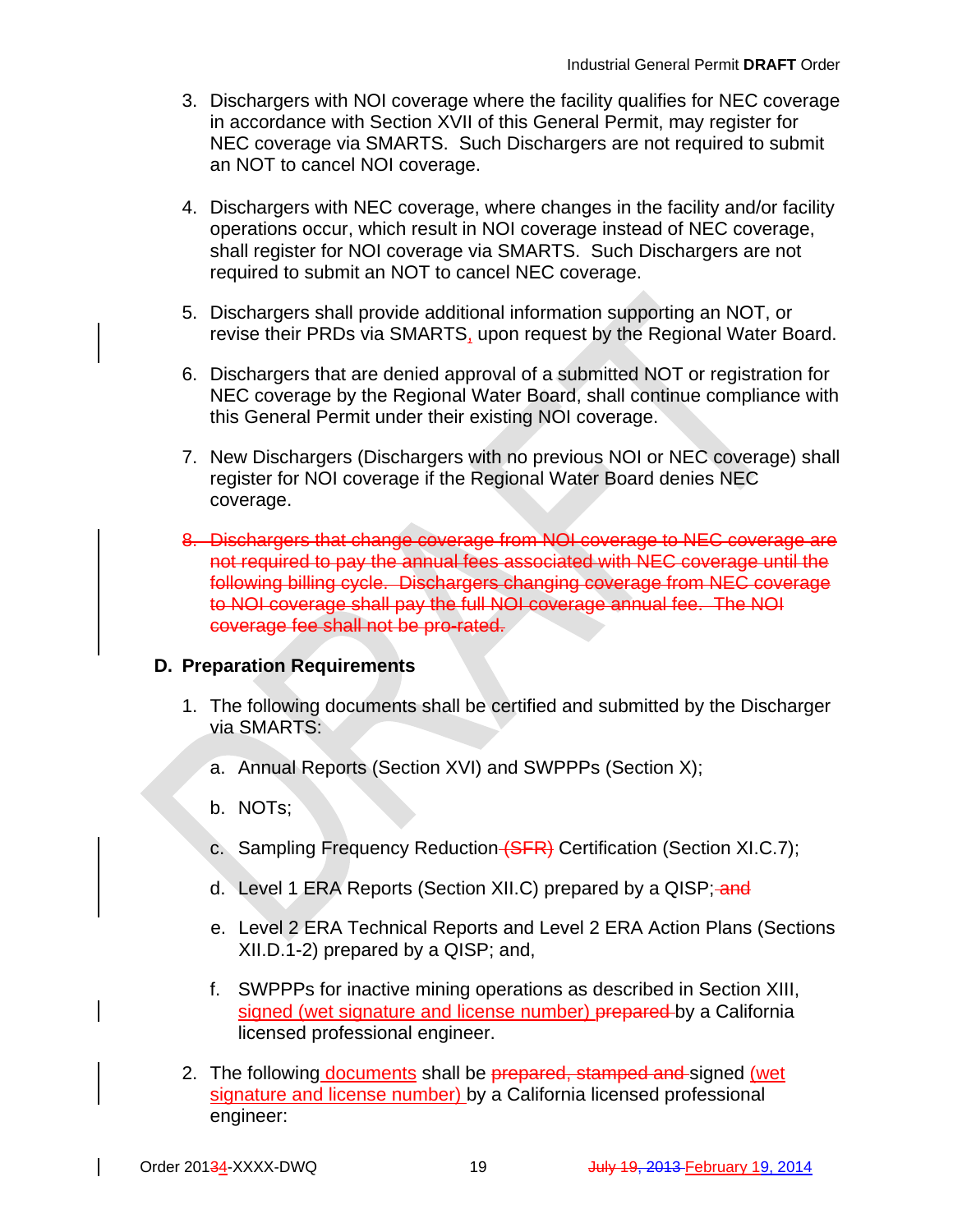- a. Calculations for Dischargers subject to Subchapter N in accordance with Section XI.D;
- b. Notice of Non-Applicability (NONA) Technical Reports described in Section XX.C for facilities that are engineered and constructed to have contained the maximum historic precipitation event (or series of events) using the precipitation data collected from the National Oceanic and Atmospheric Agency's website;
- c. NONA Technical Reports described in Section XX.C for facilities located in basins or other physical locations that are not tributaries or hydrologically connected to waters of the United States; and,
- d. SWPPPs for inactive mines described in Section XIII.

### <span id="page-21-0"></span>**III. DISCHARGE PROHIBITIONS**

- **A.** All discharges of storm water to waters of the United States are prohibited except as specifically authorized by this General Permit or another NPDES permit.
- **B.** Except for non-storm water discharges (NSWDs) authorized in Section IV, discharges of liquids or materials other than storm water, either directly or indirectly to waters of the United States, are prohibited. These unauthorized unless authorized by another NPDES permit. Unauthorized NSWDs must be either eliminated or authorized by a separate NPDES permit.
- **C.** Industrial storm water discharges and authorized NSWDs shall notthat contain pollutants that cause or threaten to cause pollution, contamination, or nuisance as defined in section 13050 of the Water Code, are prohibited.
- **D.** Dischargers shall not Discharges that violate any discharge prohibitions contained in applicable Regional Water Board Water Quality Control Plans (Basin Plans), or statewide water quality control plans and policies—are prohibited.
- **D.E.** Discharges to ASBS are prohibited in accordance with the California Ocean Plan, unless granted an exception by the State Water Board and in compliance with the Special Protections contained in Resolution 2012-0012.
- **E.F.** Industrial storm water discharges and NSWDs authorized NSWDs regulated by this General Permit shall notthat contain hazardous substances equal to or in excess of a reportable quantity listed in 40 Code of. Federal .Regulations. sections 110.6, 117.21, or 302.6. are prohibited.

# <span id="page-21-1"></span>**IV. AUTHORIZED NON-STORM WATER DISCHARGES (NSWDs)**

**A.** The following NSWDs are authorized provided they meet the conditions of Section IV.B: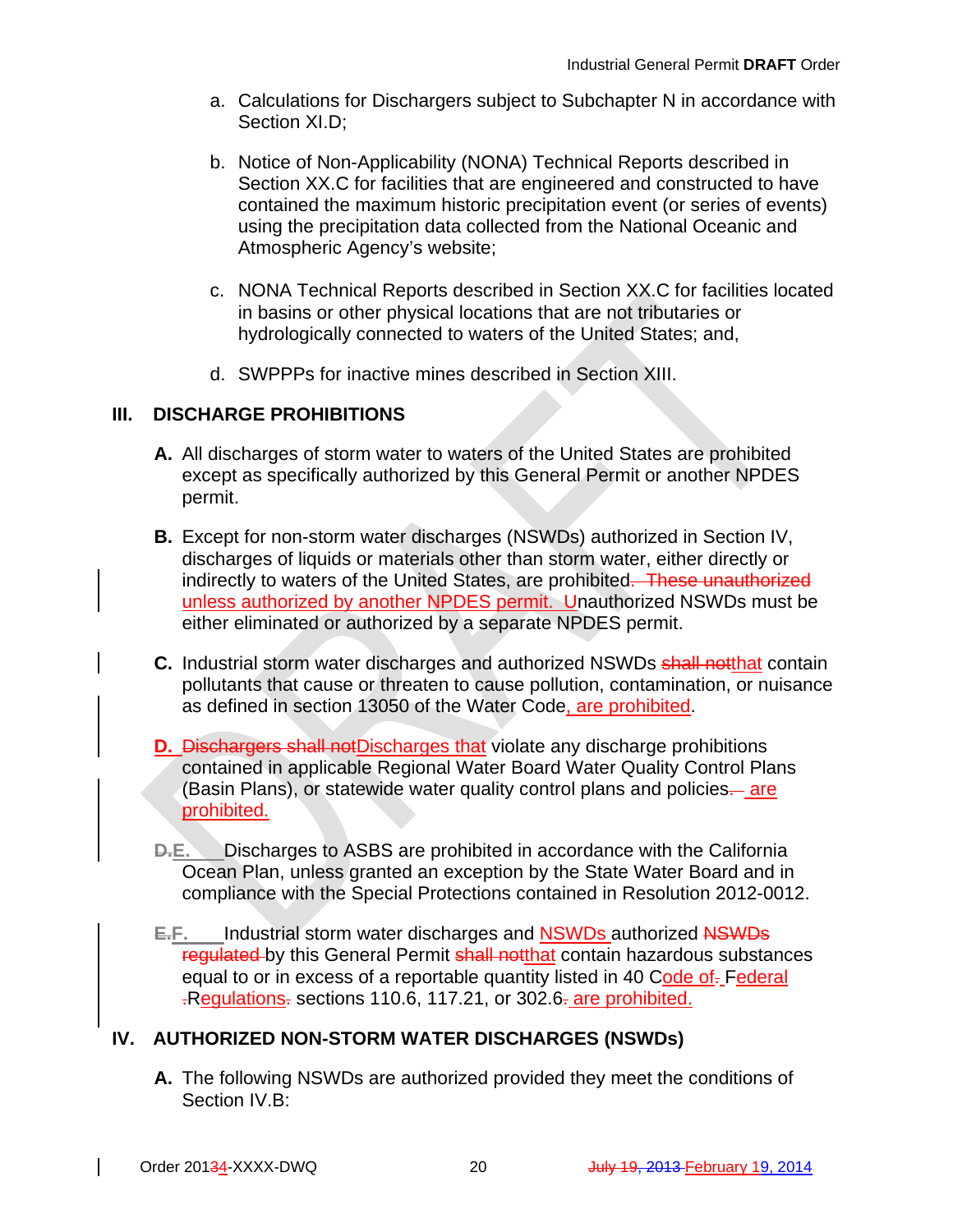- 1. Fire-hydrant, and fire prevention or response system flushing;
- 2. Potable water sources including potable water related to the operation, maintenance, or testing of potable water systems;
- 3. Drinking fountain water and atmospheric condensate including refrigeration, air conditioning, and compressor condensate;
- 4. Irrigation drainage and landscape watering provided all pesticides, herbicides and fertilizers have been applied in accordance with the manufacturer's label;
- 5. Uncontaminated natural springs, groundwater, foundation drainage, footing drainage;
- 6. Seawater infiltration where the seawater is discharged back into the source: and,
- 7. Incidental windblown mist from cooling towers that collects on rooftops or adjacent portions of your facility, but not intentional discharges from the cooling tower (e.g., "piped" cooling tower blowdown or drains).
- **B.** The NSWDs identified in Section IV.A are authorized by this General Permit if the **Discharger satisfies the following conditions are met:** 
	- 1. The authorized NSWDs are not in violation of any Regional Water Board Water Quality Control Plans (Basin Plans) or other requirements, or statewide water quality control plans or policies requirement;
	- 2. The authorized NSWDs are not in violation of any municipal agency ordinance or requirements;
	- 3. BMPs have beenare included in the SWPPP and implemented to:
		- a. PreventReduce or reduceprevent the contact of authorized NSWDs with materials or equipment that are potential sources of pollutants;
		- b. MinimizeReduce, to the extent practicable, the flow or volume of authorized NSWDs;
		- c. Ensure that authorized NSWDs do not contain quantities of pollutants that cause or contribute to an exceedance of a water quality standardsWQS; and,
		- d. Prevent Reduce or reduce prevent discharges of pollutants in authorized NSWDs in a manner that reflects best industry practice considering technological availability and economic practicability and achievability.
	- 4. Conduct The Discharger Cconducts monthly visual observations (Section XI.A.1) of NSWDs and sources to ensure adequate BMP implementation and effectiveness; and,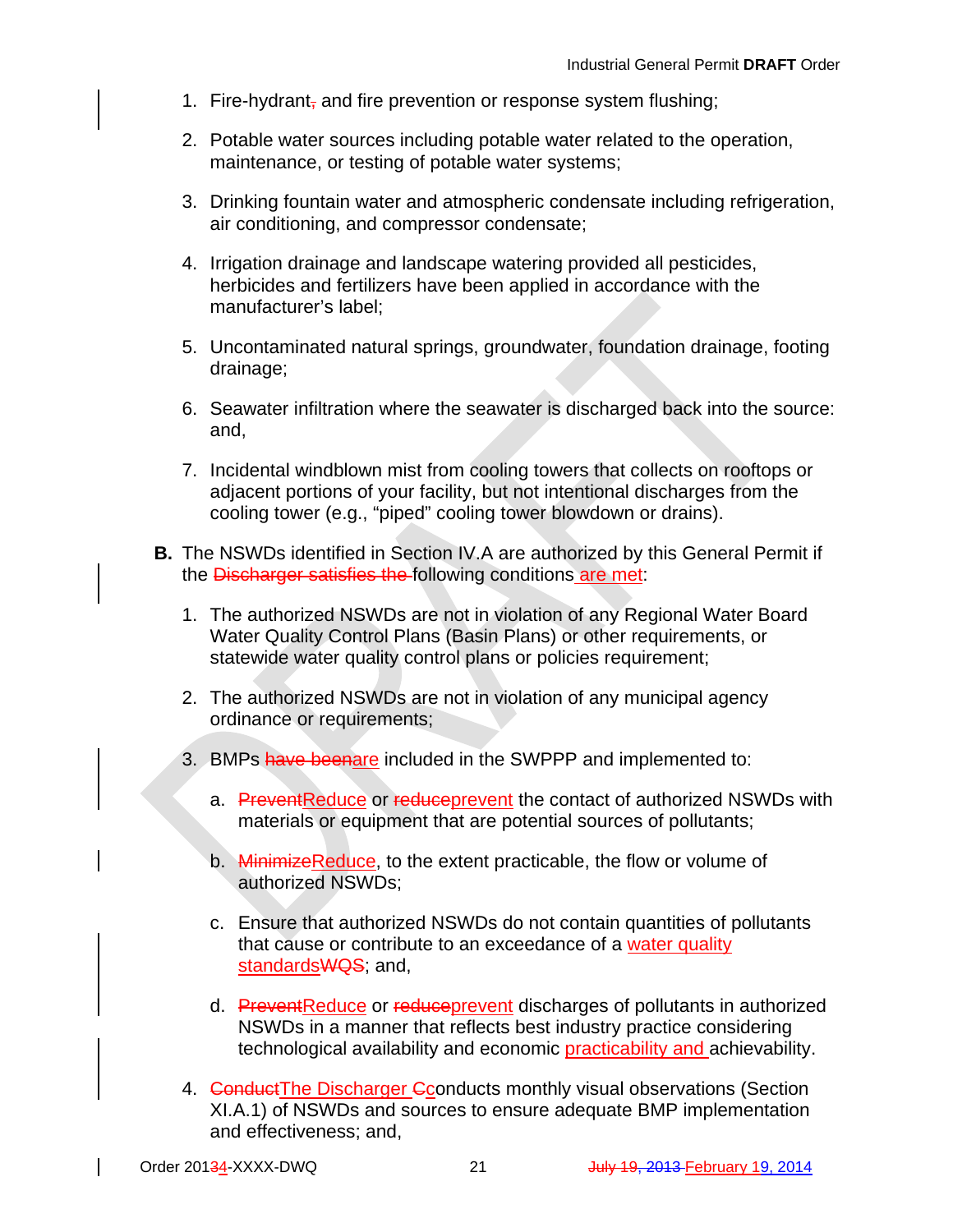- 5. Report The Discharger reports and describedescribes all authorized NSWDs in the Annual Report.
- **C.** Firefighting related discharges are not subject to this General Permit and are not subject to the conditions of Section IV.B. These discharges, however, may be subject to Regional Water Board enforcement actions under other sections of the Water Code. Firefighting related discharges that are contained and are later discharged may be subject to municipal agency ordinances and/or Regional Water Board requirements.

### <span id="page-23-0"></span>**V. EFFLUENT LIMITATIONS**

- **A.** Dischargers shall implement BMPs that comply with the BAT/BCT requirements of this General Permit to reduce or prevent discharges of pollutants in their storm water discharge in a manner that reflects best industry practice considering technological availability and economic practicability and achievability.
- **B.** Industrial storm water discharges from facilities subject to storm water ELGs in Subchapter N shall not exceed those effluent limitations storm water ELGs. The ELGs for industrial storm water discharges subject to Subchapter N are found in Attachment F of this General Permit.
- **C.** Dischargers located within a watershed for which a Total Maximum Daily Load (TMDL) has been approved by U.S. EPA, shall comply with any applicable TMDL-specific permit requirements that have been incorporated into this General Permit in accordance with Section VII.A. Attachment E contains a reference list of potential TMDLs that may apply to Dischargers subject to this General Permit.

#### <span id="page-23-1"></span>**VI. RECEIVING WATER LIMITATIONS**

- **A.** Dischargers shall ensure that industrial storm water discharges and authorized NSWDs do not cause or contribute to an exceedance of any applicable water quality standards WQS in any affected receiving water.
- **B.** Dischargers shall ensure that industrial storm water discharges and authorized NSWDs do not adversely affect human health or the environment.
- **C.** Dischargers shall ensure that industrial storm water discharges and authorized NSWDs do not contain pollutants in quantities that threaten to cause pollution or a public nuisance.

### <span id="page-23-2"></span>**VII. TOTAL MAXIMUM DAILY LOADS (TMDLs)**

#### **A. Implementation**

1. The State Water Board shall reopen and amend this General Permit, including Attachment E, the Fact Sheet and other applicable Permit provisions as necessary, in order to incorporate TMDL-specific permit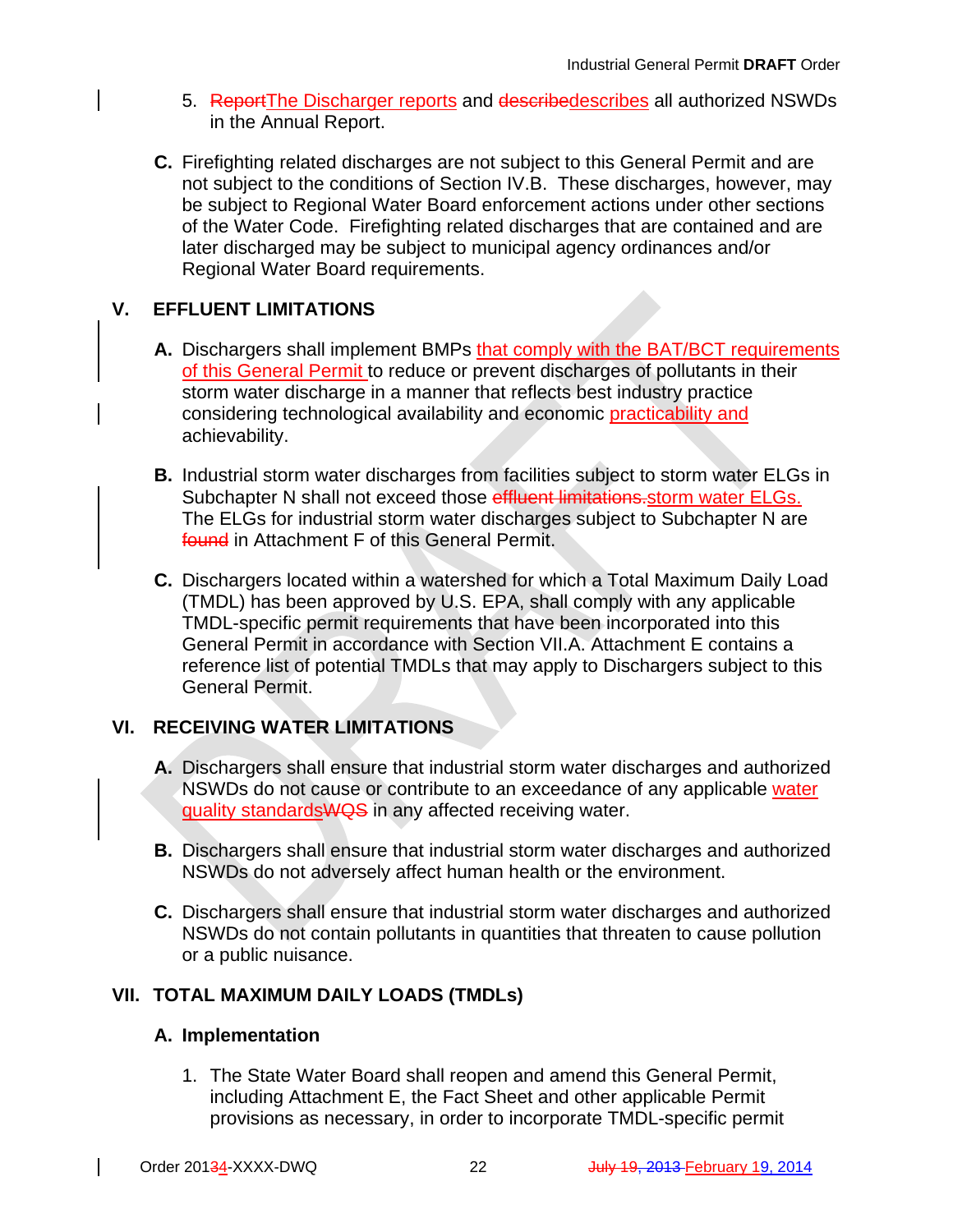requirements, as described in Findings 387 through 421. Once this General Permit is amended, Dischargers shall comply with the incorporated TMDLspecific permit requirements in accordance with any specified compliance schedule(s). TMDL-specific compliance dates that exceed the term of this General Permit may be included for reference, and are enforceable in the event that this General Permit is administratively extended or reissued.

- 2. The State Water Board may, at its discretion, reopen this General Permit to add TMDL-specific permit requirements to Attachment E, or to incorporate new TMDLs adopted during the term of this General Permit that include requirements applicable to Dischargers covered by this General Permit.
- **B.** New Dischargers applying for NOI coverage under this General Permit that will be discharging to an impaireda water body with a 303(d) listed impairment are ineligible for coverage unless the Discharger submits data and/or information demonstrating that:
	- 1. Demonstrates that the discharger The Discharger has eliminated all exposure to storm water of the pollutant(s) for which the water body is impaired, and documentshas documented the procedures taken to prevent exposure onsite, and retainshas retained such documentation with the SWPPP at the facility;
	- 2. Demonstrates the The pollutant for which the water body is impaired is not present at the siteDischarger's facility, and retainsthe Discharger has retained documentation of this finding with the SWPPP at the facility; or,
	- 3. Demonstrates the The discharge of any listed pollutant discharge will not cause or contribute to an exceedance of a WQSwater quality standard. This is demonstrated if: (1) the discharge complies with water quality standard WQS at the point of discharge, or (2) if there are sufficient remaining waste load allocationWLAs in an approved TMDL and the discharge is controlled at least as stringently as similar discharges subject to that TMDL.

# <span id="page-24-0"></span>**VIII. DISCHARGES SUBJECT TO THE CALIFORNIA OCEAN PLAN**

### **A. Discharges to Ocean Waters**

1. Dischargers with outfalls discharging to ocean waters that are subject to the model monitoring provisions of the California Ocean Plan shall develop and implement a monitoring plan in compliance with those provisions and any additional monitoring requirements established pursuant to Water Code section 13383. Dischargers who have not developed and implemented a monitoring program in compliance with the California Ocean Plan's model monitoring provisions by JanuaryJuly 1, 2015, or seven (7) days prior to commencing of operations, whichever is later, are ineligible to obtain coverage under this General Permit.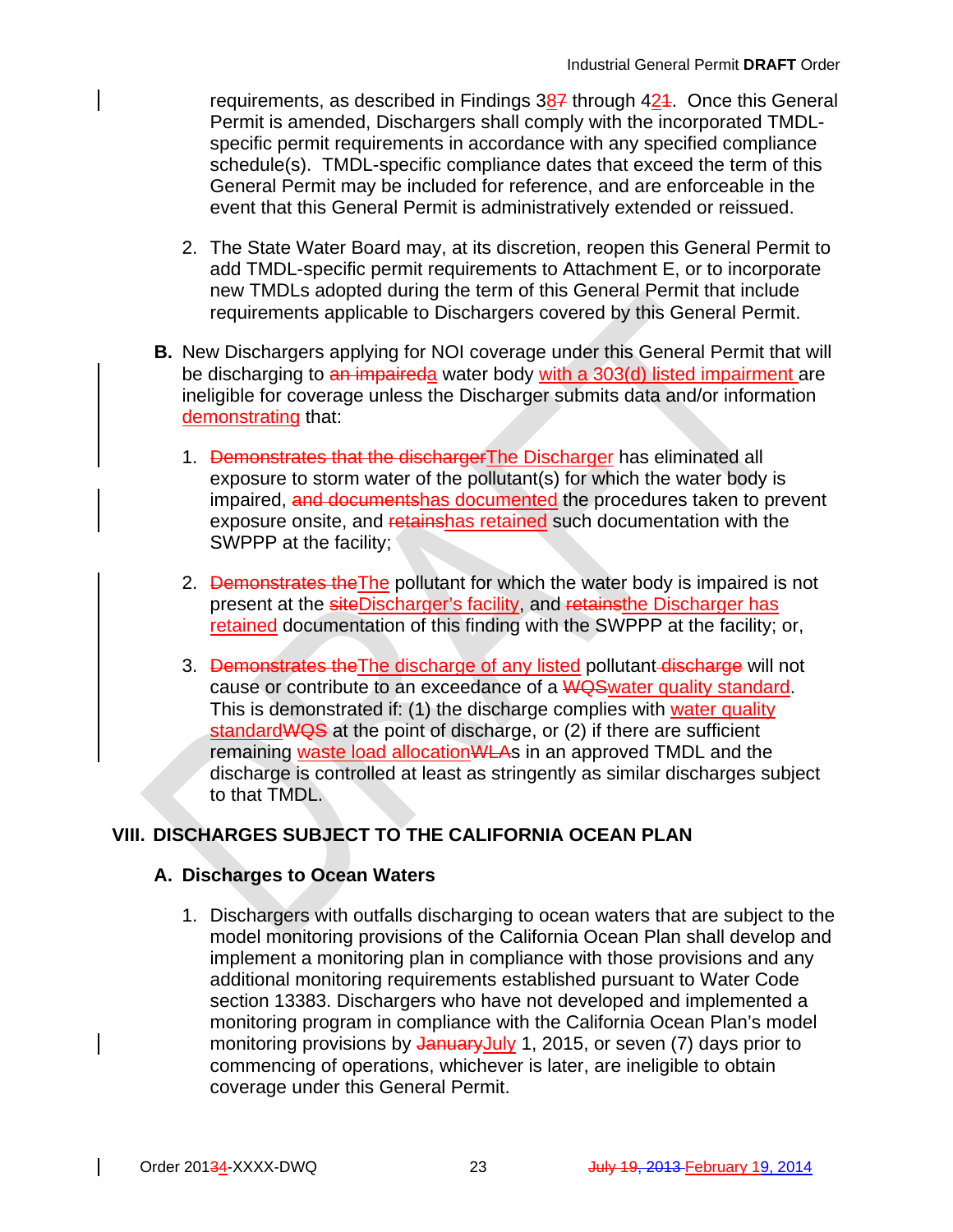2. Dischargers are ineligible for the methods and exceptions provided in Section XI.C of this General permit for any of the outfalls discharging to ocean waters subject to the model monitoring provisions of the California Ocean Plan.

## **B. Discharge Granted an Exceptions for Areas of Special Biological Significance (ASBS)**

Dischargers who were granted an exception to the California Ocean Plan prohibition against direct discharges of waste to an ASBS pursuant to Resolution  $2012$ -0012<sup>[9](#page-25-1)</sup> amended by Resolution 2012-0031<sup>[10](#page-25-2)</sup> shall comply with the conditions and requirements set forth in Attachment G of this General Permit. Any Discharger that applies for and is granted an exception to the California Ocean Plan prohibition after July 1, 2013 shall comply with the conditions and requirements set forth in the granted exception.

# <span id="page-25-0"></span>**IX. TRAINING QUALIFICATIONS**

## **A. General**

- 1. A Qualified Industrial Storm Water Practitioner (QISP) is a person (either the Discharger or a person designated by the Discharger) who has completed a State Water Board--sponsored or approved QISP training course<sup>11</sup>, and has registered as a QISP via SMARTS. Upon completed registration the State Water Board will issue a QISP identification number.
- 2. The Executive Director of the State Water Board or an Executive Officer of a Regional Water Board may rescind any QISP's registration if it is found that the QISP has repeatedly demonstrated an inadequate level of performance in completing the QISP requirements in this General Permit. An individual whose QISP registration has been rescinded may file a written appeal torequest that the State Water Board review the rescission. Any appeal request for review must be received by the State Water Board no later than 30 days of the date that the individual received written notice of the rescission.
- 3. Dischargers with Level 1 status shall:
	- a. Designate a person to be the facility's QISP and ensure that this person has attended and satisfactorily completed the State Water Boardsponsored or approved QISP training course.

<span id="page-25-1"></span><sup>&</sup>lt;sup>9</sup> State Water Resources Control Board. Resolution 2012-0012.

[<sup>&</sup>lt;http://www.waterboards.ca.gov/board\\_decisions/adopted\\_orders/resolutions/2012/rs2012\\_0012.pdf>](http://www.waterboards.ca.gov/board_decisions/adopted_orders/resolutions/2012/rs2012_0012.pdf). [as of<br>February<del>July 34</del>, 20143].

 $\frac{F_{\text{Eulual}}}{10}$  State Water Resources Control Board. Resolution 2012-0031.

<span id="page-25-2"></span>[<sup>&</sup>lt;http://www.swrcb.ca.gov/board\\_decisions/adopted\\_orders/resolutions/2012/rs2012\\_0031.pdf>](http://www.swrcb.ca.gov/board_decisions/adopted_orders/resolutions/2012/rs2012_0031.pdf). [as of FebruaryJuly 34, 20134].<br>34, 20134].<br><sup>15</sup> A specialized self-guided State Water Board-spensored registration and training pr

<span id="page-25-3"></span>A specialized self-guided State Water Board-sponsored registration and training program will be available as an option for CPBELSG licensed professional civil, mechanical, industrial, and chemical engineers and professional geologists by the effective date of this General Permit.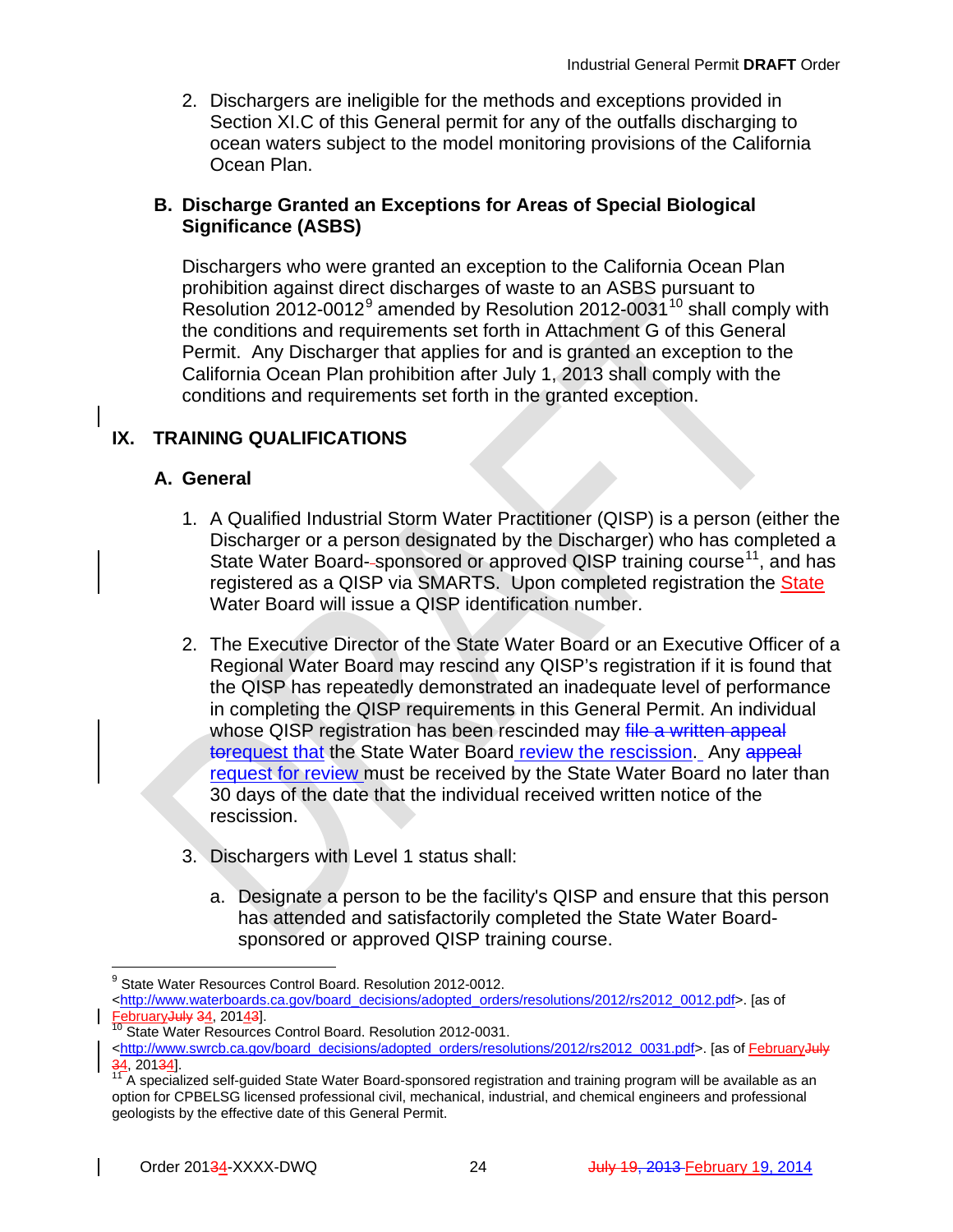b. Ensure that the facility's designated QISP provides sufficient training to all facility staffthe appropriate team members assigned to perform activities required by this General Permit.

## <span id="page-26-0"></span>**X. Storm Water Pollution Prevention Plan (SWPPP)**

#### **A. SWPPP Elements**

Dischargers shall develop and implement a site-specific SWPPP for each industrial facility covered by this General Permit that shall contain the following elements, as described further in this Section<sup>12</sup>:

- 1. Facility Name and Contact Information;
- 2. Site Map;
- 3. List of *Significant-Industrial Materials*;
- 4. Description of Potential Pollution Sources;
- 5. Assessment of Potential Pollutant Sources;
- 6. Minimum BMPs;
- 7. Advanced BMPs, if applicable;
- 8. Monitoring Implementation Plan (MIP);
- 9. Annual Comprehensive Facility Compliance Evaluation (Annual Evaluation); and,
- 10.Date that SWPPP was Initially Prepared and the Date of Each SWPPP Amendment, if Applicable.

### **B. SWPPP Implementation and Revisions**

All Dischargers are required to implement their SWPPP by JanuaryJuly 1, 2015 or upon commencement of industrial activity. The Discharger shall:

- 1. Revise their on-site SWPPP whenever necessary;
- 2. Certify and submit via SMARTS their SWPPP within 30 days whenever the SWPPP contains significant revision(s); and,
- 3. Not be With the exception of significant revisions, the Discharger is not required to certify and submit via SMARTS their SWPPP revisions more than once every three (3) months in the reporting year.

<span id="page-26-1"></span><sup>&</sup>lt;sup>12</sup> Appendix 1 (SWPPP Checklist) of this General Permit is included for reference by provided to assist the Discharger onin including information required to be included in the SWPPP. This checklist is not required to be used.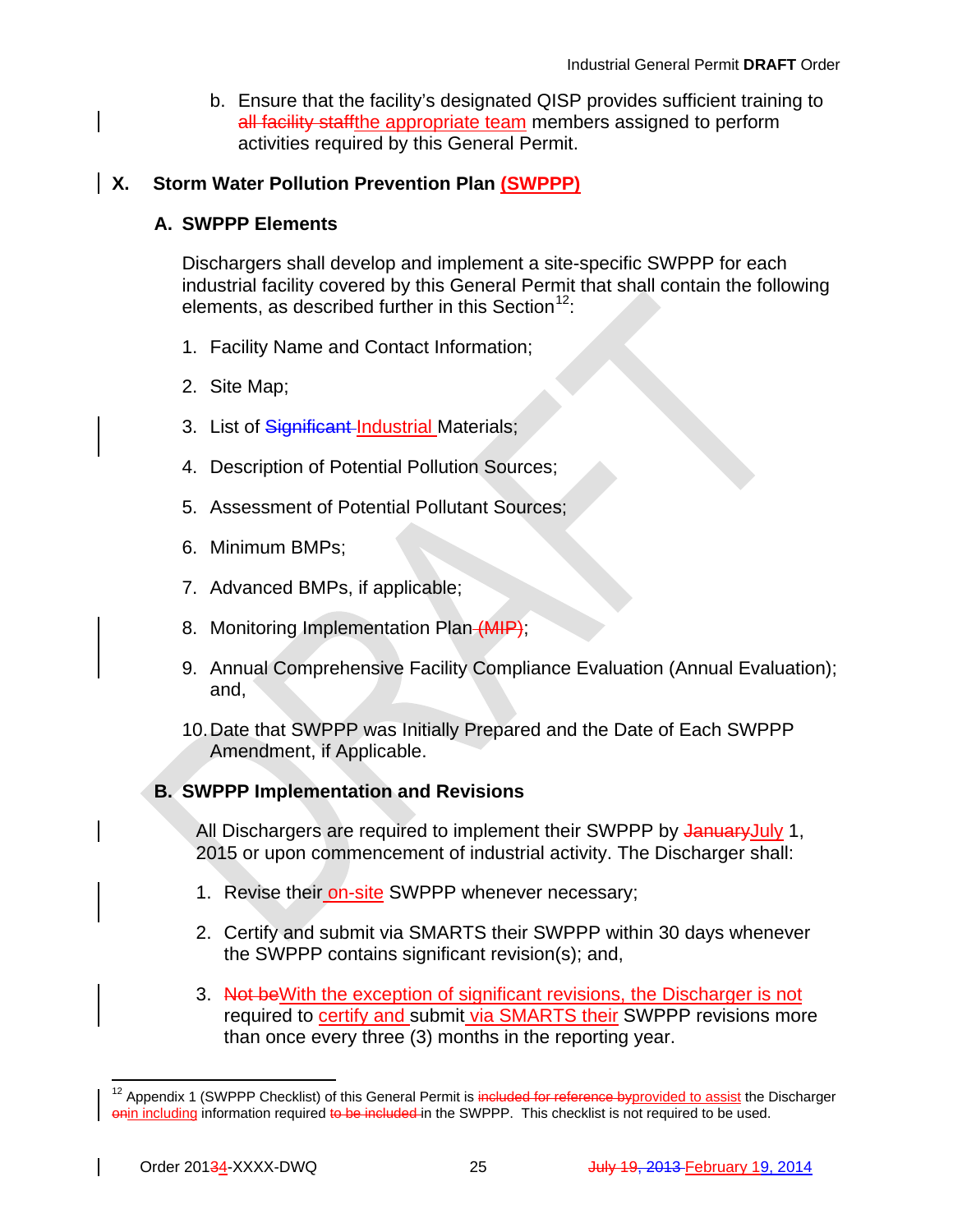#### **C. SWPPP Performance Standards**

- 1. The Discharger shall ensure a SWPPP is prepared to:
	- a. Identify and evaluate all sources of pollutants that may affect the quality of industrial storm water discharges and authorized NSWDs;
	- b. Identify and describe the minimum BMPs (Section X.H.1) and any advanced BMPs (Section X.H.2) implemented to reduce or prevent pollutants in industrial storm water discharges and authorized NSWDs. BMPs shall be selected to achieve compliance with this General Permit; and,
	- c. Identify and describe conditions or circumstances which may require future revisions to be made to the SWPPP.
- 2. The Discharger shall prepare a SWPPP in accordance with all applicable SWPPP requirements of this Section. A copy of the SWPPP shall be maintained at the facility.

#### **D. Planning and Organization**

1. Pollution Prevention Team

Each facility must have a Pollution Prevention Team established and responsible for assisting with the implementation of the requirements in this General Permit. The Discharger shall include in the SWPPP detailed information about its Pollution Prevention Team including:

- a. The positions within the facility organization (collectively, team members) who assist in implementing the SWPPP and conducting all monitoring requirements in this General Permit;
- b. The responsibilities, duties, and activities of each of the team members; and,
- c. The procedures that shall be implemented to identify alternate team members to implement the SWPPP and conduct required monitoring requirements when the regularly assigned team members are temporarily unavailable (due to vacation, illness, out of town business, etc.).or other absences).
- 2. Other Requirements and Existing Facility Plans
	- a. The Discharger shall ensure its SWPPP is developed, implemented, and revised as necessary to be consistent with any applicable municipal, state, and federal requirements that pertain to the requirements in this General Permit.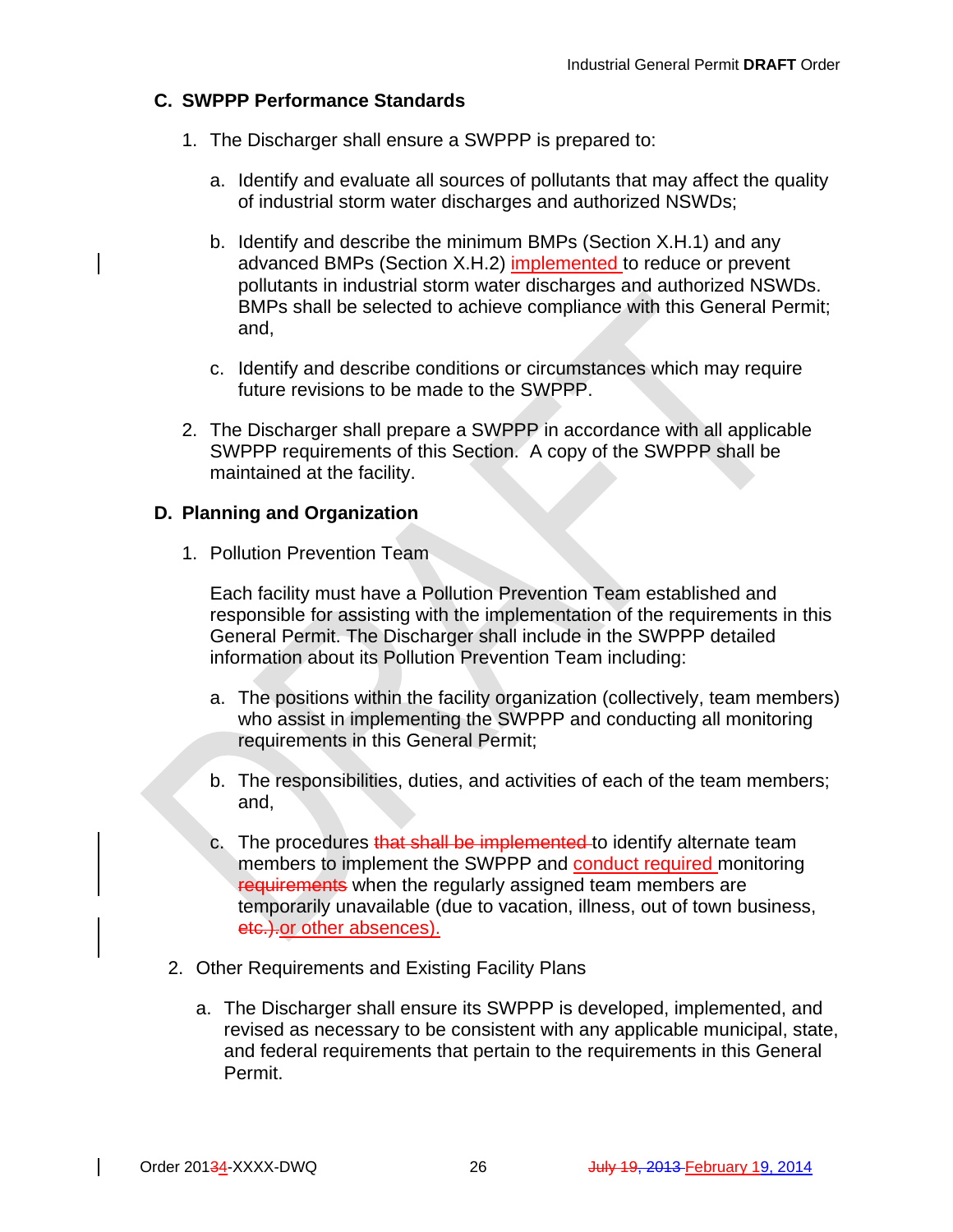- b. The Discharger may include in their SWPPP the specific elements of existing plans, procedures, or regulatory compliance documents that contain storm water-related BMPs or otherwise relate to the requirements of this General Permit.
- c. The Discharger shall properly reference the original sources for any elements of existing plans, procedures, or regulatory compliance documents included as part of their SWPPP and shall maintain a copy of the documents at the facility as part of the SWPPP.
- d. The Discharger shall document in their SWPPP the facility's scheduled facility operating hours as defined in Attachment C. Scheduled facility operating hours that would be considered irregular (temporary, intermittent, seasonal, weather dependent, etc.) shall also be documented in the SWPPP.

### **E. Site Map**

- 1. The Discharger shall prepare a site map that includes notes, legends, a north arrow, and other data as appropriate to ensure the map is clear, legible and understandable.
- 2. The Discharger may provide the required information on multiple site maps.
- 3. The Discharger shall include the following information on the site map:
	- a. The facility boundary, storm water drainage areas within the facility boundary, and portions of any drainage area impacted by discharges from surrounding areas. Include the flow direction of each drainage area, on-facility surface water bodies, areas of soil erosion, and location(s) of nearby water bodies (such as rivers, lakes, wetlands, etc.) or municipal storm drain inlets that may receive the facility's industrial storm water discharges and authorized NSWDs;
	- b. Locations of storm water collection and conveyance systems, associated points of discharge locations, and direction of flow. Include any sample locations if different than the identified discharge locations;
	- $b-c.$  Locations and descriptions of structural control measures<sup>[13](#page-28-0)</sup> that affect industrial storm water discharges, authorized NSWDs, and/or runon;

 $\overline{a}$ 

<span id="page-28-0"></span> $13$  Examples of structural control measures are catch basins, berms, detention ponds, secondary containment, oil/water separators, diversion barriers, etc.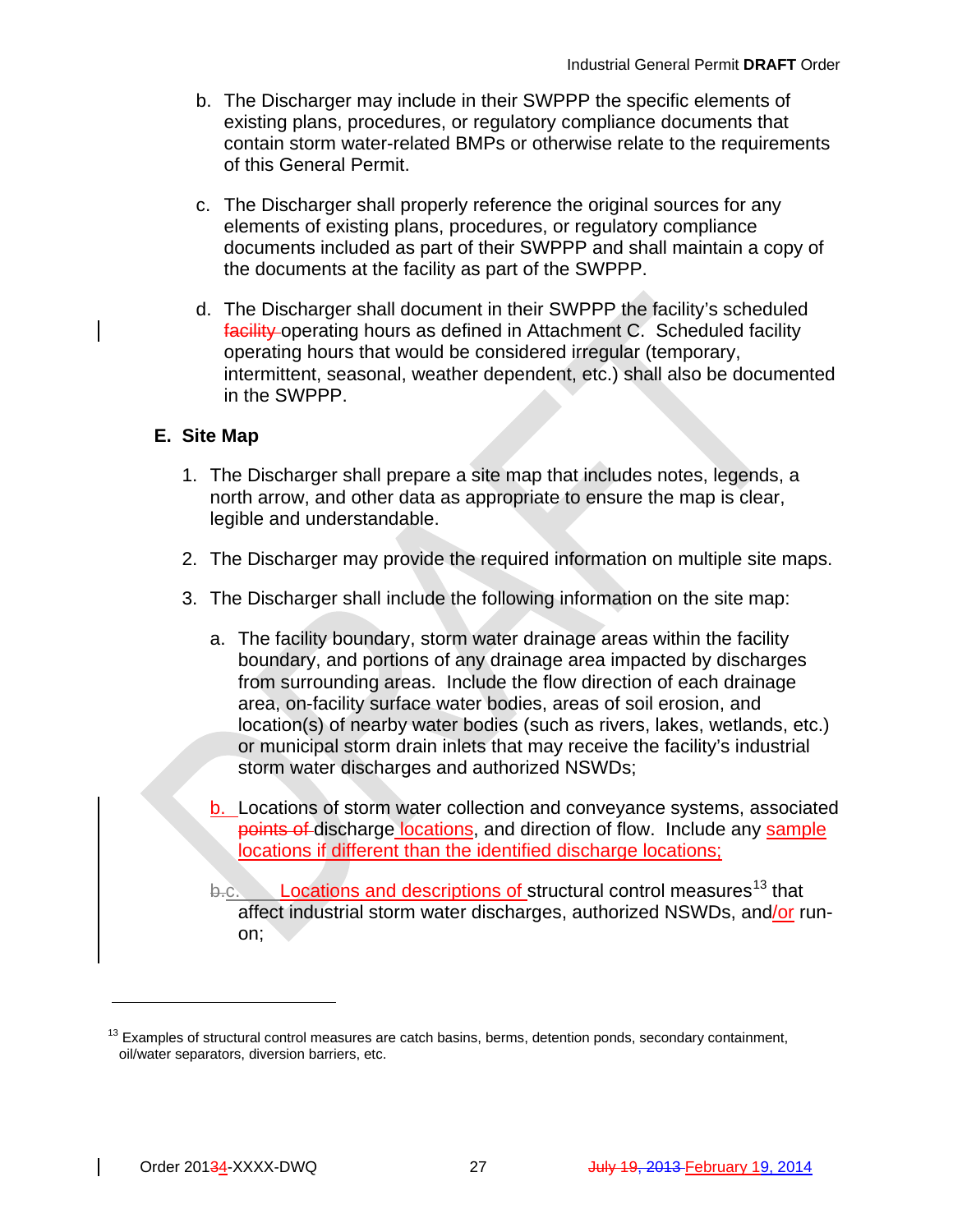- c.d. Identification of all impervious areas of the facility, including paved areas, buildings, covered storage areas, or other roofed structures;
- d.e. Locations where materials are directly exposed to precipitation and the locations where identified significant spills or leaks (Section X.G.1.d) have occurred; and-
- e.f.Areas of industrial activity subject to this General Permit. Identify all industrial storage areas and storage tanks, shipping and receiving areas, fueling areas, vehicle and equipment storage/maintenance areas, material handling and processing areas, waste treatment and disposal areas, dust or particulate generating areas, cleaning and material reuse areas, and other areas of industrial activity that may have potential pollutant sources.

### **F. List of Significant Industrial Materials**

The Discharger shall ensure the SWPPP includes a list of significant industrial materials handled at the facility, and the locations where each material is stored, received, shipped, and handled, as well as the typical quantities and handling frequency. Dischargers shall list materials that include raw materials, intermediate products, final or finished products, recycled materials, and waste or disposed materials in the SWPPP.

#### **G. Potential Pollutant Sources**

- 1. Description of Potential Pollutant Sources
	- a. Industrial Processes

The Discharger shall ensure the SWPPP describes each industrial process including: manufacturing, cleaning, maintenance, recycling, disposal, and any other activities related to the process. The type, characteristics, and approximate quantity of significant industrial materials used in or resulting from the process shall be included. Areas protected by containment structures and the corresponding containment capacity shall be identified and described.

b. Material Handling and Storage Areas

The Discharger shall ensure the SWPPP describes each material handling and storage area, including: the type, characteristics, and quantity of significant-industrial materials handled or stored; the shipping, receiving, and loading procedures; the spill or leak prevention and response procedures; and the areas protected by containment structures and the corresponding containment capacity.

c. Dust and Particulate Generating Activities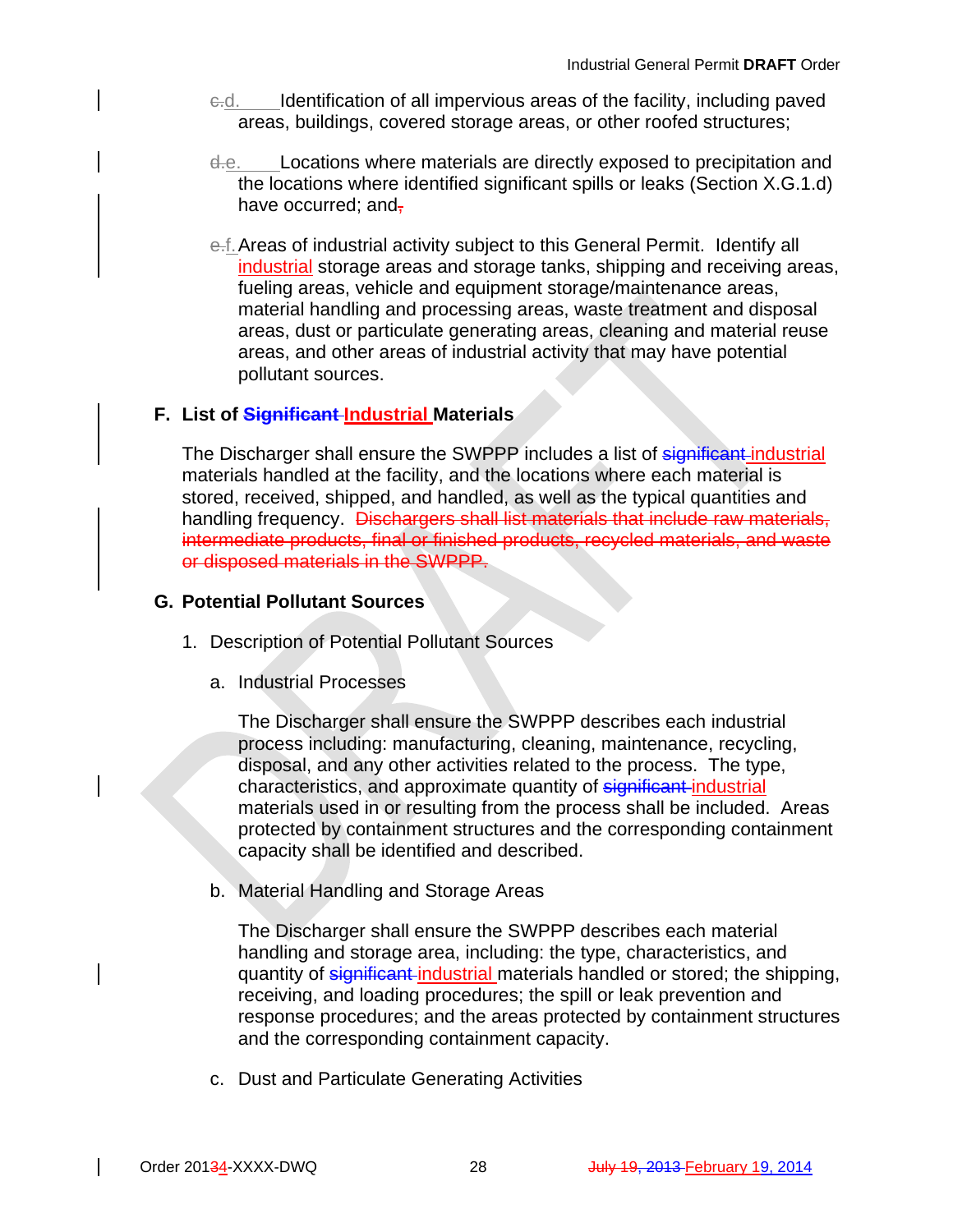The Discharger shall ensure the SWPPP describes all industrial activities that generate a significant amount of dust or particulate that may be deposited within the facility boundaries. The SWPPP shall describe such industrial activities, including the discharge locations, the source type, and the characteristics of the dust or particulate pollutant.

d. Significant Spills and Leaks

The Discharger shall:

- i. Evaluate the facility for areas where spills and leaks can likely occur;
- ii. Ensure the SWPPP includes-a:
	- a) A list of any industrial materials, including unauthorized NSWDs that have spilled or leaked in significant quantities and have discharged from the facility's storm water conveyance system within the previous five-year period;
	- b) Ensure the SWPPP includes aA list of any toxic chemicals identified in 40 Code of Federal Regulations section 302 that have been discharged from the facilities' storm water conveyance system as reported on U.S. EPA Form R, as well as oil and hazardous substances in excess of reportable quantities (40 C.F.R. §§ 110, 117, and 302) that have discharged from the facility's storm water conveyance system within the previous fiveyear period;
	- c) Ensure the SWPPP includes  $aA$  list of any industrial materials that have spilled or leaked in significant quantities and had the potential to be discharged from the facility's storm water conveyance system within the previous five-year period; and,
- i.iii. Ensure that for each discharge or potential discharge listed above the SWPPP includes the location, characteristics, and approximate quantity of the materials spilled or leaked; approximate quantity of the materials discharged from the facility's storm water conveyance system; the cleanup or remedial actions that have occurred or are planned; the approximate remaining quantity of materials that have the potential to be discharged; and the preventive measures taken to ensure spills or leaks of the material do not reoccur.
- e. NSWDs

The Discharger shall:

i. Ensure the SWPPP includes an evaluation of the facility that identifies all NSWDs, sources, and drainage areas;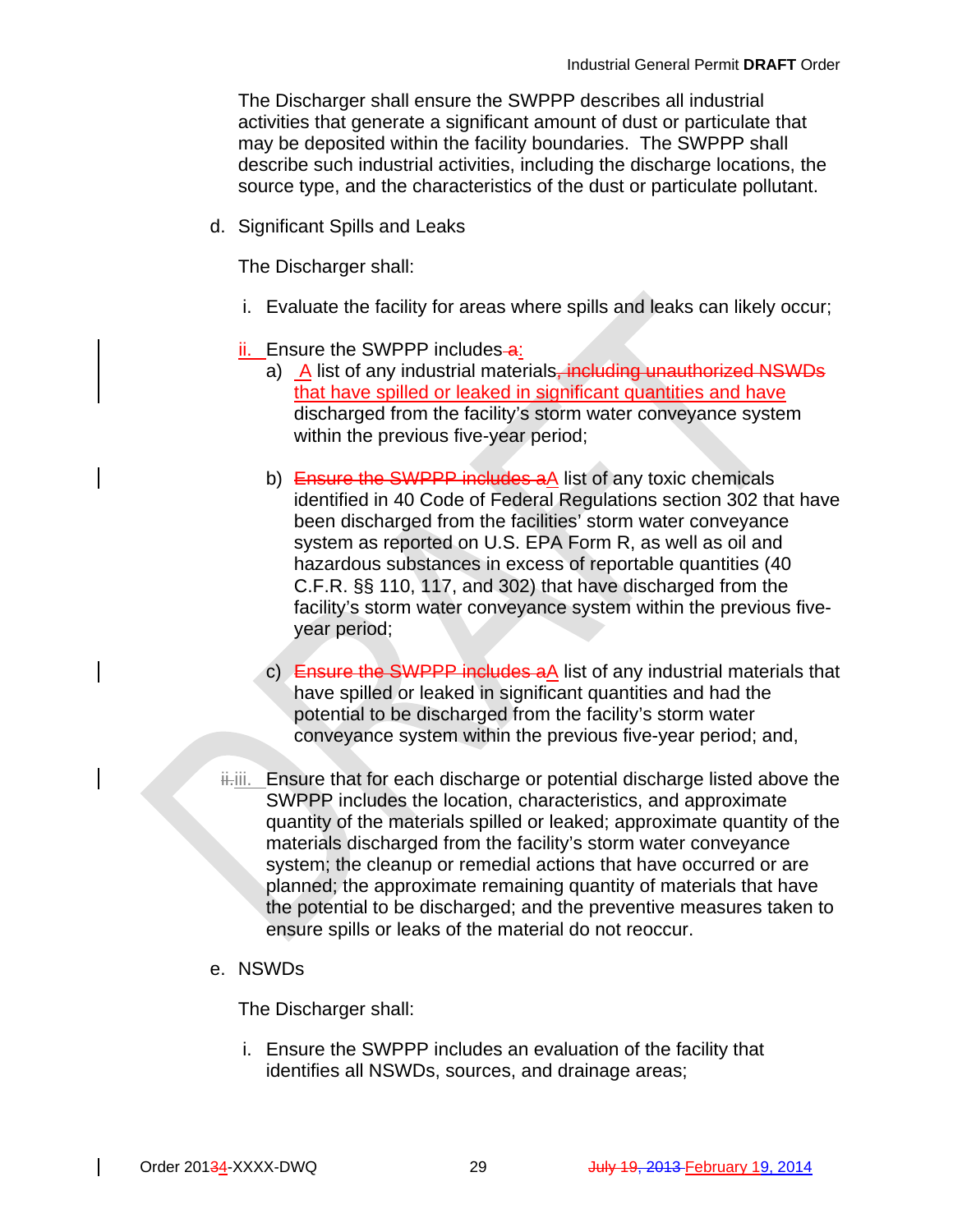- ii. Ensure the SWPPP includes an evaluation of all drains (inlets and outlets) that identifies connections to the storm water conveyance system;
- iii. Ensure the SWPPP includes a description of how all unauthorized NSWDs have been eliminated; and,
- iv. Ensure all NSWDs are described in the SWPPP. This description shall include the source, quantity, frequency, and characteristics of the NSWDs, associated drainage area, and whether it is an authorized or unauthorized NSWD in accordance with Section IV.
- f. Erodible Surfaces

The Discharger shall ensure the SWPPP includes a description of the facility locations where soil erosion may be caused by industrial activity, contact with storm water, authorized and unauthorized NSWDs, or run-on from areas surrounding the facility.

- 2. Assessment of Potential Pollutant Sources
	- a. The Discharger shall ensure that the SWPPP includes a narrative assessment of all areas of industrial activity with potential industrial pollutant sources. At a minimum, the assessment shall include:
		- i. The areas of the facility with likely sources of pollutants in industrial storm water discharges and authorized NSWDs;
		- ii. The pollutants likely to be present in industrial storm water discharges and authorized NSWDs;
		- iii. The approximate quantity, physical characteristics (e.g., liquid, powder, solid, etc.), and locations of each significant industrial material handled, produced, stored, recycled, or disposed;
		- iv. The degree to which the pollutants associated with those materials may be exposed to, and mobilized by contact with, storm water;
		- v. The direct and indirect pathways by which pollutants may be exposed to storm water or authorized NSWDs;
		- vi. All sampling, visual monitoring observation, and inspection records;
		- vii. The effectiveness of existing BMPs to reduce or prevent pollutants in industrial storm water discharges and authorized NSWDs; and,
		- viii.The predictedestimated effectiveness of implementing, to the extent feasible, minimum BMPs to reduce or prevent pollutants in industrial storm water discharges and authorized NSWDs; and,-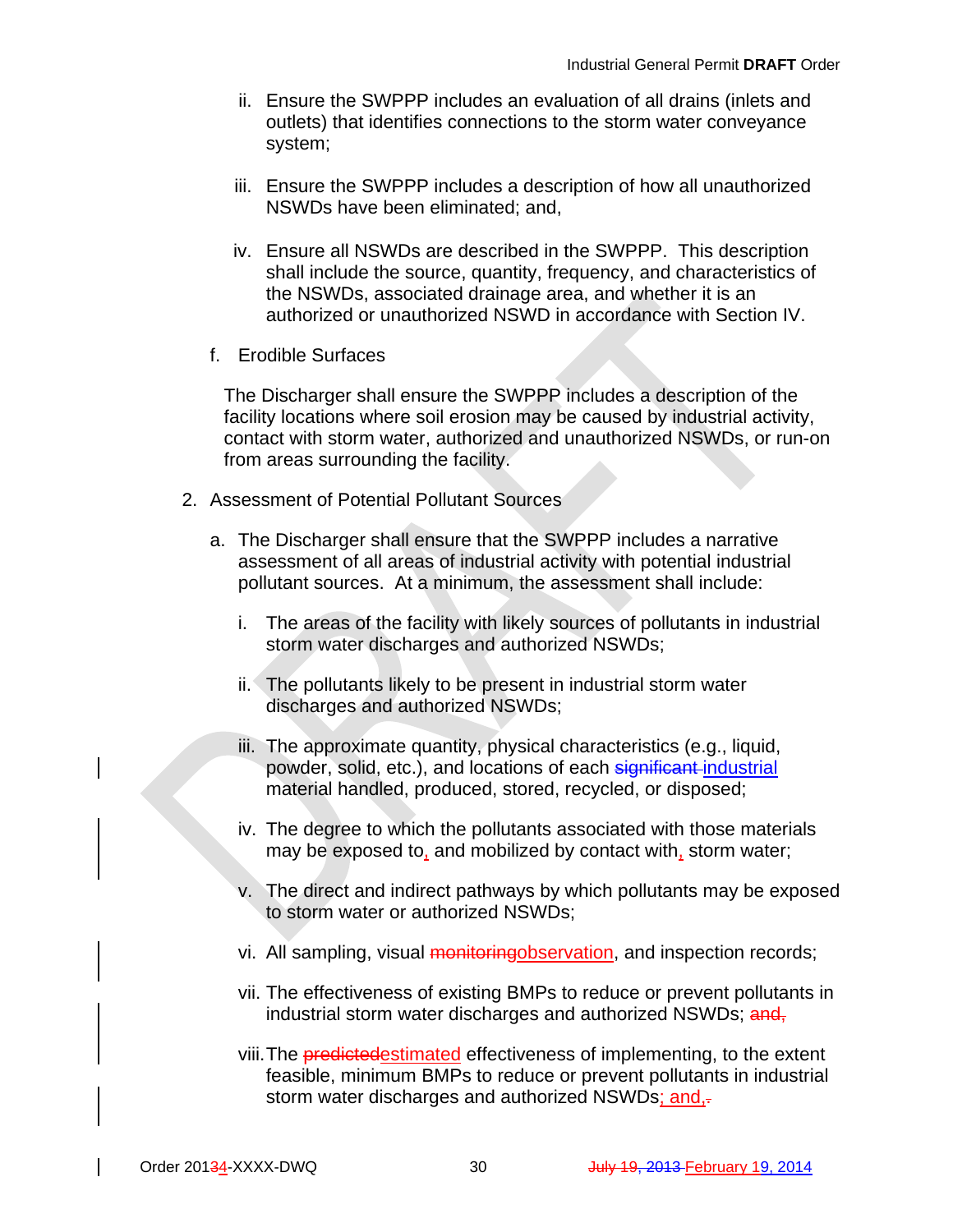- ix. The identification of the industrial pollutants related to the receiving waters with 303(d) listed impairments identified in Appendix 3 or approved TMDLs that may be causing or contributing to an exceedance of a water quality standard WQS in the receiving waters.
- b. Based upon the assessment above, Dischargers shall identify in the SWPPP any areas of the facility where the minimum BMPs described in subsection H.1 below will not adequately reduce or prevent or reduce pollutants in storm water discharges in compliance with Section V.A. Dischargers shall identify any advanced BMPs, as described in subsection H.2 below, for those areas.
- c. Based upon the assessment above, Dischargers shall identify any drainage areas with no exposure to industrial activities and materials in accordance with the definitions in Section XVII.
- d. Based upon the assessment above, Dischargers shall identify any additional parameters, beyond the required parameters in Section XI.B.6 that indicate the presence of pollutants in industrial storm water discharges.

#### **H. Best Management Practices (BMPs)**

1. Minimum BMPs

The Discharger shall, to the extent feasible, implement and maintain all of the following minimum BMPs to reduce or prevent pollutants in industrial storm water discharges.<sup>[14](#page-32-0)</sup>

a. Good Housekeeping

The Discharger shall:

- i. Observe all outdoor areas associated with industrial activity; including storm water discharge locations, drainage areas, conveyance systems, waste handling/disposal areas, and perimeter areas impacted by off-facility materials or storm water run-on to determine housekeeping needs. Any identified debris, waste, spills, tracked materials, or leaked materials shall be cleaned and disposed of properly;
- ii. Minimize or prevent material tracking;
- iii. Minimize dust generated from industrial materials or activities;

<span id="page-32-0"></span>**<sup>14</sup>** For the purposes of this General Permit, the requirement to implement BMPs "to the extent feasible" requires Dischargers to select, design, install and implement BMPs that reduce or prevent discharges of pollutants in their storm water discharge in a manner that reflects best industry practice considering technological availability and economic practicability and achievability.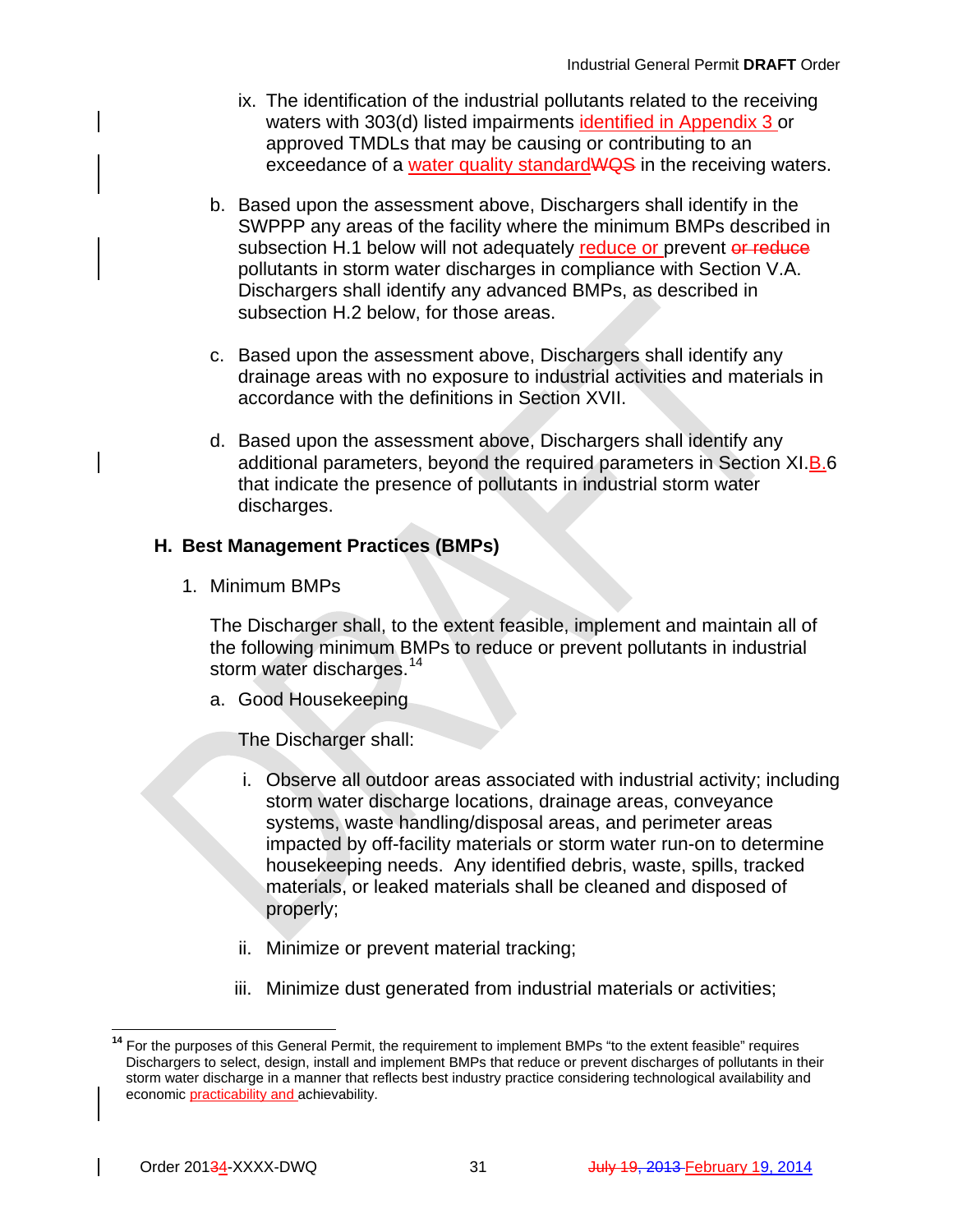- iv. Ensure that all facility areas impacted by rinse/wash waters are cleaned as soon as possible;
- v. Cover all stored industrial materials that can be readily mobilized by contact with storm water;
- vi. Contain all stored non-solid industrial materials or wastes (e.g., particulates, powders, shredded paper, etc.) liquid, powder, etc.) that can be transported or dispersed via by the wind or contact with storm water;
- vii. Prevent disposal of any rinse/wash waters or industrial materials into the storm water conveyance system;
- viii. Minimize storm water discharges from non-industrial areas (e.g., storm water flows from employee parking area) that contact industrial areas of the facility; and,
- ix. Minimize authorized NSWDs from non-industrial areas (e.g., potable water, fire hydrant testing, etc.) that contact industrial areas of the facility.
- b. Preventive Maintenance

The Discharger shall:

- i. Identify all equipment and systems used outdoors that may spill or leak pollutants;
- ii. Observe the identified equipment and systems to detect leaks, or identify conditions that may result in the development of leaks;
- iii. Establish an appropriate schedule for maintenance of identified equipment and systems; and,
- iv. Establish procedures for prompt maintenance and repair of equipment, and maintenance of systems when conditions exist that may result in the development of spills or leaks.
- c. Spill and Leak Prevention and Response

The Discharger shall:

- i. Establish procedures and/or controls to minimize spills and leaks;
- ii. Develop and implement spill and leak response procedures to prevent industrial materials from discharging through the storm water conveyance system. Spilled or leaked industrial materials shall be cleaned promptly and disposed of properly;
- iii. Identify and describe all necessary and appropriate spill and leak response equipment, location(s) of spill and leak response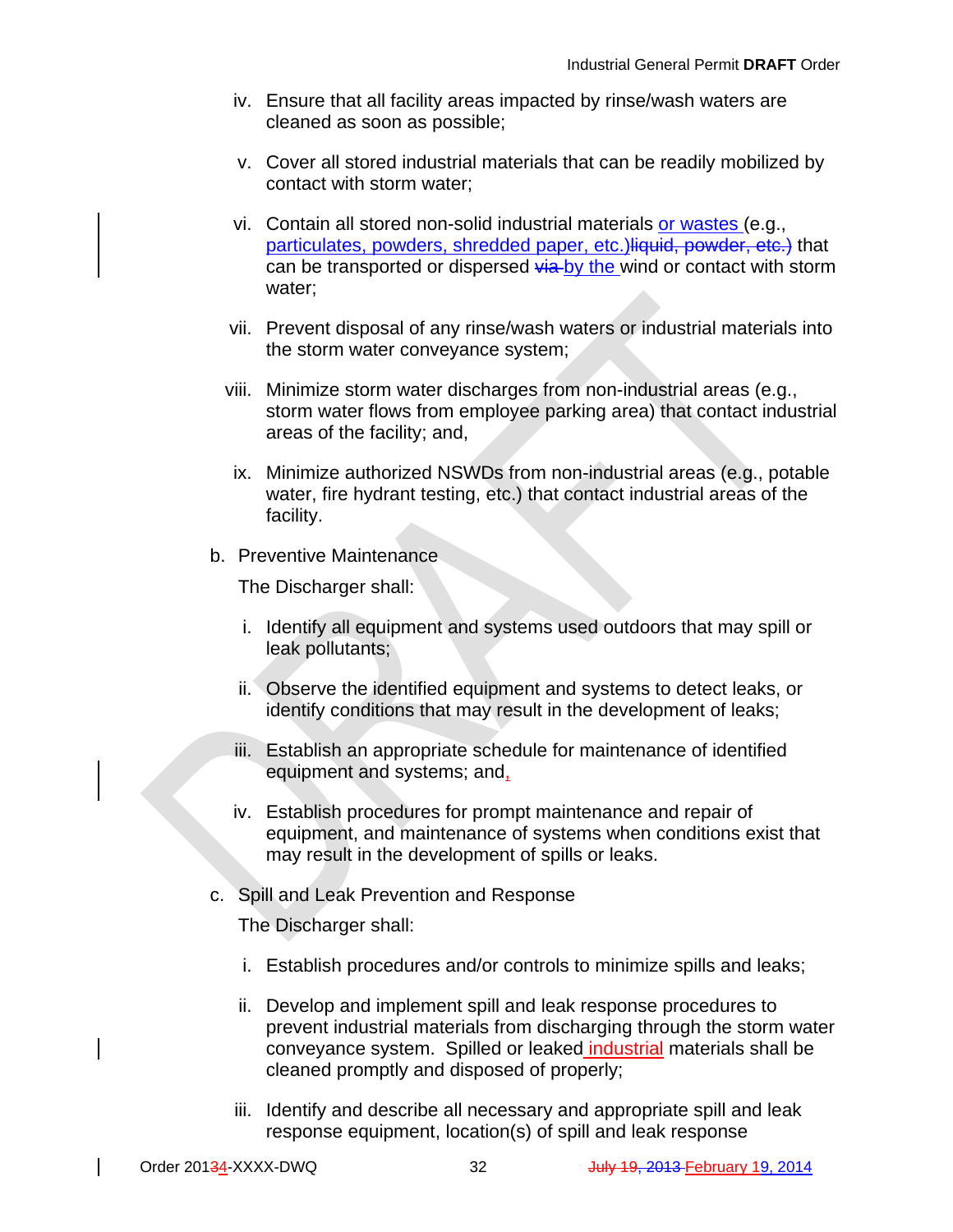equipment, and spill or leak response equipment maintenance procedures; and,

- iv. Identify and train appropriate spill and leak response personnel.
- d. Material Handling and Waste Management

The Discharger shall:

- i. Prevent or minimize handling of industrial materials or wastes that can be readily mobilized by contact with storm water during a storm event;
- ii. Contain all stored non-solid industrial materials or wastes (e.g., particulates, powders, shredded paper, etc.) that can be transported or dispersed viaby the wind-erosion or contact with storm water during handling;
- iii. Cover industrial waste disposal containers and industrial material storage containers that contain industrial materials when not in use;
- iv. Divert run-on and storm water generated from within the facility away from all stockpiled materials;
- v. Clean all spills of industrial materials/ or wastes that occur during handling in accordance with the spill response procedures (Section  $X.H.1.c<sub>e</sub>$ ; and,
- vi. Observe and clean as appropriate, any outdoor material/ or waste handling equipment or containers that can be contaminated by contact with industrial materials or wastes.
- e. Erosion and Sediment Controls

For each erodible surface facility location identified in the SWPPP (Section X.G.1.f), the Discharger shall:

- i. Implement effective wind erosion controls;
- ii. Provide effective stabilization for inactive areas, finished slopes, and other erodible areas prior to a forecasted storm event;
- iii. Maintain effective perimeter controls and stabilize all site entrances and exits to sufficiently control discharges of erodible materials from discharging or being tracked off the site;
- iv. Divert run-on and storm water generated from within the facility away from all erodible materials; and,
- v. If sediment basins are implemented, ensure compliance with the design storm standards in Section X.H.6.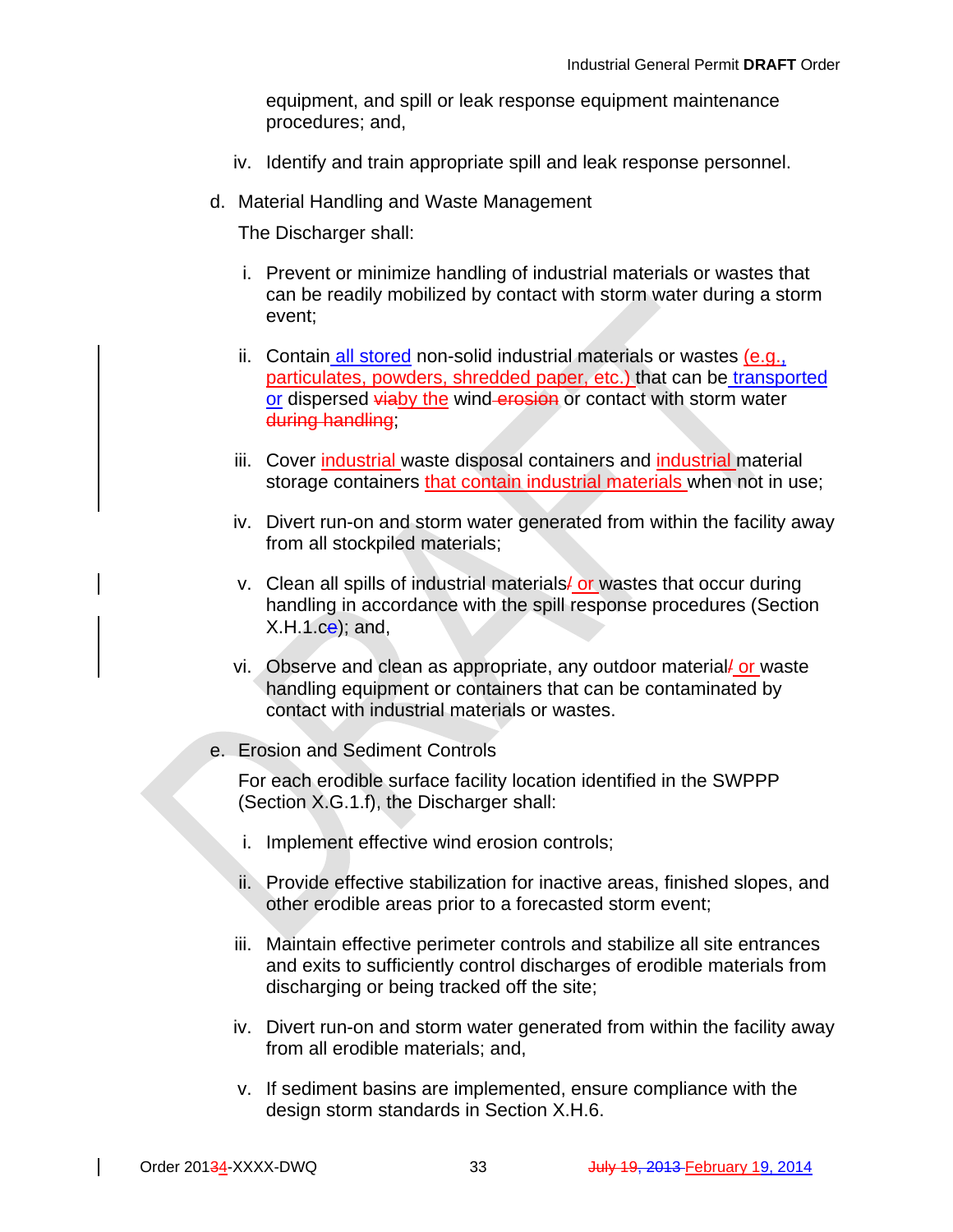f. Employee Training Program

The Discharger shall:

- i. Ensure that all team members implementing the various compliance activities of this General Permit are adequately properly trained to implement the requirements of this General Permit, including but not limited to: BMP implementation, BMP effectiveness evaluations, Vvisual observations, and Mmonitoring activities. If a Discharger enters Level 1 status, all personnelappropriate team members shall be trained by a QISP;
- ii. Prepare or acquire appropriate training manuals or training materials;
- iii. Identify which personnel need to be trained, their responsibilities, and the type of training they shall receive;
- iv. Provide a training schedule; and,
- v. Maintain documentation of all completed training classes and the personnel that received training in the SWPPP.
- g. Quality Assurance and Record Keeping

The Discharger shall:

- i. Develop and implement management procedures to ensure that appropriate staff implements all elements of the SWPPP, including the Monitoring Implementation Plan;
- ii. Develop a method of tracking and recording the implementation of BMPs identified in the SWPPP; and,
- iii. Maintain the BMP implementation records, training records, and records related to any spills and clean-up related response activities for a minimum of five (5) years (Section XXI.J.4).
- 2. Advanced BMPs
	- a. In addition to the minimum BMPs described in Section X.H.1, the Discharger shall, to the extent feasible, implement and maintain any advanced BMPs identified in Section X.G.2.b, necessary to reduce or prevent discharges of pollutants in its storm water discharge in a manner that reflects best industry practice considering technological availability and economic *practicability and* achievability.
	- b. Advanced BMPs may include one or more of the following BMPs:
		- i. Exposure Minimization BMPs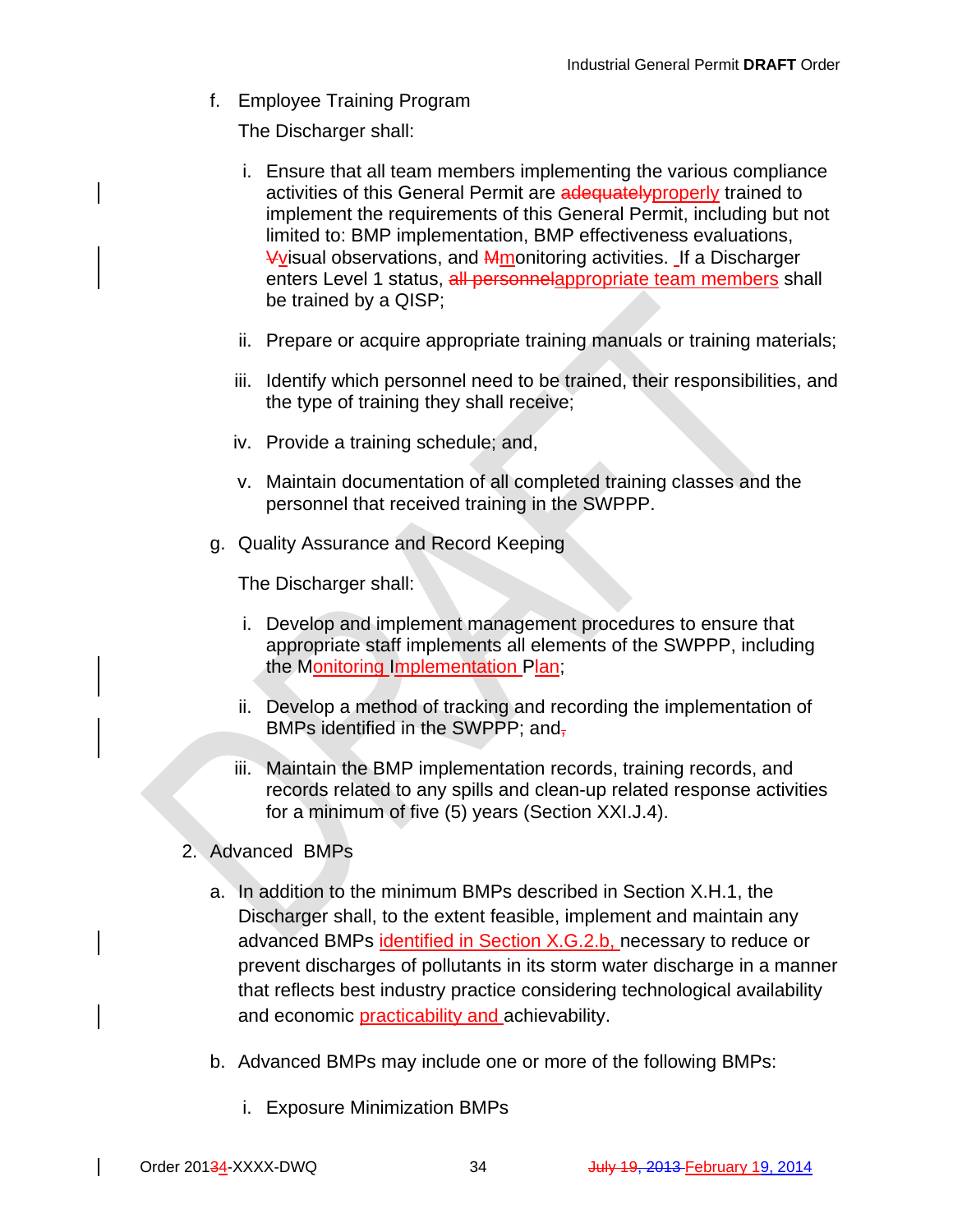These include storm resistant shelters (either permanent or temporary) that prevent the contact of storm water with the identified industrial materials or area(s) of industrial activity.

ii. Storm Water Containment and Discharge Reduction BMPs

These include BMPs that divert, infiltrate, reuse, contain, retain, or reduce the volume of storm water runoff. Dischargers are encouraged to utilize BMPs that infiltrate or reuse storm water where feasible.

iii. Treatment Control BMPs

This is the implementation of one or more mechanical, chemical, biologic, or any other treatment technology that will meet the treatment design standard.

iv. Other Advanced BMPs

Any additional BMPs not described in subsections b.i through iii above that are necessary to meet the effluent limitations of this General Permit.

3. Temporary Suspension of Industrial Activities

For facilities that plan to temporarily suspend industrial activities for ten (10) or more consecutive calendar days during a reporting year, the Discharger may also suspend monitoring if it is infeasible to conduct monitoring while industrial activities are suspended (e.g., the facility is not staffed, or the facility is remote or inaccessible) and the facility has been stabilized. The Discharger shall include in the SWPPP the BMPs necessary to achieve compliance with this General Permit during the temporary suspension of the industrial activity. Once all necessary BMPs have been implemented to stabilize the facility, the Discharger is not required to:

- a. Perform monthly visual observations (Section XI.A.1.a.); or,
- b. Perform sampling and analysis (Section XI.B.) if it is infeasible to do so (e.g. facility is remotely located).

The Discharger shall upload via SMARTS (7) seven calendar days prior to the planned temporary suspension of industrial activities:

i. SWPPP revisions specifically addressing the facility stabilization BMPs;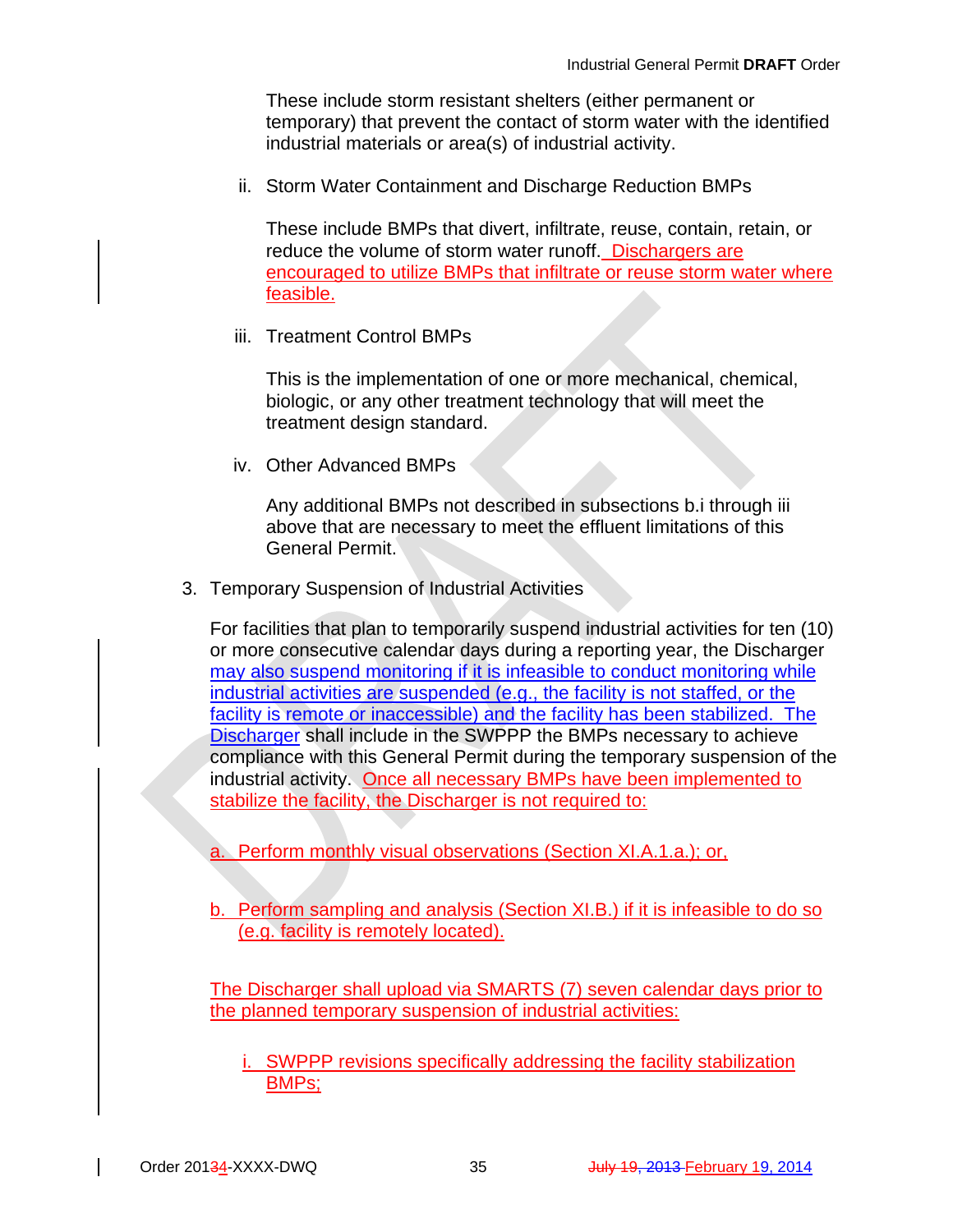- ii. The justification for why monitoring is infeasible at the facility during the period of temporary suspension of industrial activities;
- iii. The date the facility is fully stabilized for temporary suspension of industrial activities; and,
- iv. The projected date that industrial activities will resume at the facility.
- c. Upon resumption of industrial activities at the facility, the Discharger shall, via SMARTS, confirm and/or update the date the facility's industrial activities have resumed. At this time, the Discharger is required to resume all compliance activities under this General Permit.
- d. The Regional Water Boards may review the submitted information pertaining to the temporary suspension of industrial activities. Upon review, the Regional Water Board may request revisions or reject the Discharger's request to temporarily suspend monitoring.
- 4. BMP Descriptions
	- a. The Discharger shall ensure that the SWPPP identifies each BMP being implemented at the facility, including:
		- i. The pollutant(s) that the BMP is designed to reduce or prevent in industrial storm water discharges;
		- ii. The frequency, time(s) of day, or conditions when the BMP is scheduled for implementation;
	- iii. The locations within each area of industrial activity or industrial pollutant source where the BMP shall be implemented;
	- iv. The individual and/or position responsible for implementing the BMP;
	- v. The procedures, including maintenance procedures, and/or instructions to implement the BMP effectively;
	- vi. The equipment and tools necessary to implement the BMP effectively; and,
	- vii. The BMPs that may require more frequent visual observations beyond the monthly visual observations as described in Section XI.A.1.
	- b. The Discharger shall ensure that the SWPPP identifies and justifies each minimum BMP or applicable advanced BMP not being implemented at the facility because they do not reflect best industry practice considering technological availability and economic practicability and achievability.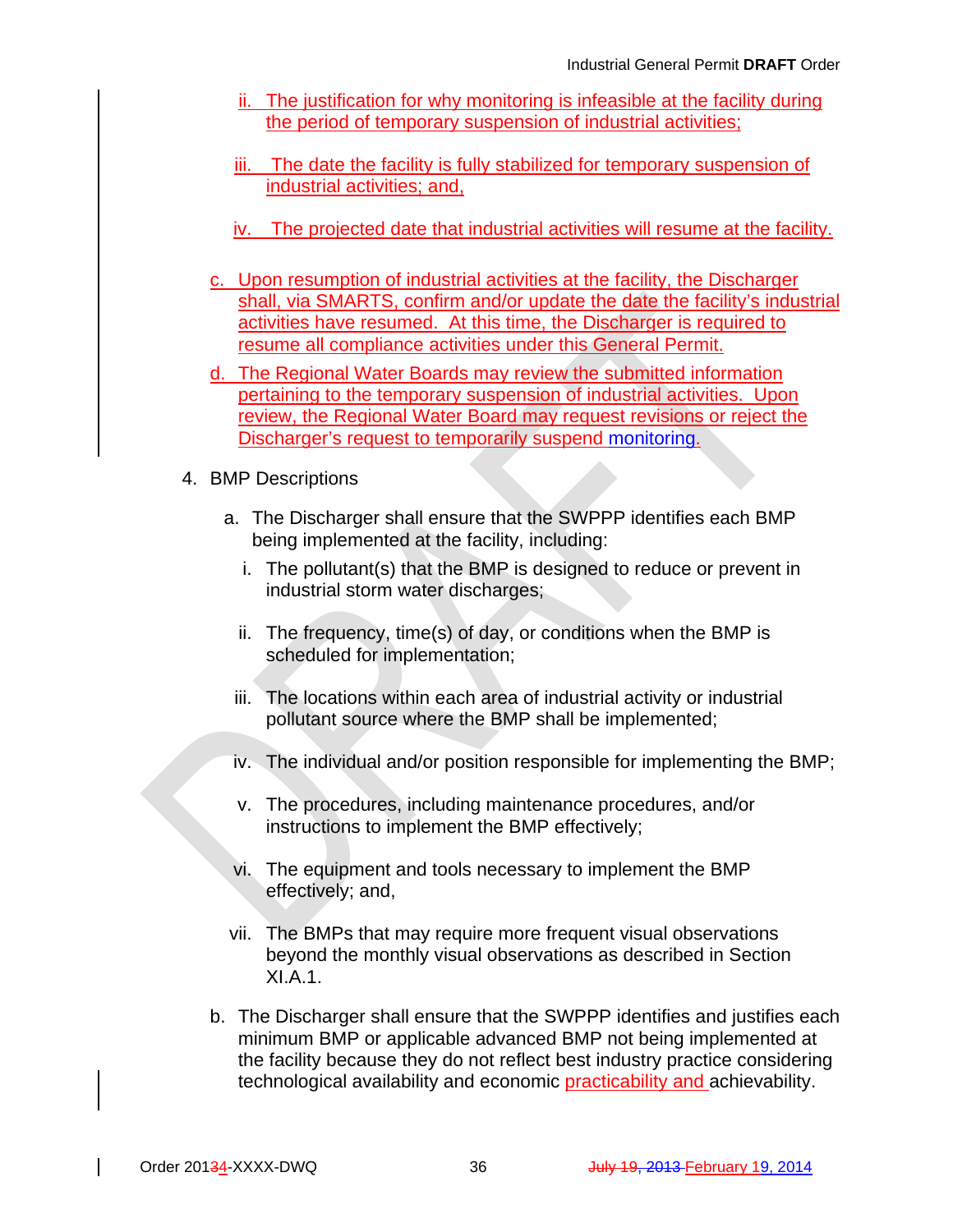- c. The Discharger shall identify any BMPs described in subsection a above that are implemented in lieu of any of the minimum or applicable advanced BMPs.
- 5. BMP Summary Table

The Discharger shall prepare a table summarizing each identified area of industrial activity, the associated industrial pollutant sources, the industrial pollutants, and the BMPs being implemented.

6. Design Storm Standards for Treatment Control BMPs

All new treatment control BMPs employed by the Discharger shall be designed to comply with design storm standards in this Section., except as provided in an Industrial Activity BMP Demonstration (Section XII.D.2.a). A Factor of Safety shall be incorporated into the design of all treatment control BMPs to ensure that storm water is sufficiently treated throughout the life of the treatment control BMPs. The design storm standards for treatment control BMPs are as follows:

- a. Volume-based BMPs: The Discharger, at a minimum, shall calculate<sup>[15](#page-38-0)</sup> the volume to be treated using one of the following methods:
	- i. The volume of runoff produced from an  $85<sup>th</sup>$  percentile 24-hour storm event;, as determined from local, historical rainfall records;
	- ii. The volume of runoff produced by the  $85<sup>th</sup>$  percentile 24-hour storm event, determined as the maximized capture runoff volume for the facility, from the formula recommended in the Water Environment Federation's Manual of Practice:<sup>[16](#page-38-1)</sup> or,
	- iii. The volume of annual runoff based on unit basin storage volume, required to achieve 9080% or more volume treatment by, determined in accordance with the method recommendedmethodology set forth in the latest edition of California Stormwater Best Management Practices Handbook-<sup>4718</sup>, using local, historical rainfall records.
- b. Flow-based BMPs: The Discharger shall calculate the flow needed to be treated using one of the following methods:

<span id="page-38-0"></span><sup>&</sup>lt;sup>15</sup> All hydrologic calculations shall be certified by a California licensed professional engineer in accordance with the Professional Engineers Act (Bus. & Prof. Code § 6700, et seq).

<span id="page-38-1"></span><sup>&</sup>lt;sup>16</sup> Water Environment Federation (WEF). Manual of Practice No. 23/ ASCE Manual of Practice No. 87, cited in chapter 5 (1998 Edition) and Cited in Chapter 3 (2012 Edition) .

<span id="page-38-2"></span><sup>&</sup>lt;sup>17</sup> California Stormwater Quality Association. Stormwater Best Management Practice New Development and Redevelopment Handbook. < http://www.casqa.org/ >. [as of July 3, 2013].<br><sup>18</sup> California Stormwater Quality Association. Stormwater Best Management Practice New Development and

<span id="page-38-3"></span>Redevelopment Handbook. < http://www.casqa.org/ >. [as of July 3, 2013].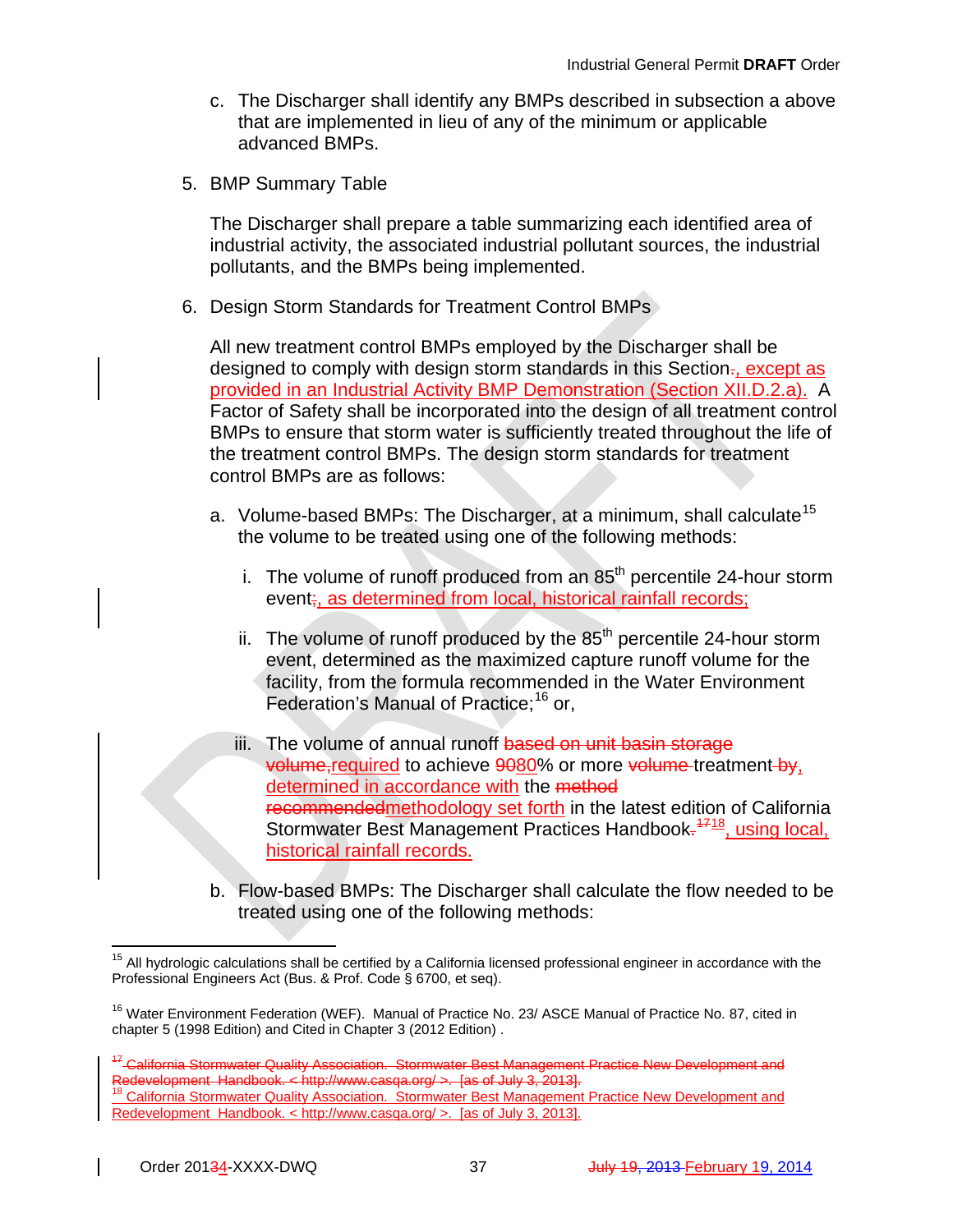- i. The maximum flow rate of runoff produced from a rainfall intensity of at least 0.2 inch/hrinches per hour for each hour of a storm event;
- ii. The maximum flow rate of runoff produced by the 85th percentile hourly rainfall intensity, as determined from local historical rainfall records, multiplied by a factor of two; or,
- iii. The maximum flow rate of runoff, as determined using local historical rainfall records, that achieves approximately the same reduction in total pollutant loads and flows as would be achieved by mitigation treatment of the 85th percentile hourly rainfall intensity multiplied by a factor of two.

### **I. MONITORING IMPLEMENTATION PLAN (MIP)**

The Discharger shall prepare a Monitoring Implementation Plan in accordance with the requirements of this General Permit. The Monitoring Implementation Plan shall be included in the SWPPP and . The MIP shall include the following items:

- 1. An identification of team members assigned to conduct the monitoring requirements;
- 2. A description of the following in accordance with Attachment H<sub>r</sub> to include:
	- a. Discharge locations;
	- b. Visual observation procedures; and,
	- c. Visual observation response procedures related to monthly visual observations and sampling event visual observations; and,.
- 3. Justifications for any of the following that are applicable to the facility:
	- a. Alternative discharge locations in accordance with Section XI.C.3;
	- b. Representative Sampling Reduction (RSR) in accordance with Section XI.C.4; or,
	- c. Qualified Combined Samples (QCS) in accordance with Section XI.C.5.
- 4. Procedures for field instrument calibration instructions, including calibration intervals specified by the manufacturer; and, $\frac{1}{x}$
- 5. An example Chain of Custody form used when handling and shipping water quality samples to the lab.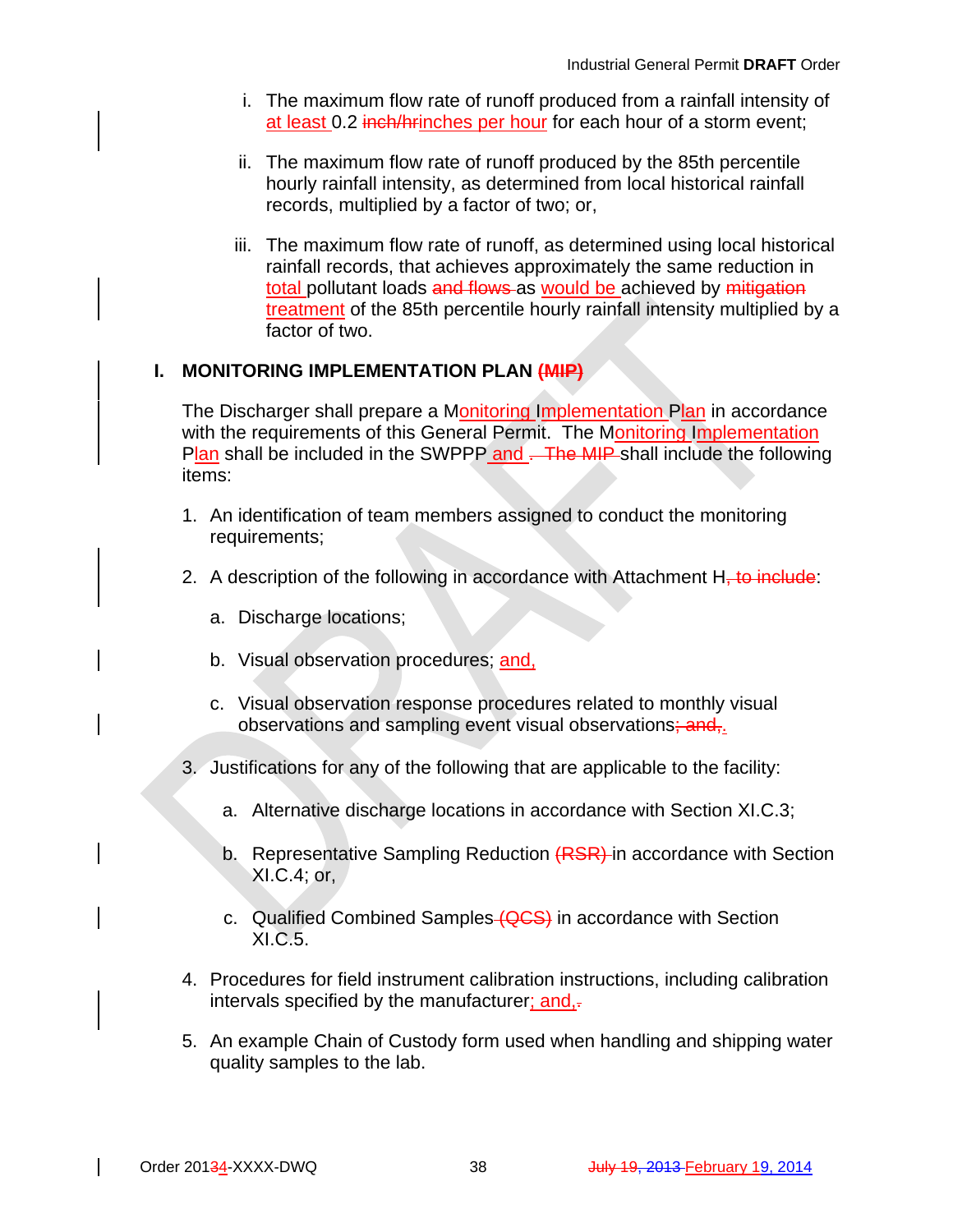### **XI. MONITORING**

### **A. Visual Observations**

- 1. Monthly Visual Observations
	- a. At least once per calendar month, the Discharger shall visually observe each drainage area for the following:
		- i. The presence or indications of prior, current, or potential unauthorized NSWDs and their sources;
		- ii.Authorized NSWDs, sources, and associated BMPs to ensure compliance with Section IV.B.3; and,
		- iii. Outdoor industrial equipment and storage areas, outdoor industrial activities areas, BMPs, and anyall other potential source of industrial pollutants.
	- b. The monthly visual observations shall be conducted during daylight hours of scheduled facility operating hours and on days without precipitation.
	- c. The Discharger shall provide an explanation in the Annual Report for uncompleted monthly visual observations.
- 2. Sampling Event Visual Observations

Sampling event visual observations shall be conducted at the same time sampling occurs at a discharge location. At each discharge location where a sample is obtained, the Discharger shall observe the discharge of storm water associated with industrial activity.

- a. The Discharger shall ensure that visual observations of discharge from contained storm water, and corresponding documentation, discharged from containment sources (e.g. secondary containment or storage ponds) are conducted at the time that the discharge is sampled.
- a.b. The Discharger shall ensure that visual observations and sampling of storm water discharges from volume-based or flow-based treatment BMPs and any bypass that occurs are conducted at the same time.
- b.c. The Discharger shall visually observe and record the presence or absence of floating and suspended materials, oil and grease, discolorations, turbidity, odors, trash/debris, and source(s) of any discharged pollutants.
- c.d. In the event that a discharge location is not visually observed during the sampling event, the Discharger shall record which discharge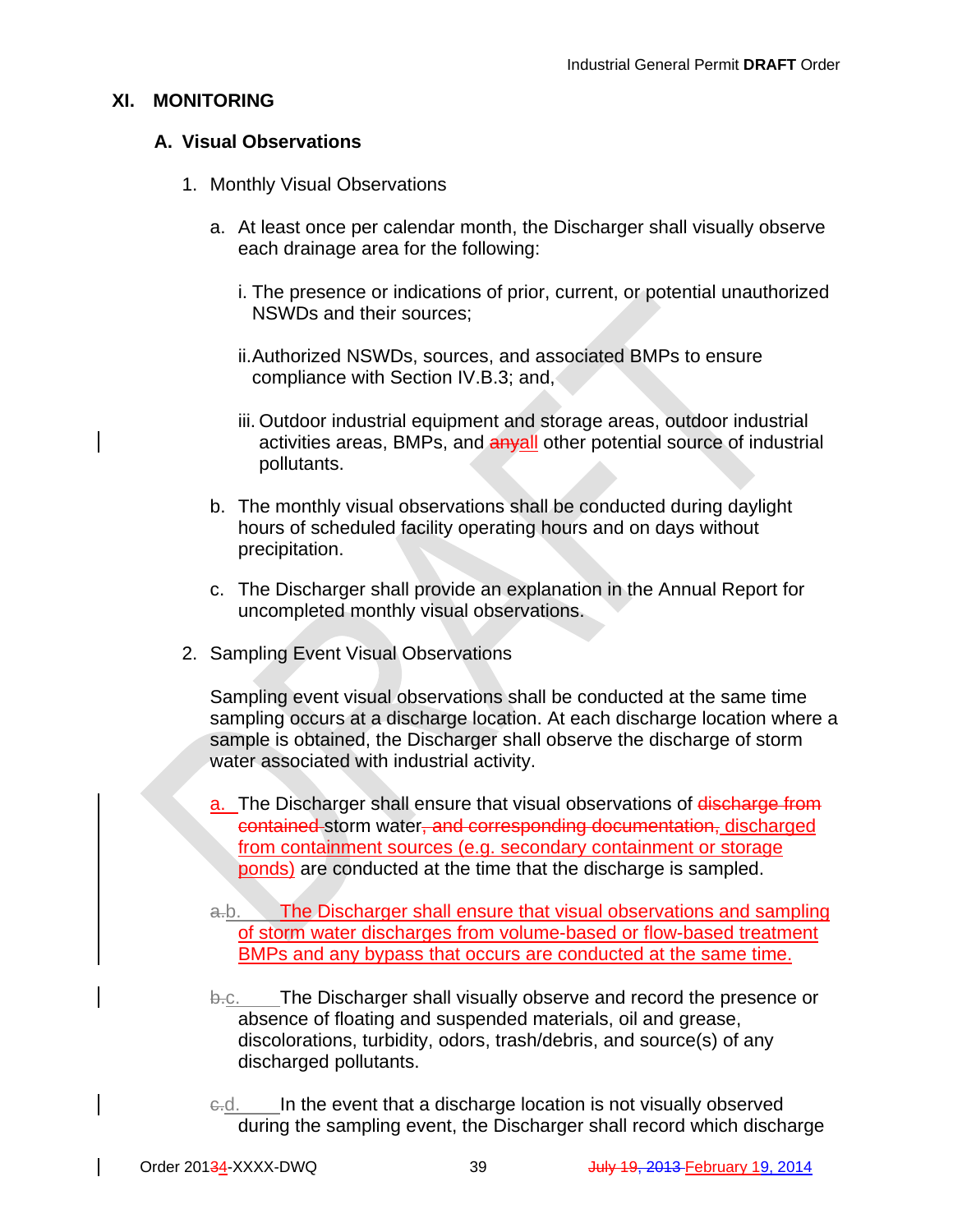locations were not observed during sampling or that there was no discharge from the discharge location.

- d.e. The Discharger shall provide an explanation in the Annual Report for uncompleted sampling event visual observations.
- 3. Visual Observation Records

The Discharger shall maintain records of all visual observations. Records shall include the date, approximate time, locations observed, presence and probable source of any observed pollutants, name of person(s) that conducted the observations, and any response actions and/or additional SWPPP revisions necessary in response to the visual observations.

4. DischargersThe Discharger shall revise BMPs as necessary when the visual observations indicate pollutant sources have not been adequately addressed in the SWPPP.

#### **B. Sampling and Analysis**

- 1. A Qualifying Storm Event (QSE) is a precipitation event that:
	- a. Produces a discharge for at least one drainage area; and,
	- b. Is Poreceded by 48 hours with no discharge from any drainage area.
- 2. The Discharger shall collect and analyze storm water samples from two (2) QSEs within the first half of each reporting year (July 1 to December 31), and two (2) QSEs within the second half of each reporting year (January 1 to June 30).
- 3. Compliance Group Participants are only required to collect and analyze storm water samples from one (1) QSE within the first half of each reporting year (July 1 to December 31), and one (1) QSE within the second half of the reporting year (January 1 to June 30).
- 4. Except as provided in Section XI.C.4 (Representative Sampling Reduction), samples shall be collected from each drainage area at all discharge locations. The samples must be:
	- a. Representative of storm water associated with industrial activities and any commingled authorized NSWDs; or,
	- b. Associated with the discharge of contained storm water.
- 5. Samples from each discharge location shall be collected within four (4) hours of:
	- a. The start of the discharge; or,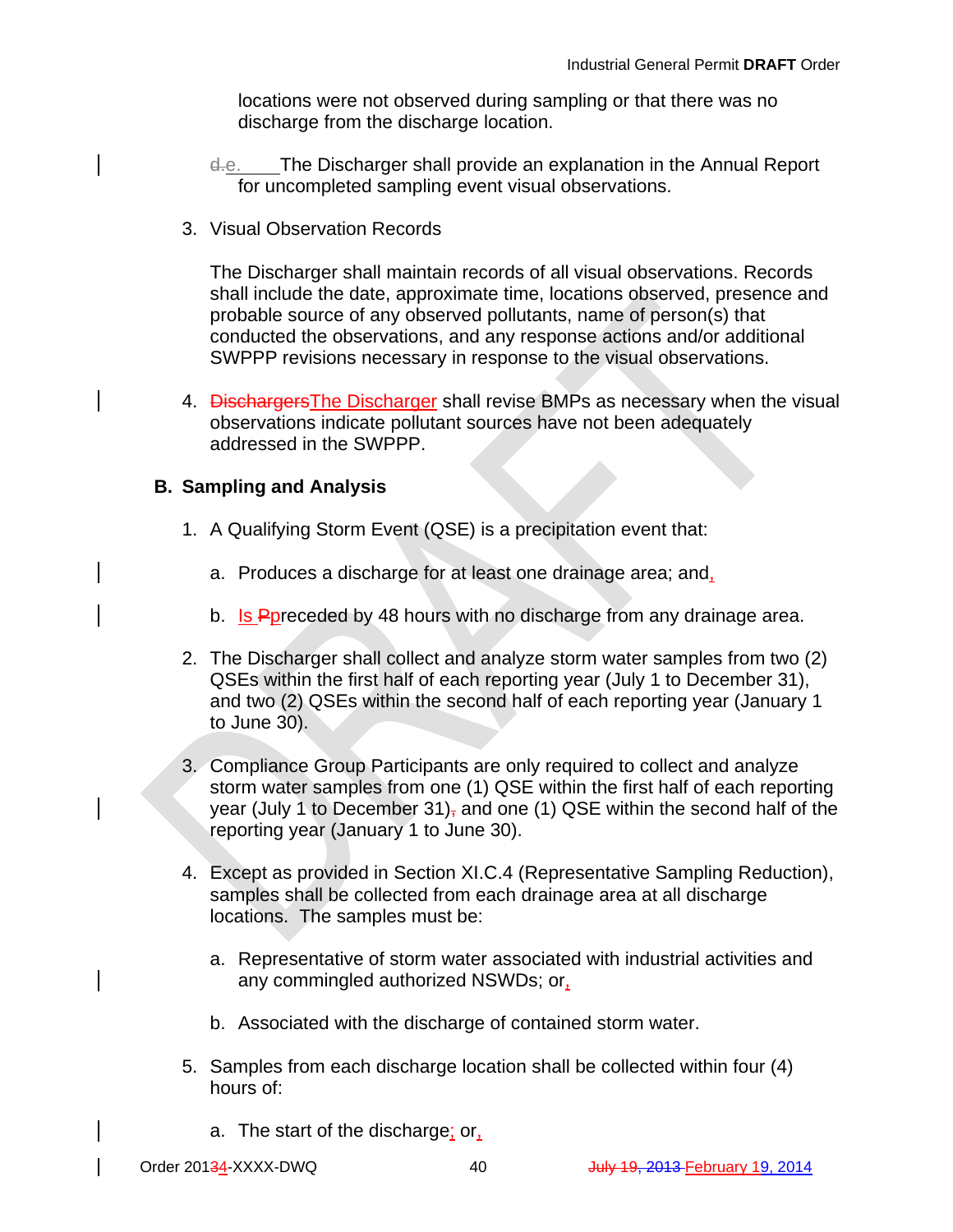- b. The start of facility operations if the QSE occurs within the previous 12-hour period (e.g., for storms with discharges that begin during the night for facilities with day-time operating hours). Sample collection is required during scheduled facility operating hours and when sampling conditions are safe in accordance with Section XI.C.6.a.ii.
- 6. The Discharger shall analyze all collected samples for the following parameters:
	- a. Total suspended solids (TSS) and oil **&**and grease (O&G);
	- b. pH (see Section XI.C.2);
	- c. Additional parameters identified by the Discharger on a facility-specific basis that serve as indicators of the presence of all industrial pollutants identified in the pollutant source assessment (Section X.G.2). These additional parameters may be modified (added or removed) in accordance with any updated SWPPP pollutant source assessment;
	- d. Additional applicable parameters listed in Table 1 below. These parameters are dependent on the facility Standard Industrial Classification (SIC) code(s);
	- e. Additional applicable industrial parameters related to receiving waters with 303(d) listed impairments or approved TMDLs based on the assessment in Section X.G.2. xia.ix. Test methods with lower detection limits may be necessary when discharging to receiving waters with 303(d) listed impairments or TMDLs;
	- f. Additional parameters required by the Regional Water Board. The Discharger shall contact its Regional Water Board to determine appropriate analytical test methods for parameters not listed in Table 2 below. These analytical test methods will be added to SMARTS; and-
	- g. For discharges subject to Subchapter N, any additional parameters specifically required by Subchapter N. If the discharge is subject to ELGs, the Dischargers shall contact the Regional Water Board to determine appropriate analytical methods for parameters not listed in Table 2 below.
- 7. The Discharger shall select corresponding NALs, analytical test methods, detection limits, and reporting units from the list provided in Table 2 below. SMARTS will be updated over time to add additional acceptable analytical test methods. Dischargers may propose an analytical test method for any parameter or pollutant that does not have an analytical test method specified in Table 2 or in SMARTS. Dischargers may also propose analytical test methods with substantially similar or more stringent method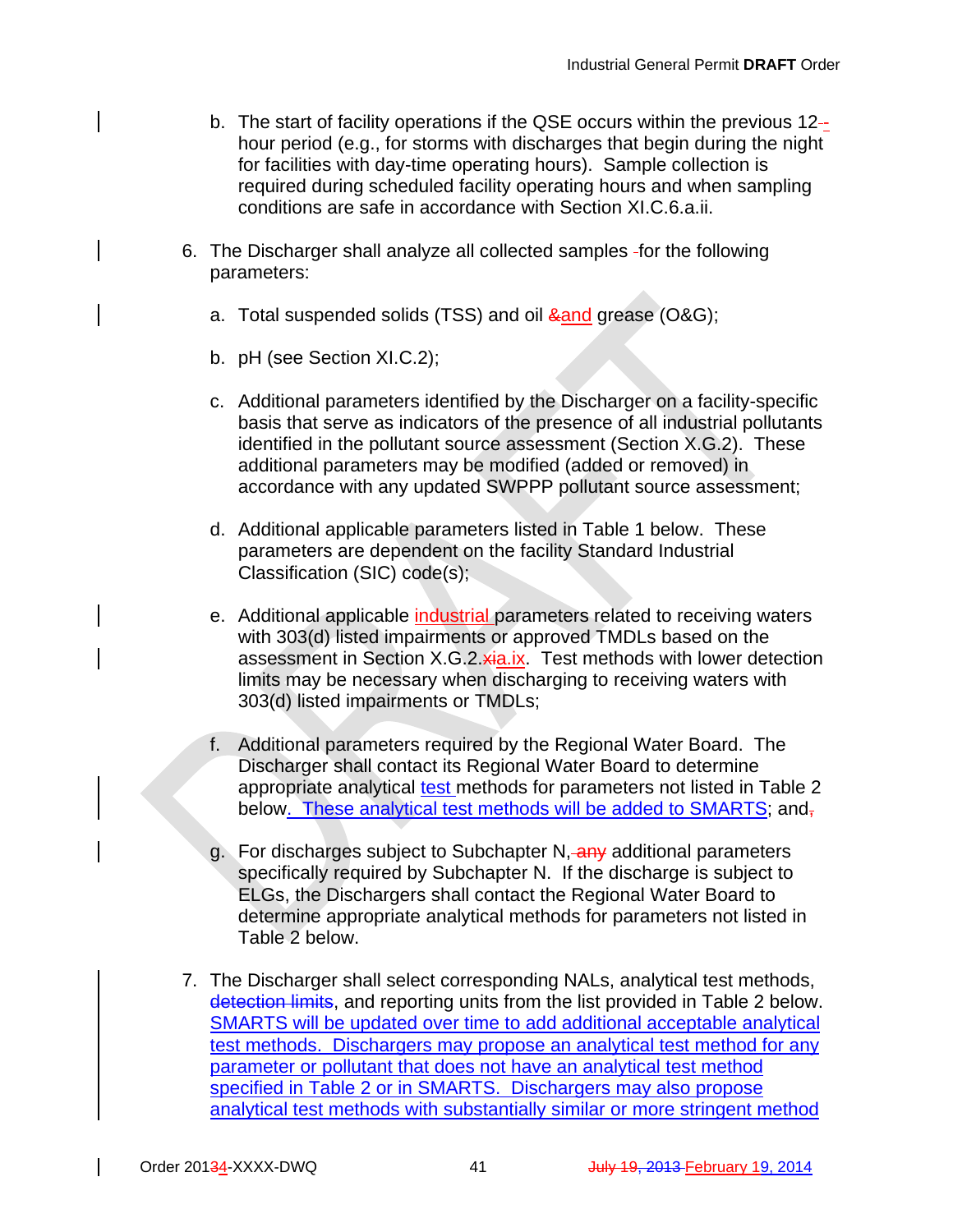detection limits than existing approved analytical test methods. Upon approval, the analytical test method will be added to SMARTS.

- 8. The Discharger shall ensure that the collection, preservation and handling of all storm water samples are in accordance with Attachment H, Storm Water Sample Collection and Handling Instructions.
- 9. Samples from different discharge locations shall not be combined or composited prior to field measurements or laboratory analysis.except as allowed in Section XI.C.5 (Qualified Combined Samples).
- 10.The Discharger shall ensure that all laboratory analyses are conducted according to test procedures under 40 Code of Federal Regulations part 136, including the observation of holding times, unless other test procedures have been specified in this General Permit or by the Regional Water Board.
- 11.Sampling Analysis Reporting
	- a. The Discharger shall submit all sampling and analytical results for all individual or  $qQ$ ualified  $qQ$ combined sSamples (QCS) via SMARTS within 30 days of obtaining all results for each sampling event.
	- b. The Discharger shall provide the method detection limit when an analytical result from samples taken is reported by the laboratory as a "non-detect" or less than the method detection limit. A value of zero shall not be reported.
	- c. The Discharger shall provide the analytical result from samples taken that is reported by the laboratory as below the minimum level (often referred to as the reporting limit) but above the method detection limit.

Reported analytical results will be averaged automatically by SMARTS. For any calculations required by this General Permit, all effluent sampling analytical results that are reported by the laboratory as "non-detect" or less than the Method Detection Limit (MDL), a value of zero shall be used. Any results reported by the laboratory as "Detected Not Quantifiable" or less than the Minimum Level (ML) but above the MDL, a value of the MDL plus ½ the difference between the MDL and the ML shall be used.SMARTS will assign a value of zero (0) for all results less than the minimum level as reported by the laboratory.

| SIC code | <b>SIC code Description</b> | Parameters*   |
|----------|-----------------------------|---------------|
| 102X     | Copper Ores                 | COD; N+N      |
| 12XX     | Coal Mines                  | Al: Fe        |
| 144X     | Sand & and Gravel           | $N+N$         |
| 207X     | Fats & and Oils             | BOD; COD; N+N |
| 2421     | Sawmills & Planning Mills   | COD; Zn       |
| 2426     | <b>Hardwood Dimension</b>   | COD           |

#### **TABLE 1:** Additional Analytical Parameters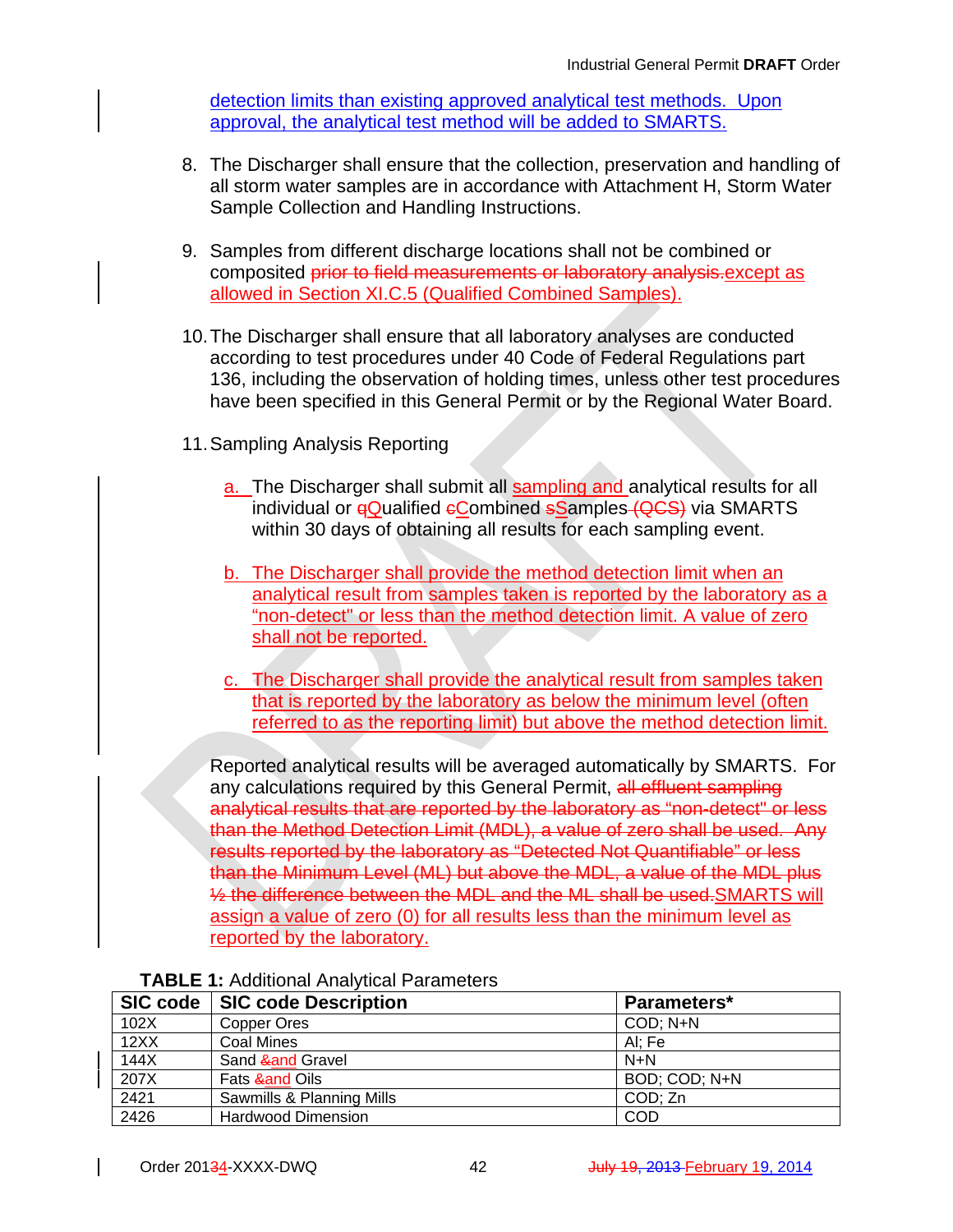| 2429 | <b>Special Product Sawmills</b>                                      | COD                                     |  |
|------|----------------------------------------------------------------------|-----------------------------------------|--|
| 243X | Millwork, Veneer, Plywood                                            | COD                                     |  |
| 244X | <b>Wood Containers</b>                                               | <b>COD</b>                              |  |
| 245X | Wood Buildings & Mobile Homes                                        | <b>COD</b>                              |  |
| 2491 | <b>Wood Preserving</b>                                               | As: Cu                                  |  |
| 2493 | <b>Reconstituted Wood Products</b>                                   | <b>COD</b>                              |  |
| 263X | <b>Paperboard Mills</b>                                              | <b>COD</b>                              |  |
| 281X | <b>Industrial Inorganic Chemicals</b>                                | Al; Fe; N+N                             |  |
| 282X | Plastic Materials, Synthetics                                        | Zn                                      |  |
| 284X | Soaps, Detergents, Cosmetics                                         | N+N; Zn                                 |  |
| 287X | Fertilizers; Pesticides, etc.                                        | Fe; N+N; Pb; Zn; P                      |  |
| 301X | Tires, Inner Tubes                                                   | Zn                                      |  |
| 302X | <b>Rubber and Plastic Footwear</b>                                   | $\overline{Zn}$                         |  |
| 305X | Rubber & Plastic Sealers & Hoses                                     | $\overline{Zn}$                         |  |
| 306X | Misc. Fabricated Rubber Products                                     | $\overline{2n}$                         |  |
| 325X | <b>Structural Clay Products</b>                                      | $\overline{AI}$                         |  |
| 326X | Pottery & Related Products                                           | AI                                      |  |
| 3297 | Non-Clay Refractories                                                | $\overline{AI}$                         |  |
| 327X | Concrete, Gypsum, Plaster Products (Except 3274)                     | Fe                                      |  |
| 3295 | Minerals & Earths                                                    | Fe                                      |  |
| 331X | Steel Works, Blast Furnaces, Rolling & and Finishing<br><b>Mills</b> | Al; Zn                                  |  |
| 332X | Iron ∧ Steel Foundries                                               | Al; Cu; Fe; Zn                          |  |
| 335X | Metal Rolling, Drawing, Extruding                                    | Cu; Zn                                  |  |
| 336X | Nonferrous Foundries (Castings)                                      | Cu; Zn                                  |  |
| 34XX | Fabricated Metal Products (Except 3479)                              | Zn; N+N; Fe; Al                         |  |
| 3479 | Coating & and Engraving                                              | $Zn; N+N$                               |  |
| 4953 | <b>Hazardous Waste Facilities</b>                                    | NH3; Mg; COD; As; Cn; Pb;<br>HG; Se; Ag |  |
| 44XX | <b>Water Transportation</b>                                          | Al; Fe; Pb; Zn                          |  |
| 45XX | Air Transportation Facilities <sup>19</sup>                          | BOD; COD; NH3                           |  |
| 4911 | <b>Steam Electric Power Generating Facilities</b>                    | Fe                                      |  |
| 4953 | Landfills <b>∧</b> Land Application Facilities                       | Fe                                      |  |
| 5015 | Dismantling or Wrecking Yards                                        | Fe; Pb; Al                              |  |
| 5093 | Scrap and Waste Materials -<br>(not including source-                | Fe; Pb; Al; Zn; COD                     |  |
|      | separated recycling)                                                 |                                         |  |

| *Table 1 Parameter Reference           |                                     |
|----------------------------------------|-------------------------------------|
| $Ag - Silver$                          | $Mg - Magnesium$                    |
| $AI - Aluminum$                        | N+N - Nitrate & Nitrite Nitrogen    |
| $As - Arsenic$                         | $NH - Ammonia$                      |
| <b>BOD</b> - Biochemical Oxygen Demand | $Ni - Nickel$                       |
| Cd - Cadmium                           | $P - Phosphorus$                    |
| $Cn - C$ yanide                        | $Se - Selenium$                     |
| COD - Chemical Oxygen Demand           | <b>TSS</b> - Total Suspended Solids |
| $Cu - Copper$                          | $Zn - Zinc$                         |
| $Fe - Iron$                            | $Pb -$ Lead                         |
| $Hg$ – Mercury                         |                                     |

<span id="page-44-0"></span><sup>19&</sup>lt;br>**<sup>19</sup> Only airports (SIC 4512-4581) where a single Discharger, or a combination of permitted facilities use more than** 100,000 gallons of glycol-based deicing chemicals and/or 100 tons or more of urea on an average annual basis, are required to monitor these parameters for those outfalls that collect runoff from areas where deicing activities occur.

 $\overline{\phantom{a}}$ 

 $\overline{\phantom{a}}$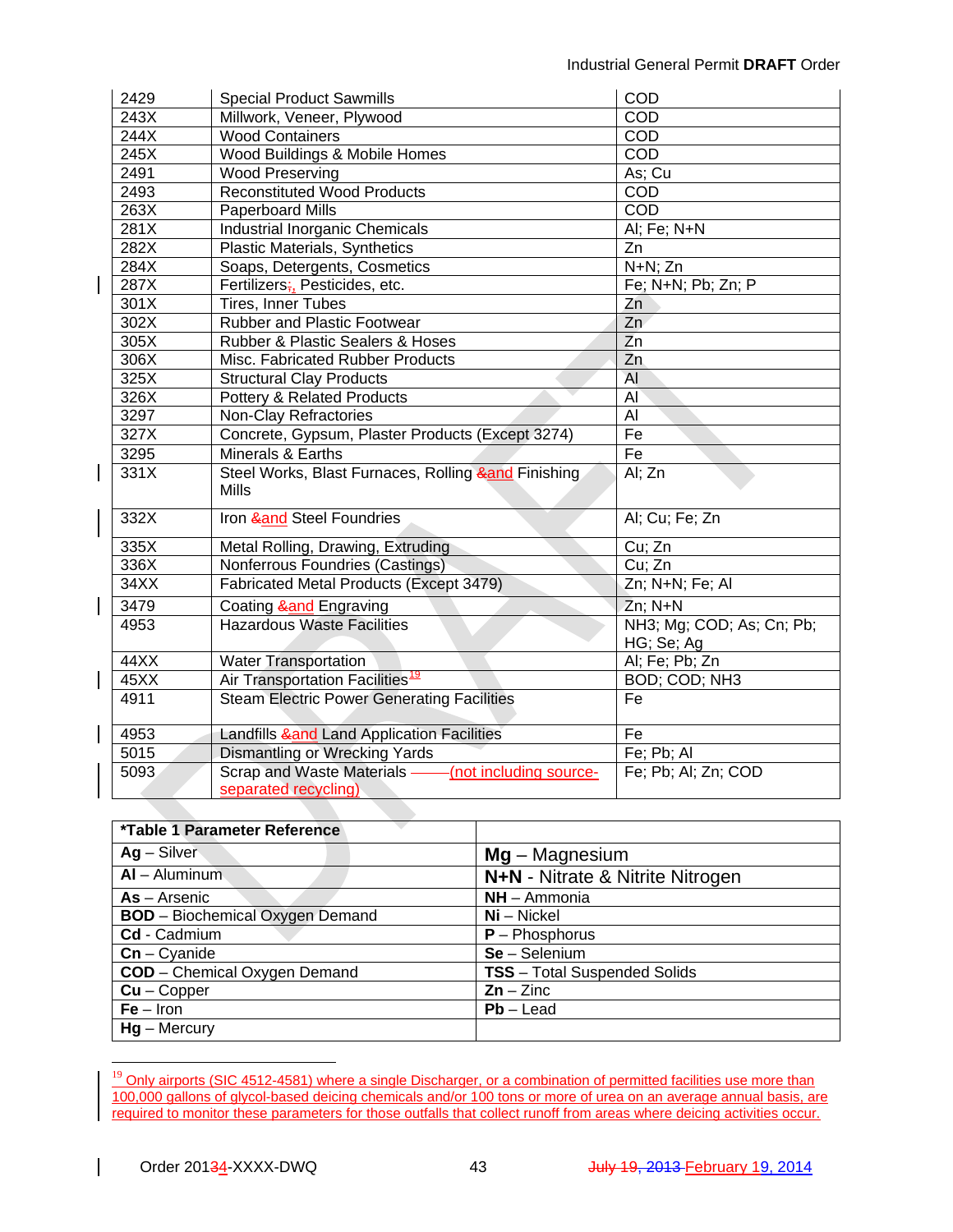$\overline{1}$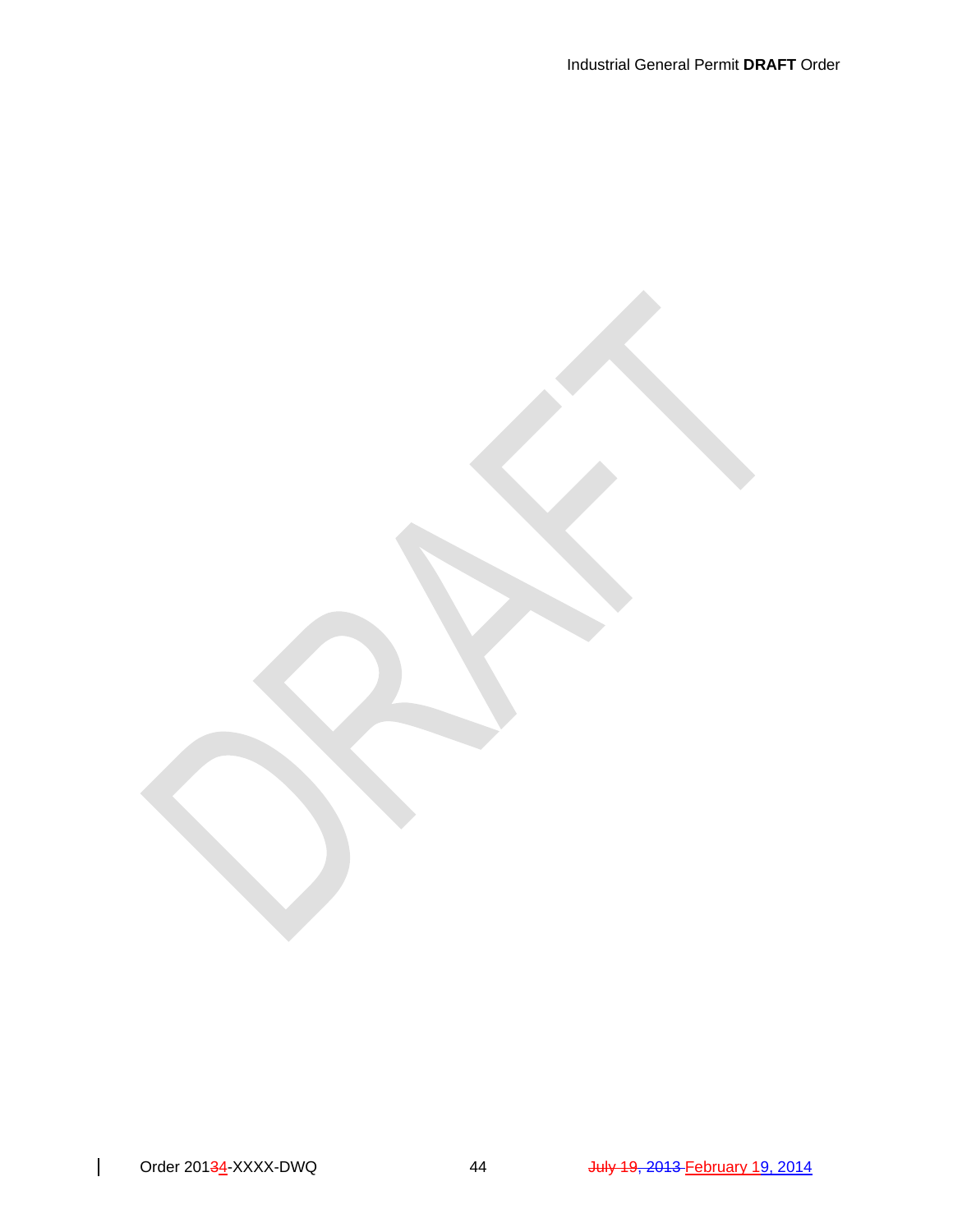**TABLE 2:** Parameter NAL Values, Test Methods, Detection Limits, and Reporting Units

| <b>PARAMETER</b>                          | <b>TEST METHOD</b>                            | <b>METHO</b><br>D<br><b>DETECTI</b><br><b>ON</b><br>$LIMIT***$ | <b>REPOR</b><br><b>TING</b><br><b>UNITS</b> | $\sim$<br><b>ANNUAL</b><br><b>NAL</b> | -<br>-<br><b>INSTANTA</b><br><b>NEOUS</b><br><b>MAXIMUM</b><br><b>NAL</b> |
|-------------------------------------------|-----------------------------------------------|----------------------------------------------------------------|---------------------------------------------|---------------------------------------|---------------------------------------------------------------------------|
| $pH^*$                                    | See Section<br><b>XI.C.2</b>                  |                                                                | pH units                                    | N/A                                   | Less than<br>6.0 Greater<br>than 9.0                                      |
| Suspended Solids (TSS)*,<br>Total         | SM 2540-D                                     | 4.0                                                            | mg/L                                        | 100                                   | 400                                                                       |
| Oil & Grease (O&G)*, Total                | <b>EPA 1664A</b>                              | 4.50                                                           | mg/L                                        | 15                                    | 25                                                                        |
| Zinc, Total (H)                           | EPA 200.8                                     | 0.0005                                                         | mg/L                                        | $0.26**$                              |                                                                           |
| Copper, Total (H)                         | EPA 200.8                                     | 0.0005                                                         | mg/L                                        | $0.0332**$                            |                                                                           |
| Cyanide, Total                            | <b>EPA 3135.2ISM</b><br>4500-CN C, D,<br>or E | 0.003                                                          | mg/L                                        | 0.022                                 |                                                                           |
| Lead, Total (H)                           | EPA 200.8                                     | 0.0005                                                         | mg/L                                        | $0.262**$                             |                                                                           |
| <b>Chemical Oxygen Demand</b><br>(COD)    | <b>SM 5220C</b>                               | $+ \theta$                                                     | mg/L                                        | 120                                   |                                                                           |
| Aluminum, Total                           | EPA 200.8                                     | 0.0005                                                         | mg/L                                        | 0.75                                  |                                                                           |
| Iron, Total                               | EPA 200.7                                     | 0.005                                                          | mg/L                                        | 1.0                                   |                                                                           |
| Nitrate + Nitrite Nitrogen                | SM 4500-NO3- E                                | 0.01                                                           | mg/L as<br>N.                               | 0.68                                  |                                                                           |
| <b>Total Phosphorus</b>                   | SM 4500-P B+E                                 | 0.05                                                           | mg/L as<br>P                                | $\overline{2.0}$                      |                                                                           |
| Ammonia (as N)                            | SM 4500-NH3 B+<br>C or E                      | 0.1                                                            | mg/L                                        | 2.14                                  |                                                                           |
| Magnesium, total                          | EPA 200.7                                     | 0.0005                                                         | mg/L                                        | 0.064                                 |                                                                           |
| Arsenic, Total (c)                        | EPA 200.8                                     | 0.0005                                                         | mg/L                                        | 0.15                                  |                                                                           |
| Cadmium, Total (H)                        | EPA 200.8                                     | 0.0002                                                         | mg/L                                        | $0.0053**$                            |                                                                           |
| Nickel, Total (H)                         | EPA 200.8                                     | 0.0005                                                         | mg/l                                        | $1.02**$                              |                                                                           |
| Mercury, Total                            | EPA 245.1                                     | 0.0001                                                         | mg/L                                        | 0.0014                                |                                                                           |
| Selenium, Total                           | EPA 200.8                                     | 0.0005                                                         | mg/L                                        | 0.005                                 |                                                                           |
| Silver, Total (H)                         | EPA 200.8                                     | 0.0002                                                         | mg/L                                        | $0.0183**$                            |                                                                           |
| <b>Biochemical Oxygen Demand</b><br>(BOD) | <b>SM 5210B</b>                               | 3.0                                                            | mg/L                                        | 30                                    |                                                                           |

SM – Standard Methods for the Examination of Water and Wastewater,

18<sup>th</sup> edition

 $\overline{\phantom{a}}$ 

EPA – U.S. EPA test methods

(H) – Hardness dependent

\* Minimum parameters required by this General Permit

\*\*The NAL is the highest value used by U.S. EPA based on their hardness table in the 2008 MSGP.

| \*\*\*More stringent test methods with lower detection limits may be used.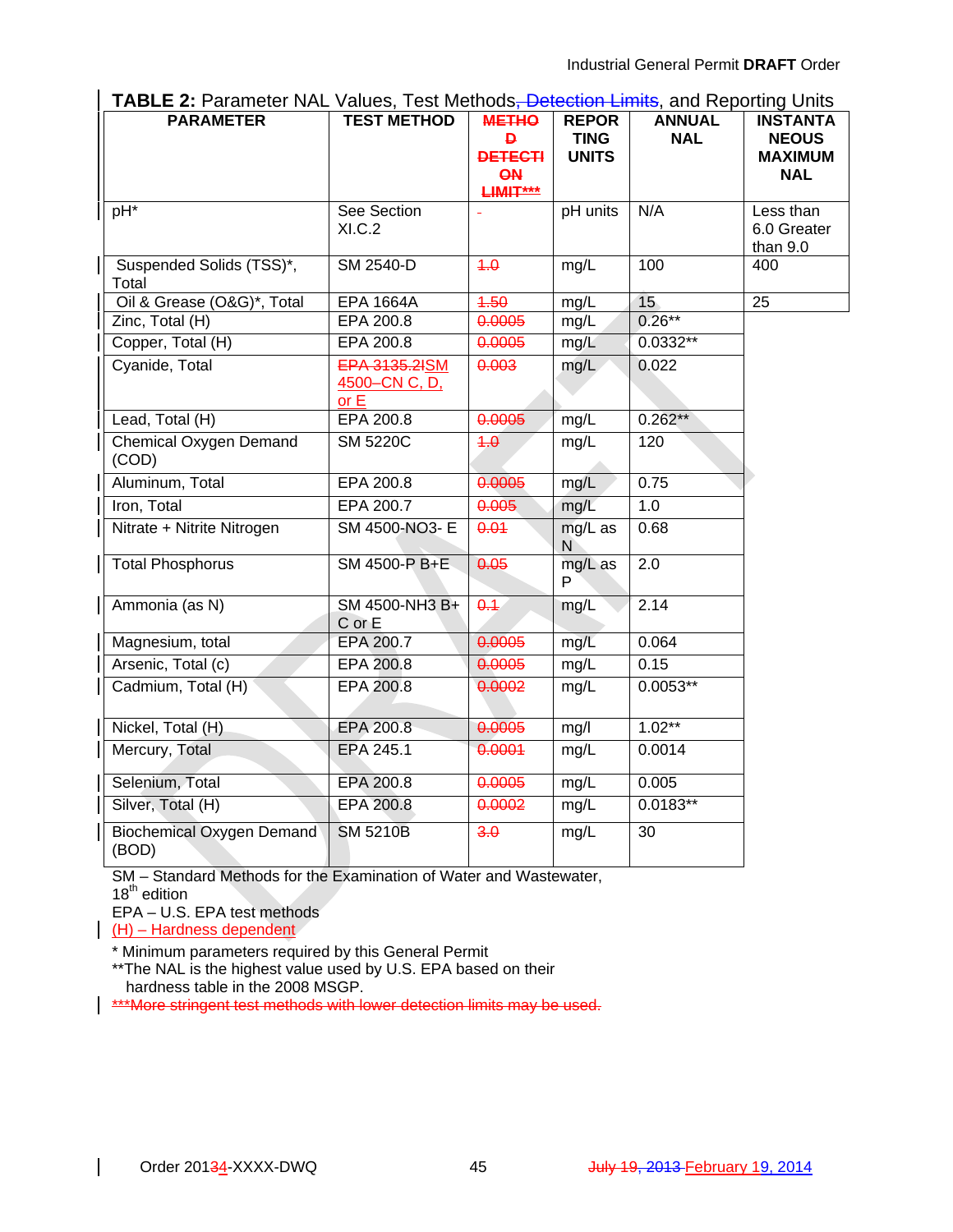# **C. Methods and Exceptions**

- 1. The Discharger shall comply with the monitoring methods in this General Permit and Attachment H.
- 2. pH Methods
	- a. Dischargers that are not subject to Subchapter N ELGs mandating pH analysis related to acidic or alkaline sources and have never entered Level 1 status for pH, are eligible to screen for pH using wide range litmus pH paper or other equivalent pH test kits. The pH screen shall be performed as soon as practicable, but no later than 15 minutes after the sample is collected.
	- b. Dischargers subject to Subchapter N ELGs or have shall either analyze samples for pH using methods in accordance with 40 Code of Federal Regulations 136 for testing storm water or use a calibrated portable instrument for pH.
	- c. Dischargers that enter Level 1 status (see Section XII.C) for pH shall, in the subsequent reporting years, analyze for pH using -methods in accordance with 40 Code of Federal Regulations 136 or use a calibrated portable instrument for pH.
	- d. Dischargers using a calibrated portable instrument for pH shall ensure that all field measurements are conducted in accordance with the accompanying manufacturer's instructions.
- 3. Alternative Discharge Locations

The Discharger is required to identify, when practicable, alternative discharge locations for any discharge locations identified in accordance with Section XI.B.4 if the facility's discharge locations are:

- a. Affected by storm water run-on from surrounding areas that cannot be controlled; and/or,
- b. Difficult to observe or sample (e.g. submerged discharge outlets, dangerous discharge location accessibility).
- 4. Representative Sampling Reduction (RSR)
	- a. The Discharger may reduce the number of locations to be sampled in each drainage area (e.g., roofs with multiple downspouts, loading/unloading areas with multiple storm drains) if the industrial activities and physical characteristics (grade, surface materials, etc.) of the drainage area for each location to be sampled are substantially similar to one another. To qualify for the Representative Sampling Reduction,RSR, the Discharger shall provide a Representative Sampling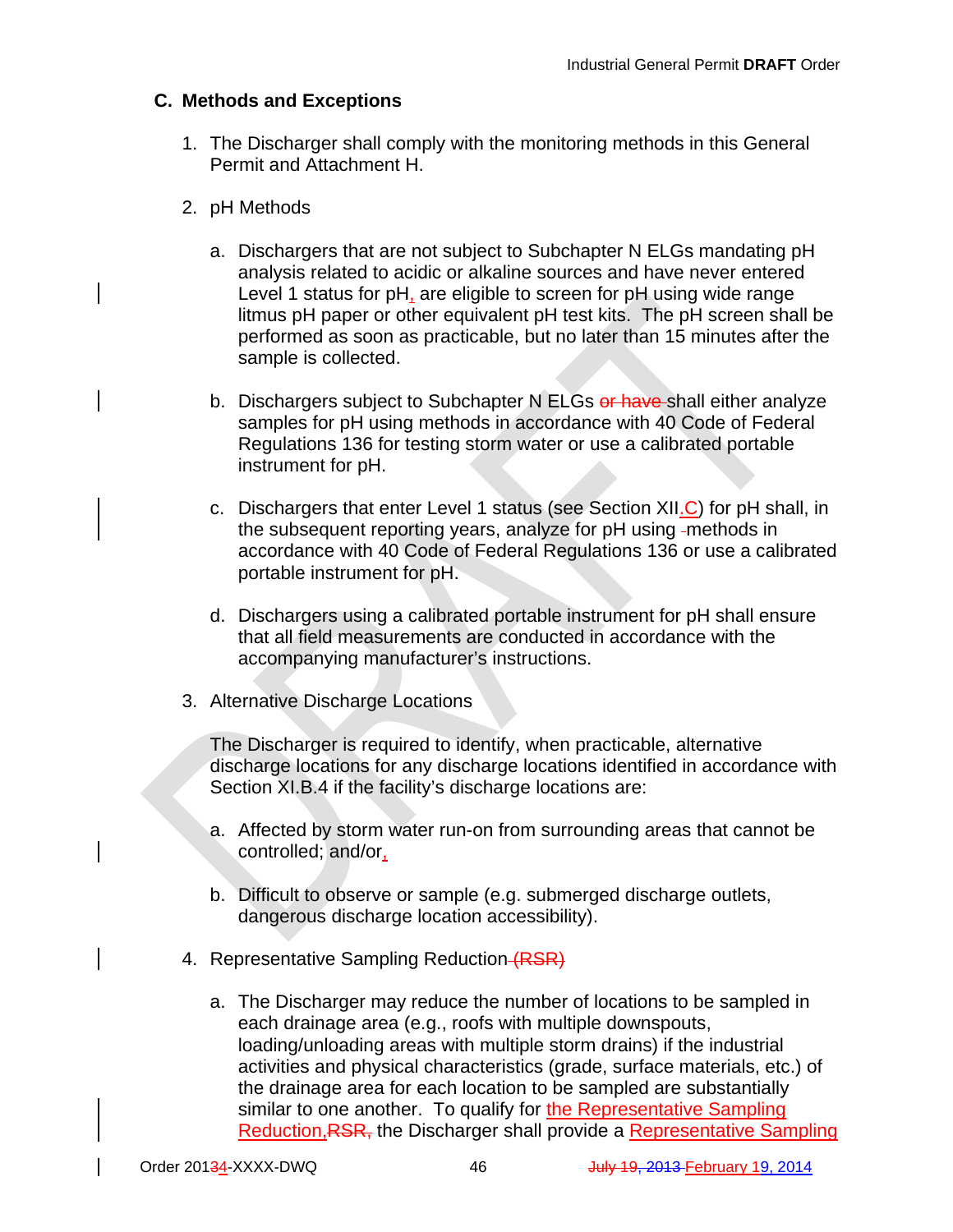Reduction RSR justification in the Monitoring Implementation PlanMIP section of the SWPPP.

- b. The Representative Sampling Reduction RSR justification shall include:
	- i. Identification and description of each drainage area and corresponding discharge location(s);
	- ii. A description of the industrial activities that occur throughout the drainage area;
	- iii. A description of the physical characteristics of the drainage area;
	- iv. A rationale that demonstrates that the industrial activities and physical characteristics of the drainage area(s) are substantially similar; and,
	- v. An identification of the discharge location(s) selected for representative sampling, and rationale demonstrating that the selected location(s) to be sampled -are representative of the discharge from the entire drainage area.
- c. A Discharger that satisfies the conditions of subsection 4.b.i through v above shall submit and certify via SMARTS the revisions to the Monitoring Implementation PlanMIP that includes the Representative Sampling Reduction RSR justification.
- d. Upon submittal of the Representative Sampling Reduction RSR justification, the Discharger may reduce the number of locations to be sampled in accordance with the Representative Sampling Reduction RSR justification. The Regional Water Board may reject the Representative Sampling Reduction RSR justification and/or request additional supporting documentation. In such instances, the Discharger is ineligible for the Representative Sampling Reduction RSR until the Regional Water Board approves the Representative Sampling Reduction **RSR** justification.
- 5. Qualified Combined Samples (QCS)
	- a. The Discharger may authorize the laban analytical laboratory to combine samples of equal volume from as many as four (4) discharge locations if the industrial activities and physical characteristics (grade, surface materials, etc.) within each of the drainage areas are substantially similar to one another.
	- b. The **Qualified Combined Samples QCS**-justification shall include:
		- i. Identification and description of each drainage area and corresponding discharge locations;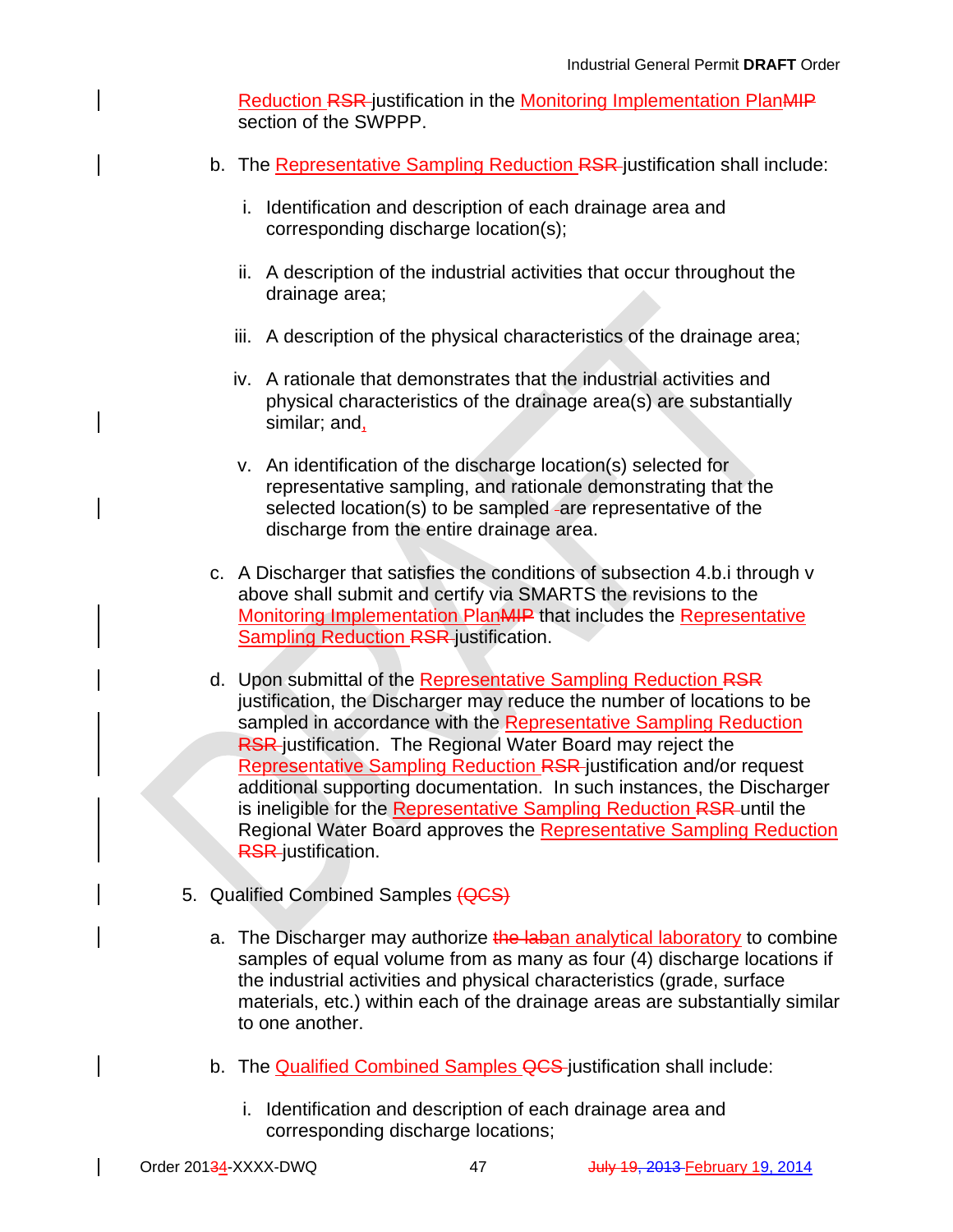- ii. A description of the industrial activities that occur throughout the drainage area;
- iii. A description of the physical characteristics of the drainage area; and,
- iv. A rationale that demonstrates that the industrial activities and physical characteristics of the drainage area(s) are substantially similar.
- c. A Discharger that satisfies the conditions of subsection 5.b.i through iv above shall submit and certify via SMARTS the revisions to the Monitoring Implementation PlanMIP that includes the Qualified **Combined Samples QCS**-justification.
- d. Upon submittal of the **Qualified Combined Samples QCS** justification revisions in the Monitoring Implementation PlanMIP, the Discharger may authorize the lab to combine samples of equal volume from as many as four (4) drainage areas. The Regional Water Board may reject the Qualified Combined Samples QCS justification and/or request additional supporting documentation. In such instances, the Discharger is ineligible for the Qualified Combined Samples QCS-justification until the Regional Water Board approves the Qualified Combined Samples QCS justification.
- e. Regional Water Board approval is necessary to combine samples from more than four (4) discharge locations.
- 6. Sample Collection and Visual Observation Exceptions
	- a. Sample collection and visual observations are not required under the following conditions:
		- i. During dangerous weather conditions such as flooding or electrical storms; or,
		- ii.Outside of scheduled facility operating hours. The Discharger is not precluded from collecting samples or conducting visual observations outside of scheduled facility operating hours.
	- b. In the event that samples are not collected, or visual observations are not conducted in accordance with Section XI.B.5 due to these exceptions, an explanation shall be included in the Annual Report.
	- c. Sample collection is not required for drainage areas with no exposure to industrial activities and materials in accordance with the definitions in Section XVII.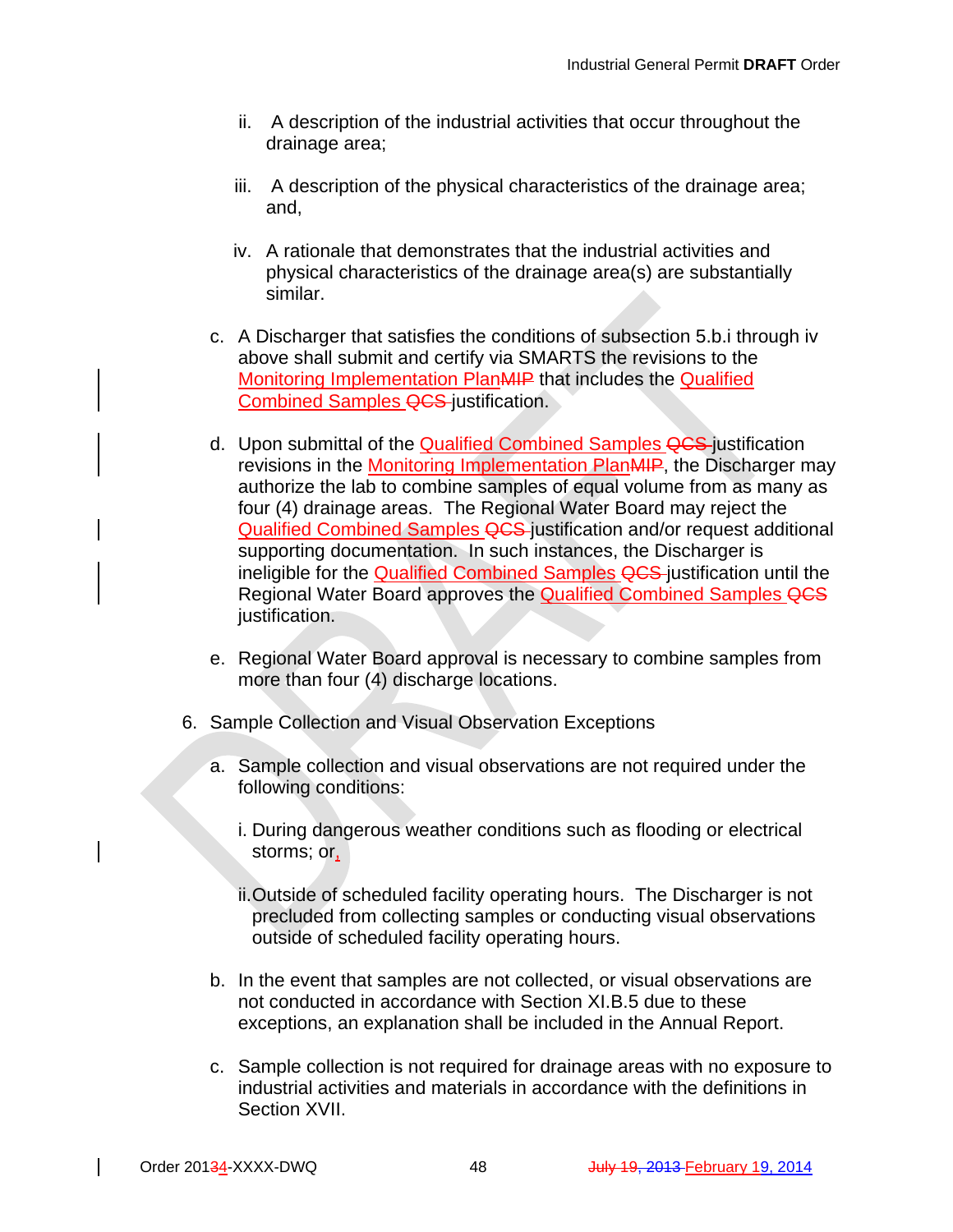- 7. Sampling Frequency Reduction (SFR) Certification
	- a. Dischargers are eligible to reduce the number of QSEs sampled each reporting year in accordance with the following requirements:
		- i. Results from four (4) consecutive QSEs that were sampled (QSEs canmay be from different reporting years) did not exceed any NALs as defined in Section XII.A; and
		- ii.The Discharger is in full compliance with the requirements of this General Permit and has updated, certified and submitted via SMARTS all documents, data, and reports required by this General Permit during the time period in which samples were collected.
	- b. The Regional Water Board may notify a Discharger that it may not reduce the number of QSEs sampled each reporting year if the Discharger is subject to an enforcement action.
	- c. An eligible Discharger shall certify via SMARTS that it meets the conditions in subsection 7.a above.
	- d. Upon Sampling Frequency Reduction SFR certification, the Discharger shall collect and analyze samples from one (1) QSE within the first half of each reporting year (July 1 to December 31), and one (1) QSE within the second half of each reporting year (January 1 to June 30). All other monitoring, sampling, and reporting requirements remain in effect.
	- e. Dischargers who participate in a Compliance Group and certify a Sampling Frequency Reduction SFR are only required to collect and analyze storm water samples from one (1) QSE within each reporting year.

#### Regional Water Boards

- f. A Discharger may reject areduce sampling per the Sampling Frequency Reduction SFR certification and/unless notified by the Regional Water Board that: (1) the Sampling Frequency Reduction certification has been rejected or request(2) additional supporting documentation must be submitted. In such instances, a Discharger is ineligible for the Sampling Frequency Reduction SFR until the Regional Water Board provides Sampling Frequency Reduction SFR certification approval. Revised Sampling Frequency Reduction SFR-certifications shall be certified and submitted via SMARTS by the Discharger.
- g. A Discharger loses its **Sampling Frequency Reduction SFRcertification if** an NAL exceedance occurs (Section XII.A).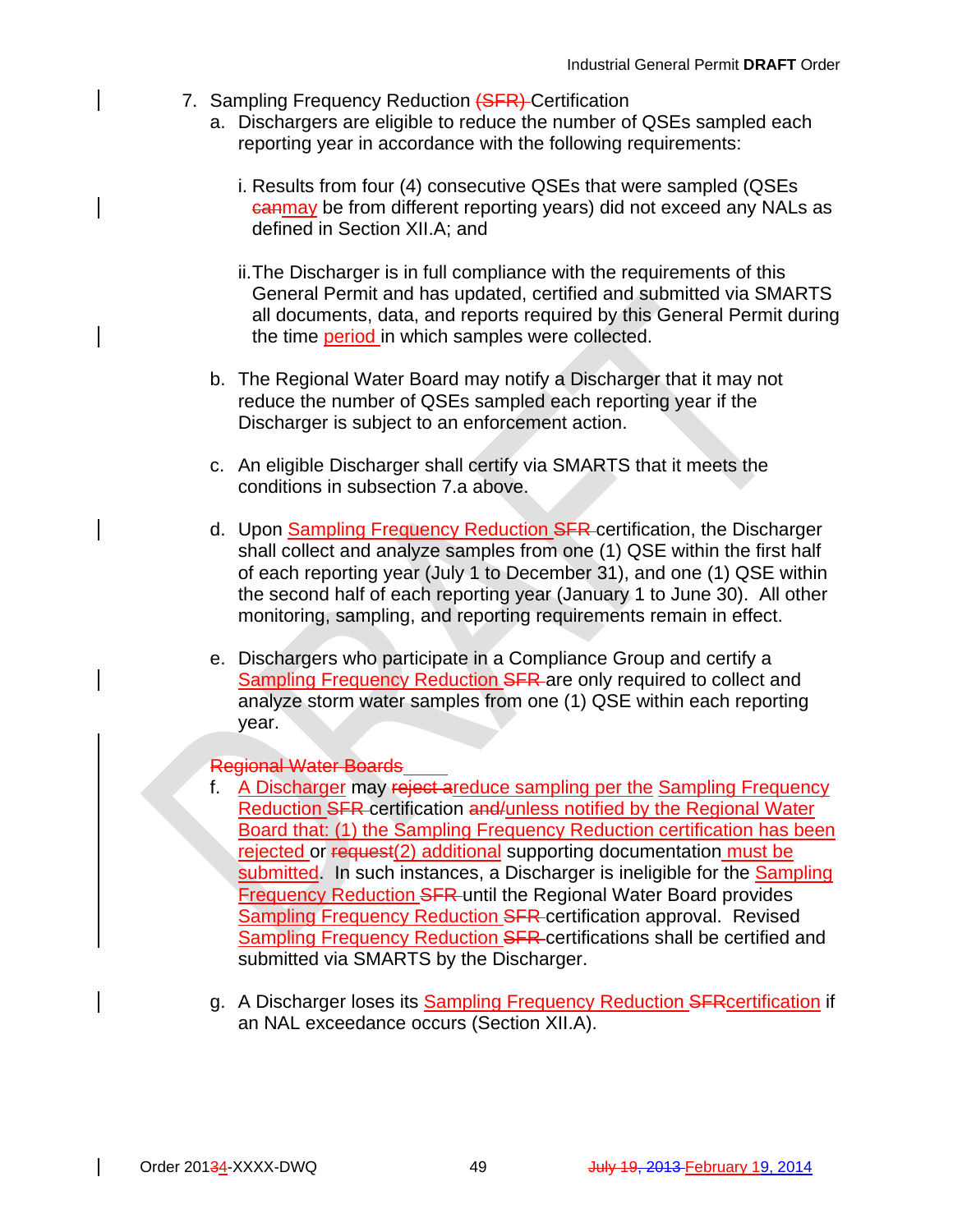## **D. Facilities Subject to Federal Storm Water Effluent Limitation Guidelines (ELGs)**

- 1. In addition to the other requirements in this General Permit, Dischargers with facilities subject to storm water ELGs in Subchapter N shall:
	- a. Collect and analyze samples from QSEs for each regulated pollutant specified in the appropriate category in Subchapter N as specified in Section XI.B;
	- b. For Dischargers with facilities subject to 40 Code of Federal Regulations parts  $419^{20}$  $419^{20}$  $419^{20}$  and  $443^{21}$  $443^{21}$  $443^{21}$ , estimate or calculate the volume of industrial storm water discharges from each drainage area subject to the ELGs and the mass of each regulated pollutant as defined in parts 419 and 443; and, $\frac{1}{x}$
	- c. Ensure that the volume/mass estimates or calculations required in subsection b are completed by a California licensed professional engineer.
- 2. Dischargers subject to Subchapter N shall submit the information in Section XI.D.1.a through c in their Annual Report.
- 3. Dischargers with facilities subject to storm water ELGs in Subchapter N are ineligible for the Representative Sampling Reduction RSR in Section XI.C.4.

# **XII. EXCEEDANCE RESPONSE ACTIONS (ERAs)**

# **A. NALs and NAL Exceedances**

The Discharger shall perform sampling, analysis and reporting in accordance with the requirements of this General Permit and shall compare the results to the two types of NAL values found in Table 2 to determine whether either type of NAL has been exceeded for each applicable parameter. The two types of potential NAL exceedances are as follows:

1. Annual NAL exceedance: The Discharger shall determine the average concentration for each parameter using the results of all the sampling and analytical results for the entire facility for the reporting year (i.e., all "effluent" data). The Discharger shall compare the average concentration for each parameter to the corresponding annual NAL values in Table 2. For Dischargers using composite sampling or flow-weighted measurements in accordance with standard practices, the average concentrations shall be calculated in accordance with the U.S. EPA's NPDES Storm Water

<span id="page-51-1"></span><span id="page-51-0"></span><sup>&</sup>lt;sup>20</sup> Part 419 - Petroleum refining point source category<br><sup>21</sup> Part 443 - Effluent limitations guidelines for existing sources and standards of performance and pretreatment standards for new sources for the paving and roofing materials (tars and asphalt) point source category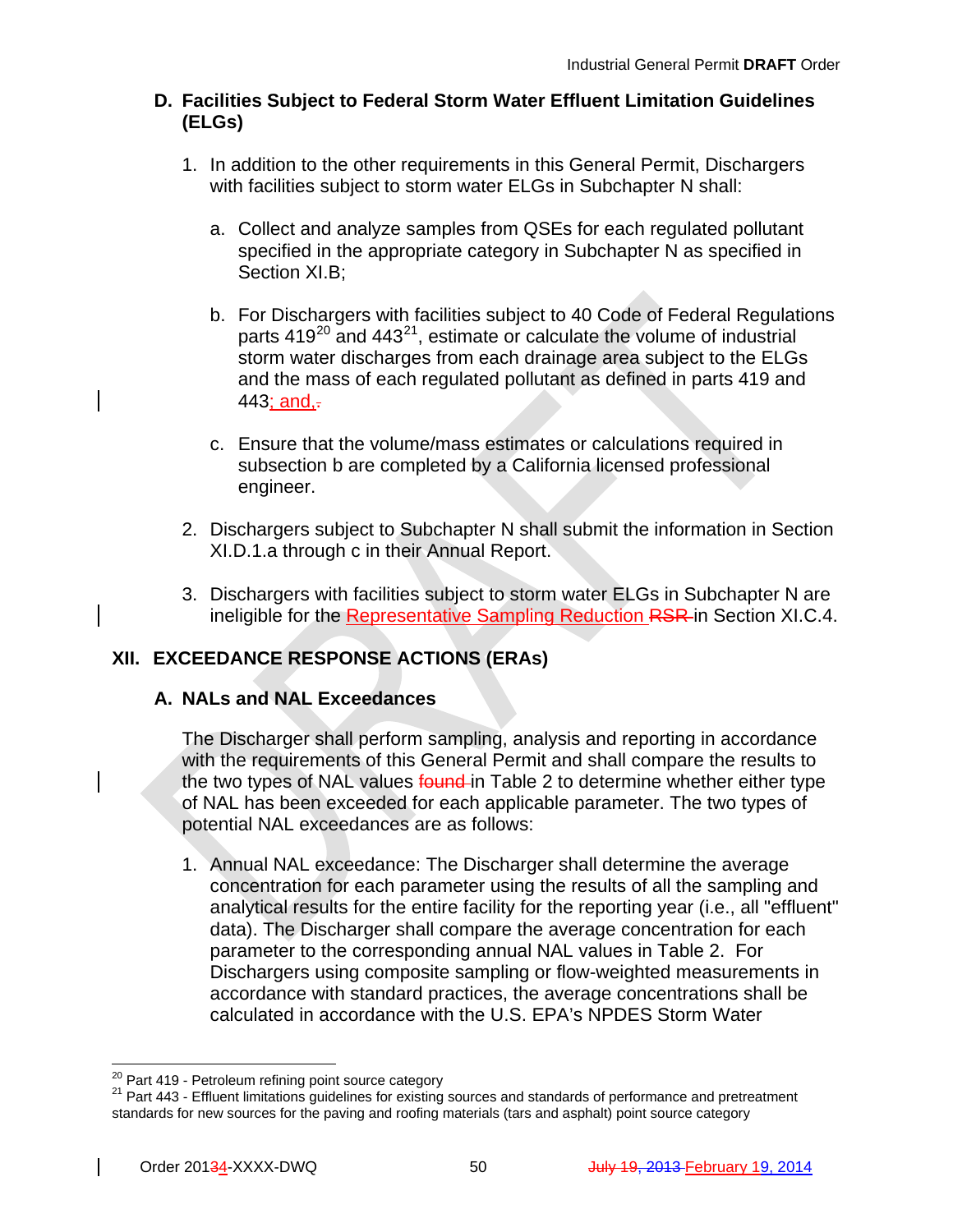Sampling Guidance Document.<sup>[22](#page-52-0)</sup> An annual NAL exceedance occurs when the average of all the analytical results for a parameter from samples taken within a reporting year exceeds the annual NAL value for that parameter listed in Table 2; and,

2. Instantaneous maximum NAL exceedance: The Discharger shall compare all sampling and analytical results from each distinct sample (individual or combined as authorized by XI.C.5) to the corresponding instantaneous maximum NAL values in Table 2. An instantaneous maximum NAL exceedance occurs when two (2) or more analytical results from samples taken for any single parameter within a reporting year exceed the instantaneous maximum NAL value (for TSS and O&G) or are outside of the instantaneous maximum NAL range for pH.

#### **B. Baseline Status**

At the beginning of a Discharger's NOI Coverage, all Dischargers have Baseline status for all parameters.

## **C. Level 1 Status**

A Discharger's Baseline status for any given parameter shall change to Level 1 status if sampling results indicate an NAL exceedance for that parameter in any subsequent reporting year. Level 1 status will commence on July 1 following the reporting year during which the exceedance(s) occurred. $^{23}$  $^{23}$  $^{23}$ 

- 1. Level 1 ERA Evaluation
	- a. Within 60 days By October 1 following commencement of entering Level 1 status, for any parameter with sampling results indicating an NAL exceedance, the Discharger shall-complete:
	- b. Complete an evaluation, with the assistance of a QISP, of the industrial pollutant sources at the facility that are or may be related to the NAL exceedance(s); and,
	- a.c. Identify in the evaluation the corresponding BMPs and implementation measures in the SWPPP. The evaluation shall identify and any additional BMPs and SWPPP revisions necessary to prevent-or reduce future NAL exceedances and to comply with the requirements of this General Permit. Although the evaluation may focus on the drainage areas where the NAL exceedance(s) occurred, all drainage areas shall be evaluated.

<span id="page-52-1"></span><span id="page-52-0"></span><sup>&</sup>lt;sup>22</sup> U.S. EPA. NPDES Storm Water Sampling Guidance Document. < $\frac{http://www.epa.gov/npdes/pubs/own0093.pdf}{\text{[as of } \frac{February~du}{y~34}$, 20134]}$ 

For all sampling results reported before June 30th of the preceding reporting year. If sample results indicating an NAL exceedance are submitted after June 30<sup>th</sup>, the Discharger will change status once those results have been reported.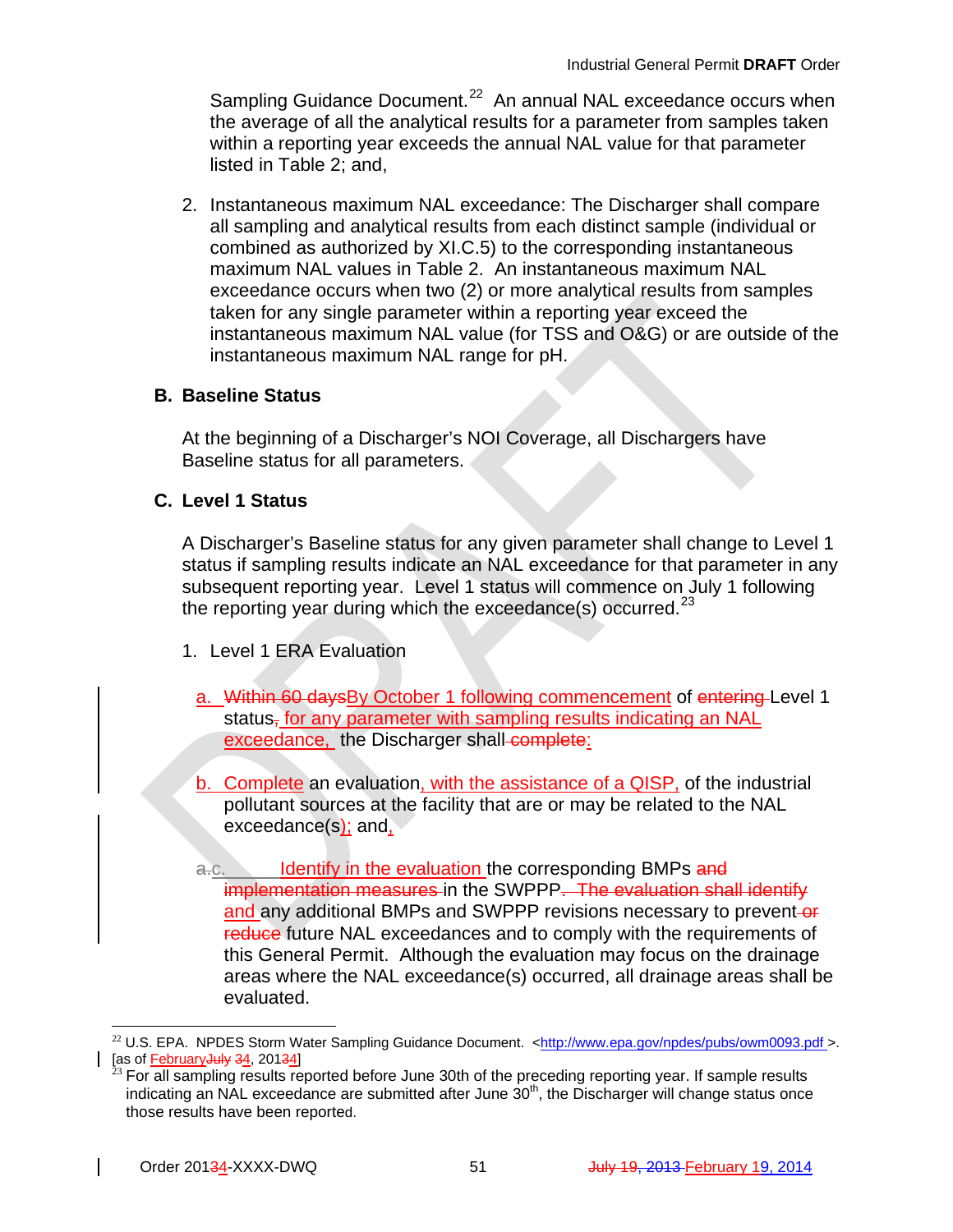- 2. Level 1 ERA Report
	- a. Based upon the above evaluation, the Discharger shall, as soon as practicable but no later than January 1 following commencement of Level 1 status subsequent reporting year:
		- i. Revise the SWPPP as necessary and implement any additional BMPs identified in the evaluation;
		- ii. Certify and submit via SMARTS a Level 1 ERA Report prepared by a QISP that includes the following:
			- 1) A summary of the Level 1 ERA eEvaluation required in subsection C.1 above;  $and_{\tau}$
			- 2) An implementation schedule and  $\overline{A}$  detailed description forof the SWPPP revisions and any additional BMPs and SWPPP revisions for each parameter that exceeded an NAL.
		- iii. Certify and submit via SMARTS the QISP's identification number, name, and contact information (telephone number, e-mail address).
	- a.b. A Discharger's Level 1 status for a parameter will return to Baseline status once a Level 1 ERA report has been completed, all identified additional BMPs have been implemented, and results from four (4) subsequent and consecutive QSEs that were sampled subsequent to BMP implementation indicate no additional NAL exceedances for that parameter.
- 3. NAL Exceedances Prior to Implementation of Level 1 Status BMPs.

Prior to the implementation of an additional BMP identified in the Level 1 ERA Evaluation or October 1, whichever comes first, sampling results for any parameter(s) being addressed by that additional BMP will not be included in the calculations of annual average or instantaneous NAL exceedances in SMARTS.

## **D. Level 2 Status**

A Discharger's Level 1 status for any parameter shall change to Level 2 status if sampling results indicate an NAL exceedance in any subsequent reporting year for the same parameter. while the Discharger is in Level 1. Level 2 status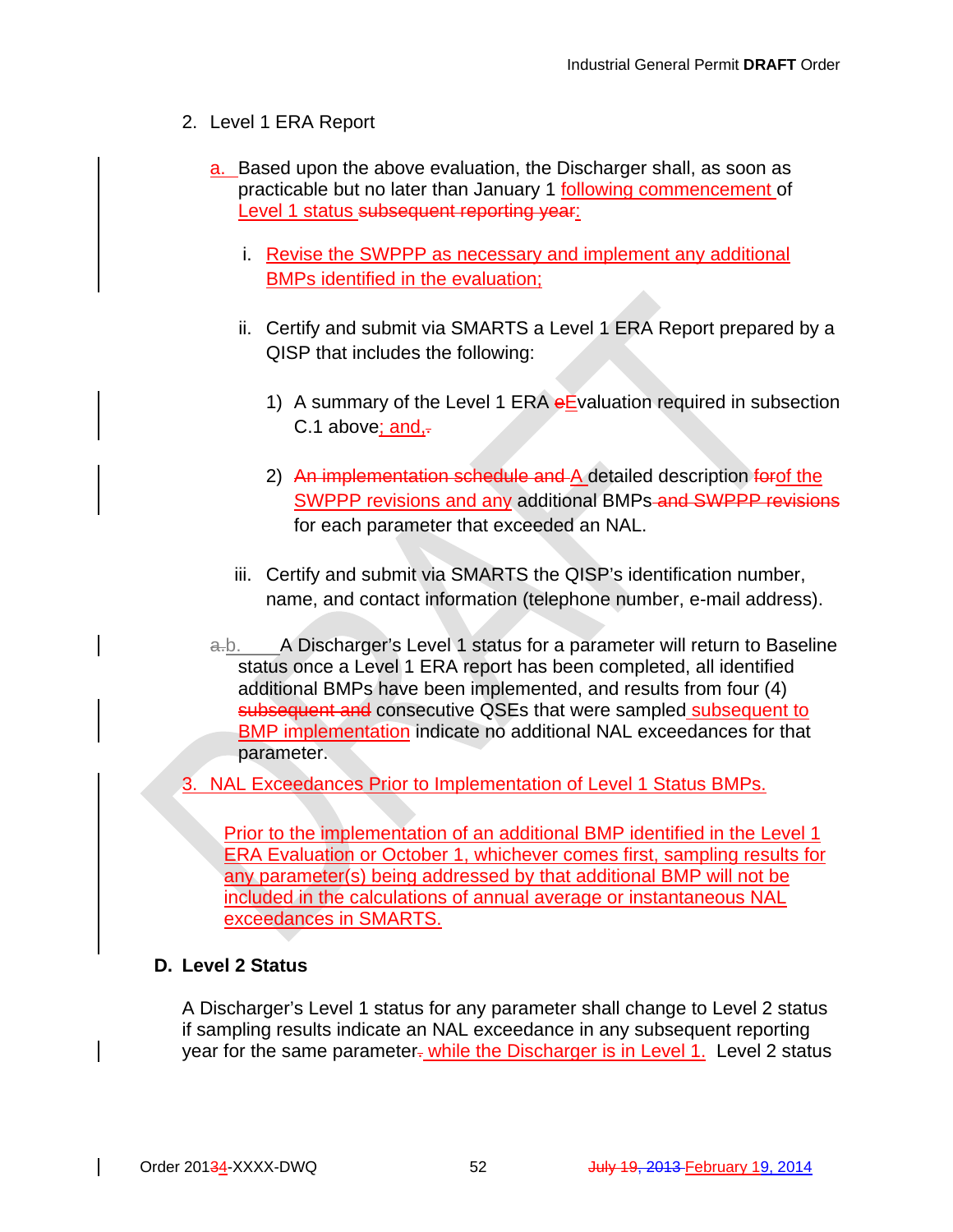will commence on July 1 following the reporting year during which the NAL exceedance(s) occurred. $^{24}$  $^{24}$  $^{24}$ 

- 1. Level 2 ERA Action Plan
	- a. Dischargers with Level 2 status shall **preparecertify** and submit via SMARTS a Level 2 ERA Action Plan prepared by a QISP that addresses each new Level 2 NAL exceedance by January 1 following the reporting year during which the NAL exceedance(s) occurred. For each new Level 2 NAL exceedance, the Level 2 Action Plan will identify which of the demonstrations in subsection D.2.a through c the Discharger has selected to perform. A new Level 2 NAL exceedance is any Level 2 NAL exceedance for 1) a new parameter in any drainage area, or 2) the same parameter that is being addressed in an existing Level 2 ERA Action Plan in a different drainage area.
	- b. The Discharger shall certify and submit via SMARTS the QISP's identification number, name, and contact information (telephone number, e-mail address) if this information has changed since previous certifications.
	- b.c. The Level 2 ERA Action Plan shall at a minimum address the drainage areas with corresponding Level 2 NAL exceedances.
	- c.d. All elements of the Level 2 ERA Action Plan shall be implemented as soon as practicable and completed no later than 1 year after submitting the Level 2 ERA Action Plan.
	- d.e. The Level 2 ERA Action Plan shall include a schedule and a detailed description of the tasks required to complete the Discharger's selected demonstration(s) as described below in Section D.2.a through c.
- 2. Level 2 ERA Technical Report

On January 1 of the reporting year following the submittal of the Level 2 ERA Action Plan, a Dischargers with Level 2 status shall certify and submit a Level 2 ERA Technical Report prepared by a QISP that includes one or more of the following demonstrations:

<span id="page-54-0"></span> $24$  For all sampling results reported before June 30th of the preceding reporting year. If sample results indicating an NAL exceedance are submitted after June  $30<sup>th</sup>$ , the Discharger will change status onceupon the date those results have been reported into SMARTS.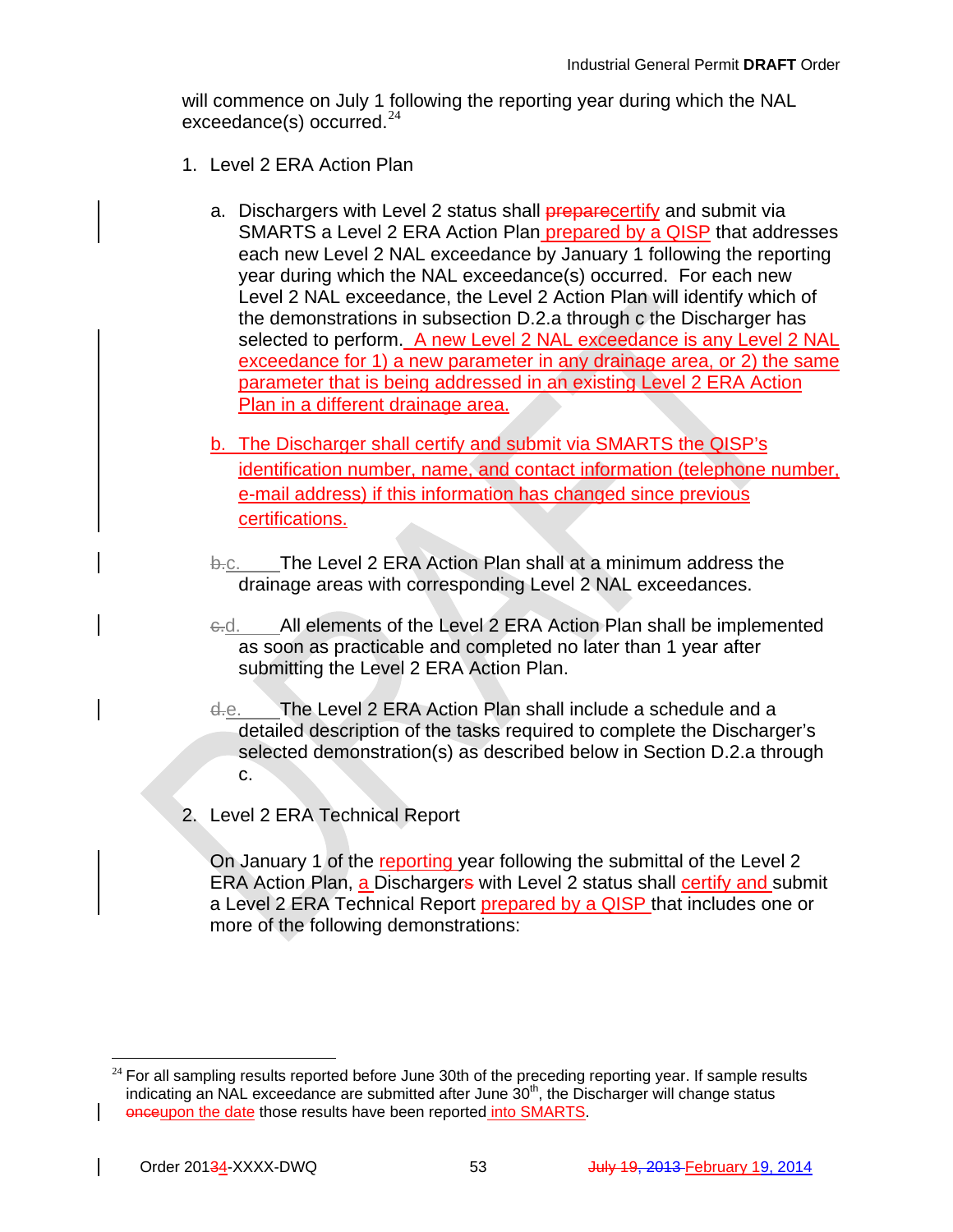a. Industrial Activity BMPs Demonstration

This shall include the following requirements, as applicable:

- i. Shall include a description of the industrial pollutant sources and corresponding industrial pollutants that are or may be related to the NAL exceedance(s);
- ii. Shall include Anan evaluation of all pollutant source(s) associated with industrial activity that are or may be related to the NAL exceedance(s);
- iii. Where all of the Discharger's implemented BMPs, including additional BMPs identified in the Level 2 ERA Action Plan, achieve compliance with the effluent limitations of this General Permit and are expected to eliminate future NAL exceedance(s), the Discharger shall provide a description and analysis of all implemented BMPs:-
- iv. In cases where all of the Discharger's implemented BMPs, including additional BMPs identified in the Level 2 ERA Action Plan, achieve compliance with the effluent limitations of this General Permit but are not expected to eliminate future NAL exceedance(s), the Discharger shall provide, in addition to a description and analysis of all implemented BMPs:
	- 1) An evaluation of any additional BMPs that would reduce or prevent NAL exceedances;
	- 2) An eEstimated costs of the additional BMPs evaluated; and,
	- 3) An analysis describing the basis for the selection of BMPs implemented in lieu of the additional BMPs evaluated but not implemented.
- v. The description and analysis of BMPs required in subsection a.iii above shall specifically address the drainage areas where the NAL exceedance(s) responsible for the Discharger's Level 2 status occurred, although any additional Level 2 ERA Action Plan BMPs may be implemented for all drainage areas; and,
- vi. An analysis describing the basis for the selection of If an alternative design storm standard for treatment control BMPs that have or will be implemented (in lieu of the design storm standard for treatment control BMPs in Section X.H.6 in this General Permit-) will achieve compliance with the effluent limitations of this General Permit, the Discharger shall provide an analysis describing the basis for the selection of the alternative design storm standard.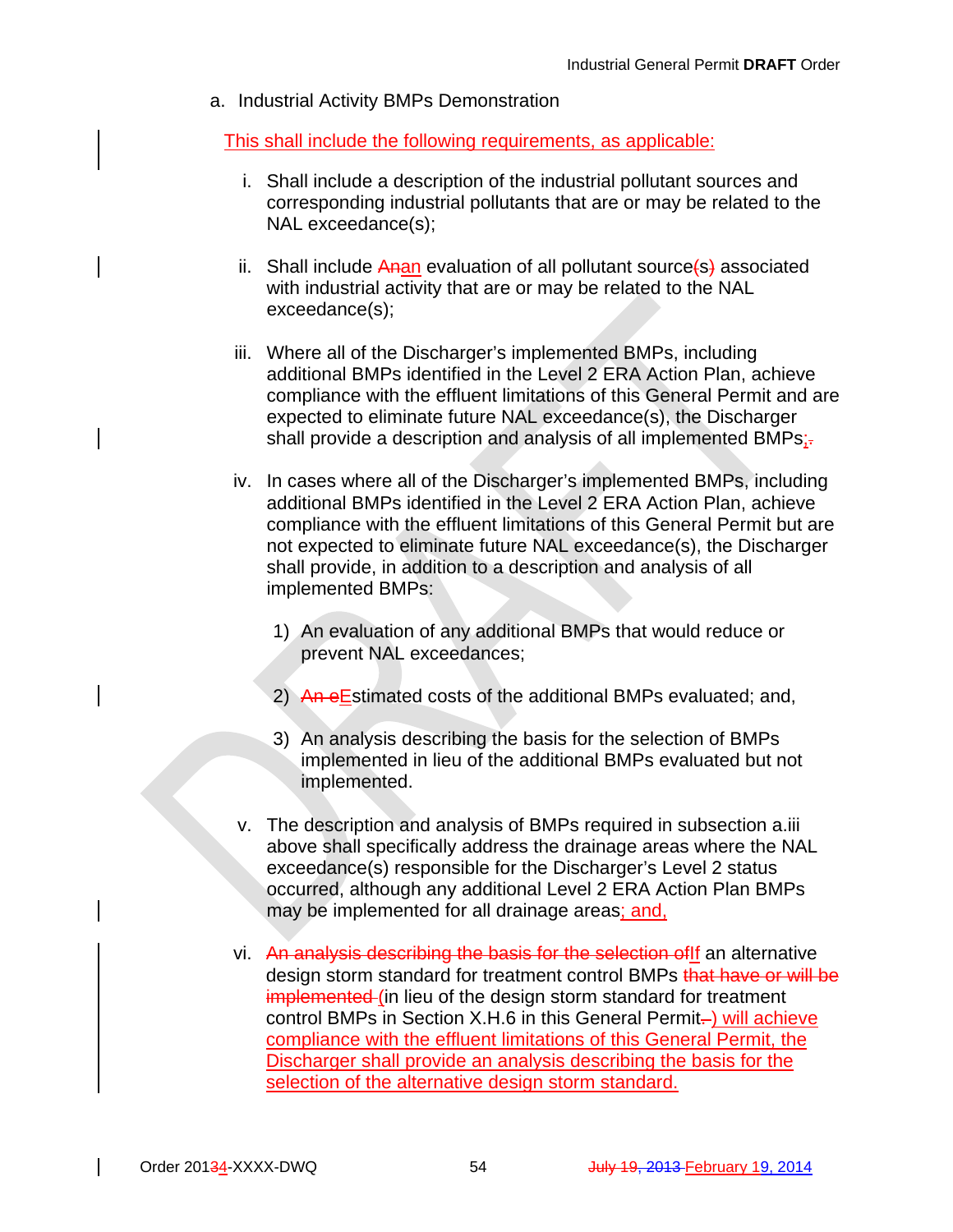b. Non-Industrial Pollutant Source Demonstration

This shall include:

- i. A statement that the Discharger has determined that the exceedance of the NAL is attributable solely to the presence of non-industrial pollutant sources. (The pollutant may also be present due to industrial activities, in which case the Discharger must demonstrate that the pollutant contribution from the industrial activities by itself does not result in an NAL exceedance.) The sources shall be identified as either run-on from adjacent properties, aerial deposition from man-made sources, or as generated by on-site non-industrial sources;
- ii. A statement that the Discharger has identified and evaluated all potential pollutant sources that may have commingled with storm water associated with the Discharger's industrial activity and **couldmay** be contributing to the NAL exceedance; and,
- ii. A description of any on-site industrial pollutant sources and corresponding industrial pollutants that are contributing to the NAL exceedancethat are or may be discharged;;
- $\frac{1}{111}$  An assessment of the relative contributions of the pollutant from (1) storm water run-on to the facility from adjacent properties or nonindustrial portions of the Discharger's property or from aerial deposition and (2) the storm water associated with the Discharger's industrial activity;
- iv.v. A summary of all existing BMPs for that parameter; and,
- $\leftrightarrow$ vi. An evaluation of all on-site/off-site analytical monitoring data demonstrating that the NAL exceedances are caused by pollutants in storm water run-on to the facility from adjacent properties or nonindustrial portions of the Discharger's property or from aerial deposition.
- c. Natural Background Pollutant Source Demonstration

This shall include:

i. A statement that the Discharger has determined that the NAL exceedance of the NAL is attributable solely to the presence of the pollutant in the natural background; that has not been disturbed by industrial activities. (The pollutant may also be present due to industrial activities, in which case the Discharger must demonstrate that the pollutant contribution from the industrial activities by itself does not result in an NAL exceedance);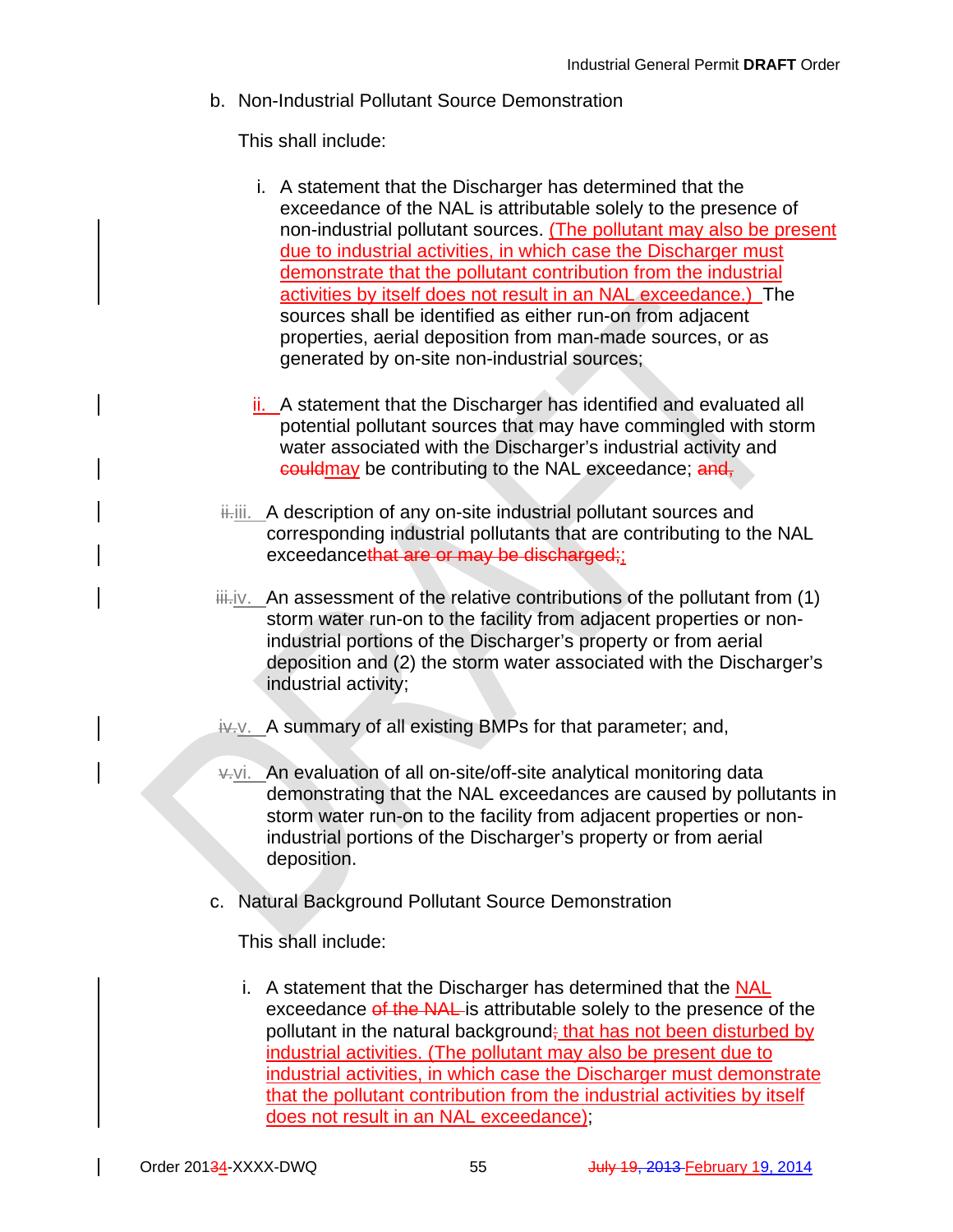- ii. A summary of all data previously collected by the Discharger, or other identified data collectors, that describes the levels of natural background pollutants in the storm water discharge;
- iii. A summary of any research and published literature that relates the pollutants evaluated at the facility as part of the Natural Background Source Demonstration;
- iv. Map showing the reference site location in relation to facility along with available land cover information;
- v. Reference site and test site elevation;
- vi. Available geology and soil information for reference and test sites;
- vii. Photographs showing site vegetation;
- viii. Site reconnaissance survey data regarding presence of roads, outfalls, or other human-made structures; and,
- ix. Records from relevant state or federal agencies indicating no known mining, forestry, or other human activities upstream of the proposed reference site.
- 3. Level 2 ERA Technical Report Submittal
	- a. The Discharger shall certify and submit via SMARTS the Level 2 ERA Technical Report described in Section D.2 above.
	- b. The State Water Board and Regional Boards (Water Boards) may review the submitted Level 2 ERA Technical Reports. Upon review of a Level 2 ERA Technical Report, the Water Boards may reject the Level 2 ERA Technical Report and direct the Discharger to take further action(s) to comply with this General Permit.
	- c. Dischargers with Level 2 status who have submitted the Level 2 ERA Technical Report are only required to annually update the Level 2 ERA Technical Report based upon additional NAL exceedances of the same parameter and same drainage area, facility operational changes, pollutant source(s) changes, and/or information that becomes available via compliance activities (monthly inspections visual observations, sampling results, annual evaluation, etc.). The Level 2 ERA Technical Report shall be prepared by a QISP and be certified and submitted via SMARTS by the Discharger with each Annual Report.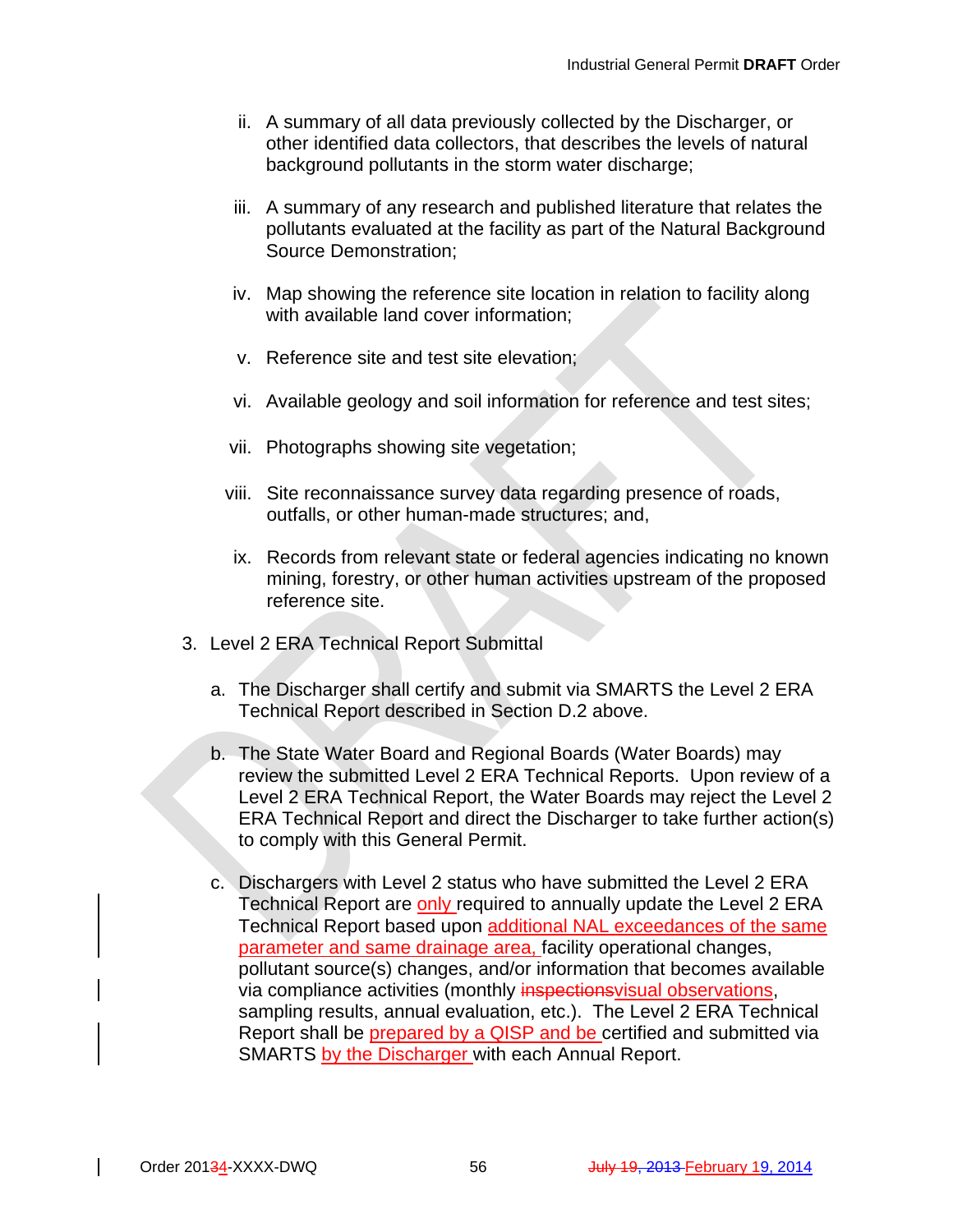- d. Dischargers are not precluded from submitting a Level 2 ERA Action Plan or ERA Technical Report prior to entering Level 2 status if information is available to adequately prepare the report and perform the demonstrations described above. A Discharger who chooses to submit a Level 2 ERA Action Plan or ERA Technical Report prior to entering Level 2 status will automatically be placed in Level 2 in accordance to the Level 2 ERA schedule.
- 4. Eligibility for Returning to Baseline Status
	- a. Dischargers with Level 2 status who submit an Industrial Activity BMPs Demonstration in accordance with subsection 2.a.i through iii above and have implemented BMPs to prevent future NAL exceedance(s) for the Level 2 parameter(s) shall return to baseline status for that parameter, if results from four (4) subsequent consecutive QSEs sampled indicate no additional NAL exceedance(s) for that parameter(s). If future NAL exceedances occur for the same parameter(s), the Discharger's Baseline status will return to Level 2 status on July 1 in the subsequent reporting year during which the NAL exceedance(s) occurred. These Dischargers shall update the Level 2 ERA Technical Report as required above in Section D.3.c.
	- b. Dischargers are ineligible to return to baseline status if they submit any of the following:
		- i. A industrial activity BMP demonstration in accordance with subsection 2.a.iv above;
		- ii. An non-industrial pollutant source demonstration; or,
		- iii. A natural background pollutant source demonstration.
- 5. Level 2 ERA Implementation Extension
	- a. Dischargers that need additional time to submit the Level 2 ERA Technical Report shall be automatically granted a single time extension for up to six (6) months upon submitting the following items into SMARTS, as applicable:
		- i. Reasons for the time extension;
		- ii. A revised Level 2 ERA Action Plan including a schedule and a detailed description of the necessary tasks still to be performed to complete the Level 2 ERA Technical Report; and,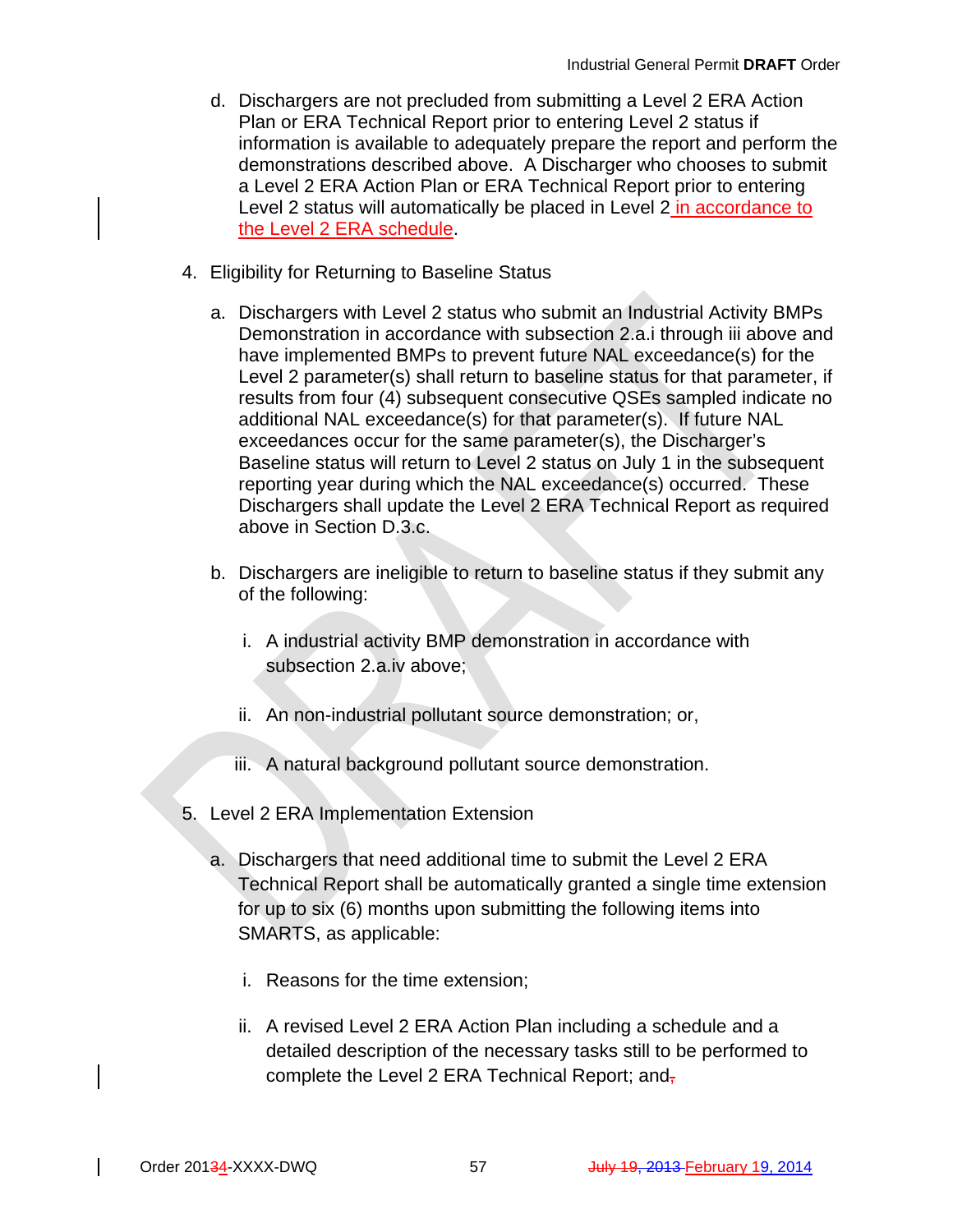- iii. A description of any additional temporary BMPs that will be implemented while permanent BMPs are being constructed.
- b. The Regional Water Boards will review Level 2 ERA Implementation Extensions for completeness and adequacy. Requests for extensions that total more than six (6) months are not granted unless approved in writing by the Water Boards. The Water Boards may (1) reject or revise the time allowed to complete Level 2 ERA Implementation Extensions, (2) identify additional tasks necessary to complete the Level 2 ERA Technical Report, and/or (3) require the Discharger to implement additional temporary BMPs.

## **XIII. INACTIVE MINING OPERATION CERTIFICATION**

- **A.** Inactive mining operations are defined in Part 3 of Attachment A of this General Permit. The Discharger may, in lieu of complying with the General Permit requirements described in subsection B below, certify and submit via SMARTS that their inactive mining operation meets the following conditions:
	- 1. The Discharger has determined and justified in the SWPPP that it is impracticable to implement the monitoring requirements in this General Permit for the inactive mining operation;
	- 2. A SWPPP has been prepared signed (wet signature and license number) by a California licensed professional engineer and is being implemented in accordance with the requirements of this General Permit; and,
	- 3. The facility is in compliance with this General Permit, except as provided in subsection B below.
- **B.** The Discharger who has certified and submitted that they meet the conditions in subsection A above, are not subject to the following General Permit requirements:
	- 1. Monitoring Implementation Plan (MIP) in Section X.I;
	- 2. Monitoring Requirements in Section XI;
	- 3. Exceedance Response Actions (ERAs) in Section XII; and,
	- 4. Annual Report Requirements in Section XVI.
- **C.** Inactive Mining Operation Certification Submittal Schedule
	- 1. The Discharger shall certify and submit via SMARTS NOI coverage PRDs listed in Section II.B.1 and meet the conditions in subsection A above.
	- 2. The Discharger shall annually inspect the inactive mining site and certify via SMARTS no later than July 15th of each reporting year, that their inactive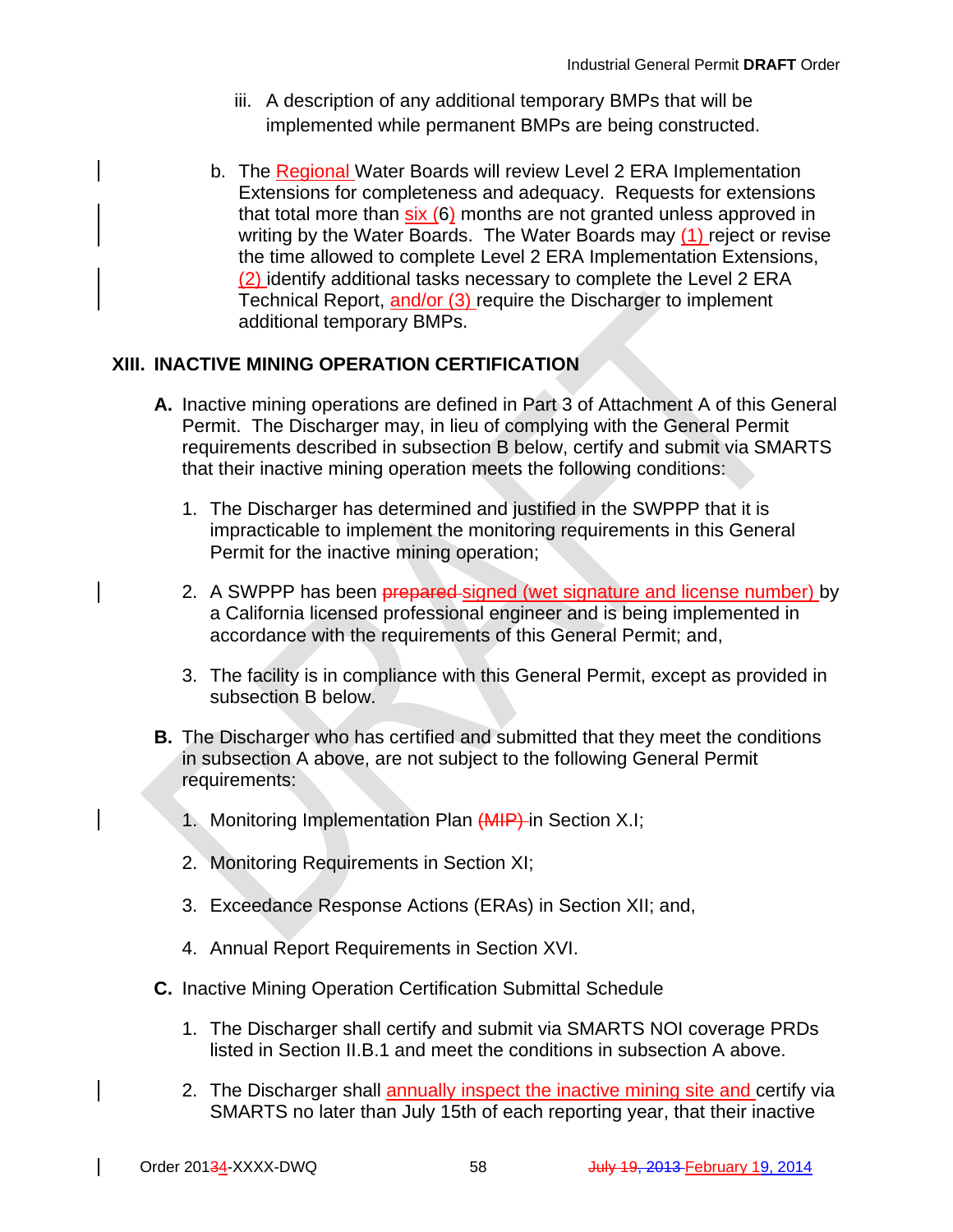mining operation stillcontinues to meet the conditions in subsection A above; and,.

- 3. The Discharger shall have a California licensed professional engineer review and update the SWPPP if there are changes to their inactive mining operation or additional BMPs are needed to comply with this General Permit. Any significant updates to the SWPPP shall be signed (wet signature and license number) by a California license professional engineer.
- 4. The Discharger shall certify and submit via SMARTS any significantly revised SWPPP within 30 days of the revision(s).

# **XIV. COMPLIANCE GROUPS AND COMPLIANCE GROUP LEADERS**

## **A. Compliance Group Qualification Requirements**

- 1. Any group of Dischargers of the same industry type or any QISP representing Dischargers of the same industry type may form a Compliance Group. A Compliance Group shall consist of Dischargers that operate facilities with similar types of industrial activities, pollutant sources, and pollutant characteristics (e.g., scrap metals recyclers would join a different group than paper recyclers, truck vehicle maintenance facilities would join a different group than airplane vehicle maintenance facilities, etc.). A Discharger participating in a Compliance Group is termed a Compliance Group Participant. Participation in a Compliance Group is not required. Compliance Groups may be formed at any time.
- 2. Each Compliance Group shall have a Compliance Group Leader.
- 3. To establish a Compliance Group, the Compliance Group Leader shall register as a Compliance Group Leader via SMARTS. The registration shall include documentation demonstrating compliance with the Compliance Group qualification requirements above and a list of the Compliance Group Participants.
- 4. Each Compliance Group Participant shall register as a member of an established Compliance Group via SMARTS.
- 5. The Executive Director of the State Water Board may review Compliance Group registrations and/or activities for compliance with the requirements of this General Permit. The Executive Director may reject the Compliance Group, the Compliance Group Leader, or individual Compliance Group Participants within the Compliance Group.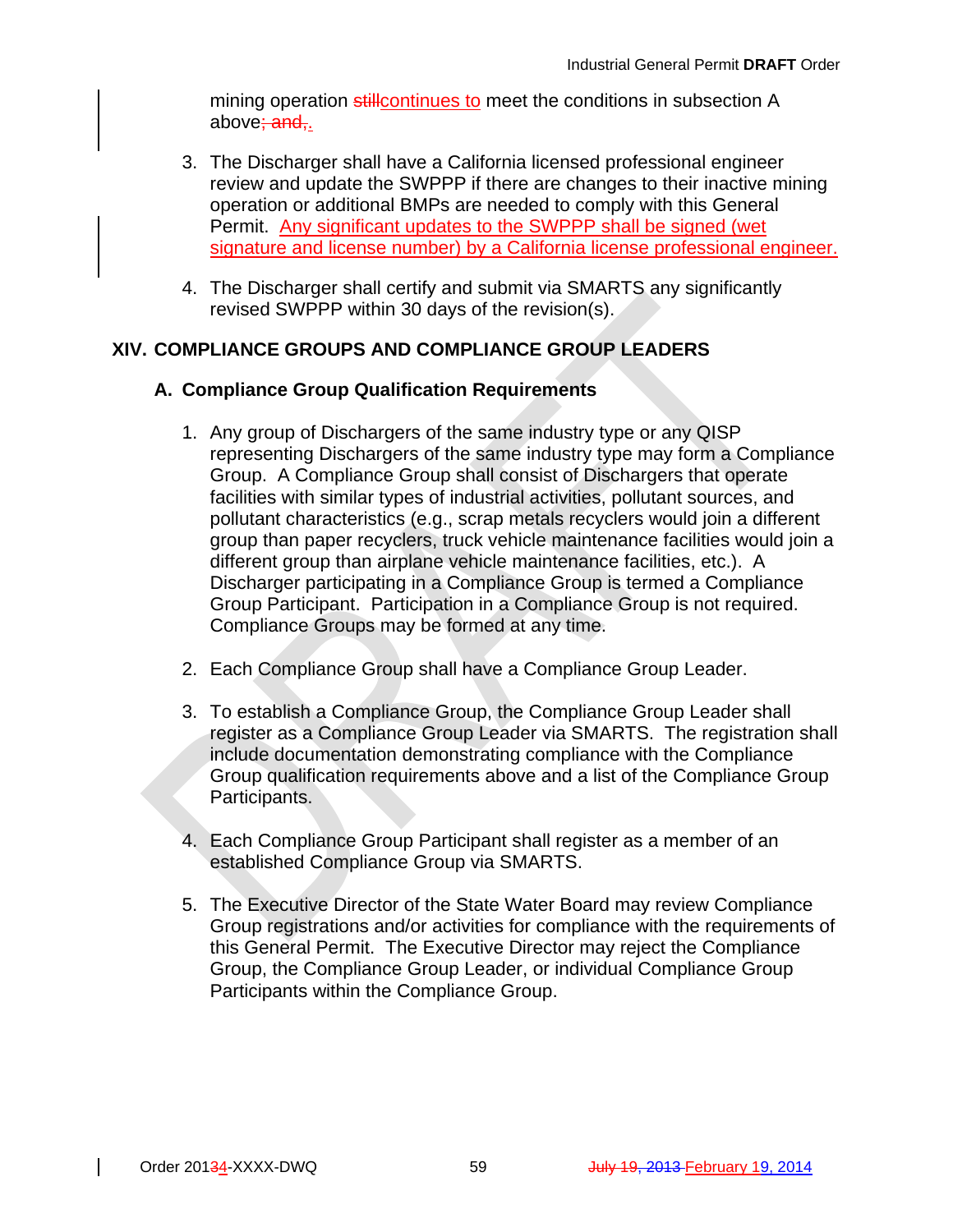# **B. Compliance Group Leader Responsibilities**

- 1. A Compliance Group Leader must be a QISP-complete a State Water Board sponsored or approved training program for Compliance Group Leaders.
- 2. The Compliance Group Leader shall assist Compliance Group Participants with all compliance activities required by this General Permit.
- 3. A Compliance Group Leader shall prepare a Consolidated Level 1 ERA Report for all Compliance Group Participants with Level 1 status for the same parameter. Compliance Group Participants who certify and submit these Consolidated Level 1 ERA Reports are subject to the same provisions as individual Dischargers with Level 1 status, as described in Section XII.C. A Consolidated Level 1 ERA Report is equivalent to a Level 1 ERA Report.
- 4. The Compliance Group Leader shall update the Consolidated Level 1 ERA Report as needed to address additional Compliance Group Participants with ERA Level 1 status.
- 5. A Compliance Group Leader shall prepare a Level 2 ERA Action Plan specific to each Compliance Group Participant with Level 2 status. Compliance Group Participants who certify and submit these Level 2 ERA Action Plans are subject to the same provisions as individual Dischargers with Level 2 status, as described in Section XII.D.
- 6. A Compliance Group Leader shall prepare a Level 2 ERA Technical Report specific to each Compliance Group Participant with Level 2 status. Compliance Group Participants who certify and submit these Level 2 ERA Technical Reports are subject to the same provisions as individual Dischargers with Level 2 status, as described in Section XII.D.
- 7. The Compliance Group Leader shall inspect all the facilities of the Compliance Group Participants that have entered Level 2 status prior to preparing the individual Level 2 ERA Technical Report.
- 8. The Compliance Group Leader shall revise the Consolidated Level 1 ERA Report, individual Level 2 ERA Action Plans, or individual Level 2 Technical Reports in accordance with any comments received from the Water Boards.
- 9. The Compliance Group Leader shall inspect all the facilities of the Compliance Group Participants at a minimum of once per reporting year (July 1 to June 30).

# **C. Compliance Group Participant Responsibilities**

1. Each Compliance Group Participant is responsible for permit compliance for the Compliance Group Participant's facility and for ensuring that the Compliance Group Leader's activities related to the Compliance Group Participant's facility comply with this General Permit.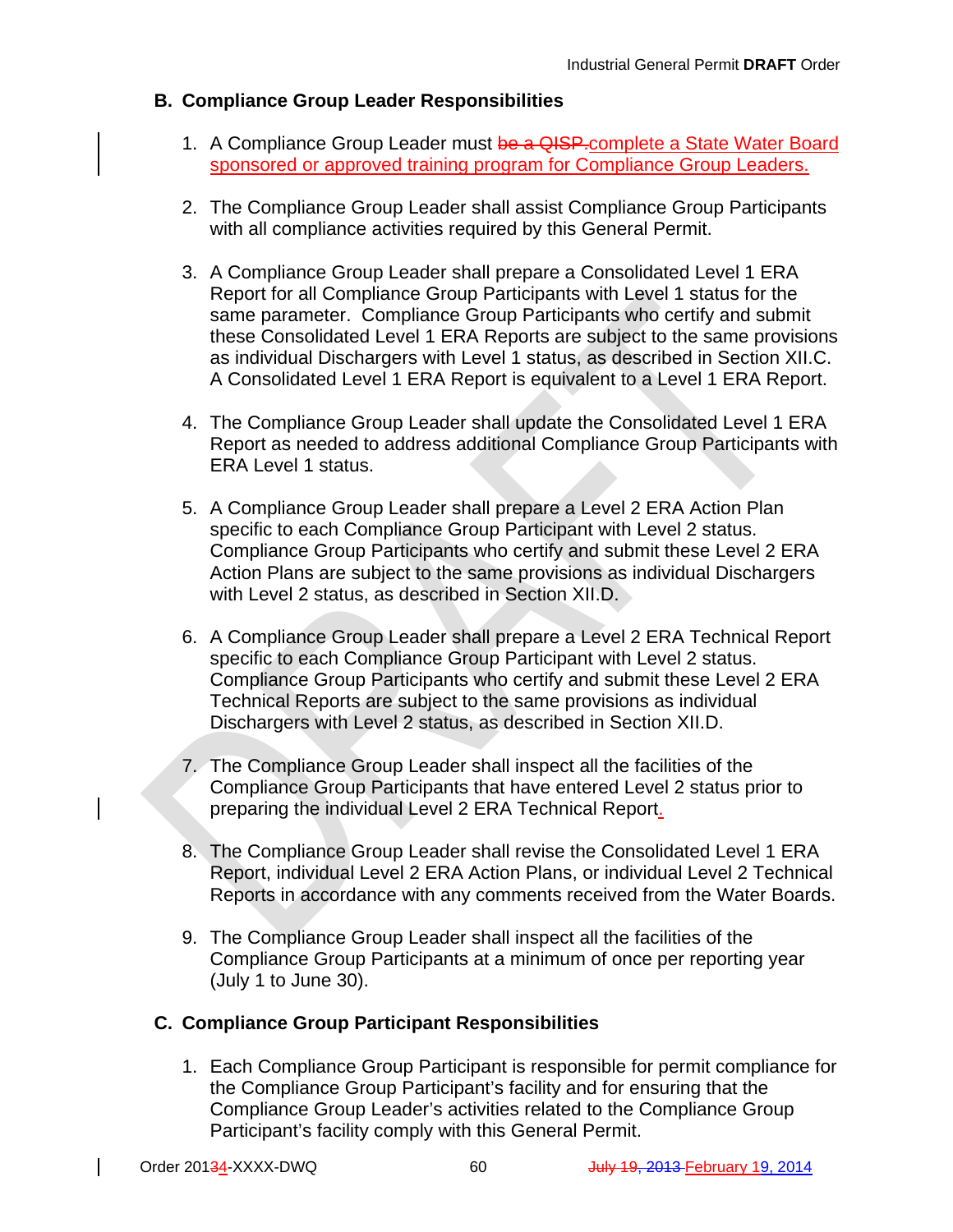- 2. Compliance Group Participants with Level 1 status shall certify and submit via SMARTS the Consolidated Level 1 ERA Report. The Compliance Group Participants shall certify that they have reviewed the Consolidated Level 1 ERA Report and have implemented any required additional BMPs. Alternatively, the Compliance Group Participant may submit an individual Level 1 ERA Report in accordance with the provisions in Section XII.C.2.
- 3. Compliance Group Participants with Level 2 status shall certify and submit via SMARTS their individual Level 2 ERA Action Plan and Technical Report prepared by their Compliance Group Leader. The Each Compliance Group Participant shall certify that they have reviewed the Level 2 ERA Action Plan and Technical Report and will implement any required additional BMPs.
- 4. Compliance Group Participants can at any time discontinue their participation in their associated Compliance Group via SMARTS. Upon discontinuation, the former Compliance Group Participant is immediately subject to the sampling and analysis requirements described in Section XI.B.2.

## **XV. ANNUAL COMPREHENSIVE FACILITY COMPLIANCE EVALUATION (ANNUAL EVALUATION)**

The Discharger shall conduct one Annual Evaluation for each reporting year (July 1 to June 30). If the Discharger conducts an Annual Evaluation fewer than eight (8) months, or more than sixteen (16) months, after it conducts the previous Annual Evaluation, it shall document the reasonsjustification for doing so. The Discharger shall revise the SWPPP, as appropriate, and implement the revisions within 90 days of the Annual Evaluation. At a minimum, Annual Evaluations shall consist of:

- **A.** A review of all sampling, visual observation, and inspection and monitoring records and sampling and analysis results conducted during the previous reporting year;
- **B.** An visual inspection of all areas of industrial activity and associated potential pollutant sources for evidence of, or the potential for, pollutants entering the storm water conveyance system;
- **C.** An visual inspection of all drainage areas previously identified as having no exposure to industrial activities and materials in accordance with the definitions in Section XVII;
- **D.** An visual inspection of equipment needed to implement the BMPs;
- **E.** An visual inspection of any BMPs;
- **F.** A review and effectiveness assessment of all BMPs for each area of industrial activity and associated potential pollutant sources to determine if the BMPs are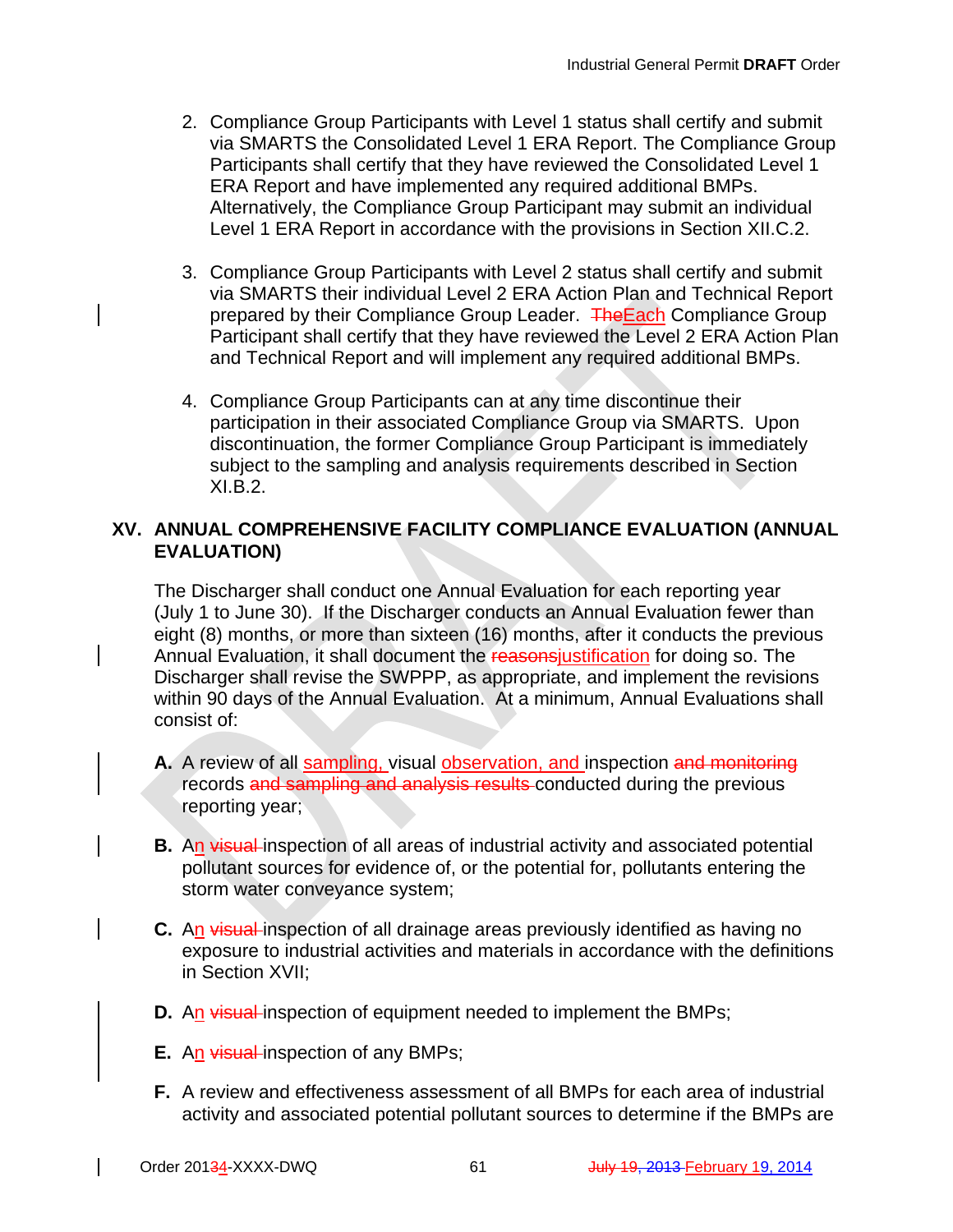properly designed, implemented, and are effective in reducing and preventing pollutants in industrial storm water discharges and authorized NSWDs; and,

**G.** An assessment of any other factors needed to comply with the requirements in Section XVI.B.

# **XVI. ANNUAL REPORT**

- **A.** The Discharger shall certify and submit via SMARTS an Annual Report no later than July  $15<sup>th</sup>$  of following each reporting year using the standardized format and checklists in SMARTS.
- **B.** The Discharger shall include in the Annual Report:
	- 1. A Compliance Checklist that indicates whether a Discharger complies with, and has addressed all applicable requirements of this General Permit;
	- 2. An explanation for any non-compliance of requirements within the reporting year, as indicated in the Compliance Checklist;
	- 3. An identification, including page numbers and/or sections, of all revisions made to the SWPPP within the reporting year; and,
	- 4. The date(s) of the Annual Evaluation.

# **XVII.CONDITIONAL EXCLUSION - NO EXPOSURE CERTIFICATION (NEC)**

- **A.** Discharges composed entirely of storm water which havethat has not been exposed to industrial activity are not industrial storm water discharges. Dischargers are conditionally excluded from complying with the SWPPP and monitoring requirements of this General Permit if all of the following conditions are met:
	- 1. There is no exposure of Industrial Materials and Activities to rain, snow, snowmelt, and/or runoff;
	- 2. All unauthorized NSWDs have been eliminated and all authorized NSWDs meet the conditions of Section IV;
	- 3. The Discharger has certified and submitted via SMARTS PRDs for NEC coverage pursuant to the instructions in Section II.B.2-and guidance in Attachment D; and,
	- 4. The Discharger has satisfied all other requirements of this Section-and Appendix 2.

## **B. NEC Specific Definitions**

1. No Exposure - all Industrial Materials and Activities are protected by a Storm-Resistant Shelter to prevent all exposure to rain, snow, snowmelt, and/or runoff.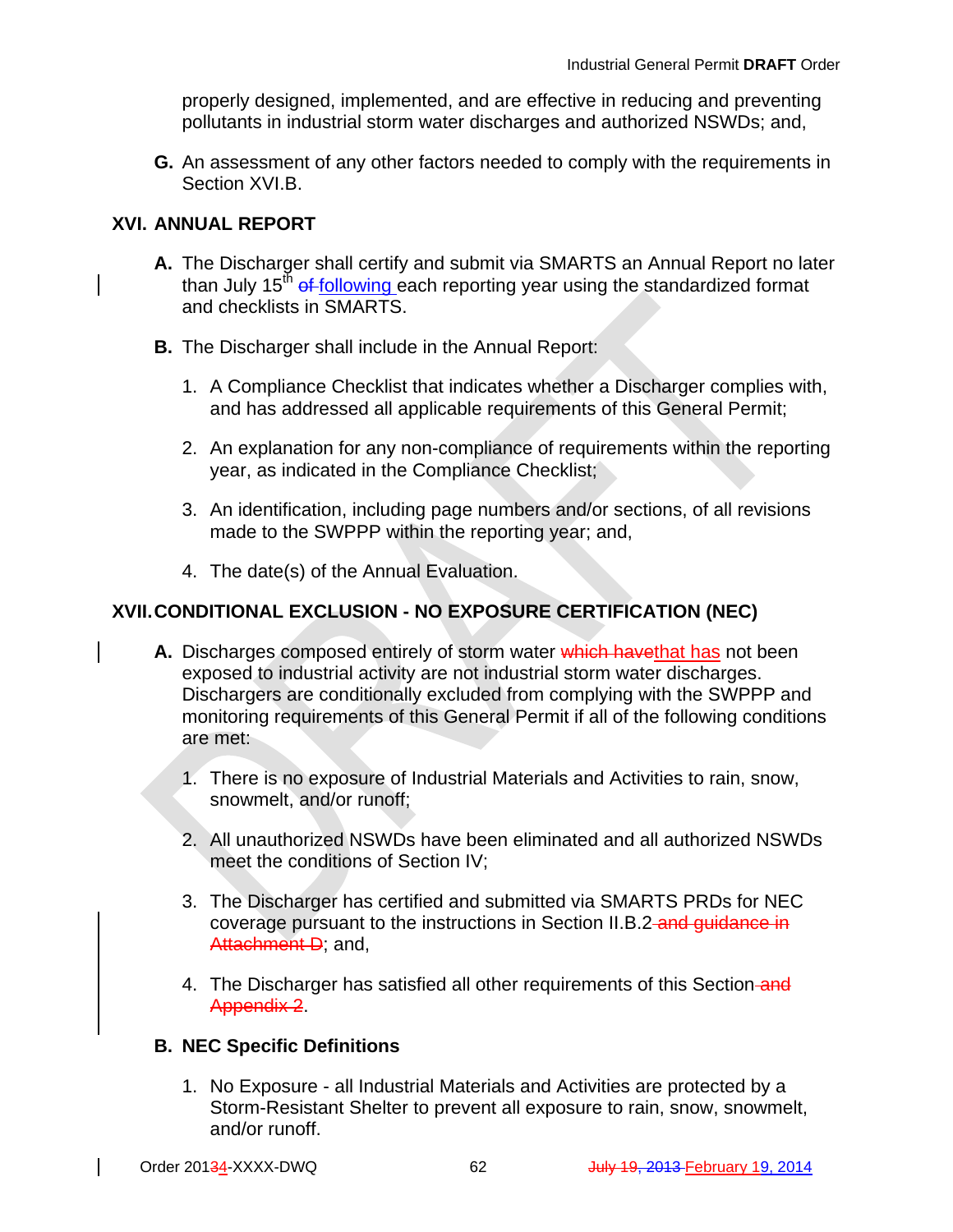- 2. Industrial Materials and Activities includes, but is not limited to, industrial material handling activities or equipment, industrial machinery, raw materials, intermediate products, by-products, final products, and waste products.
- 3. Material Handling Activities includes the storage, loading and unloading, transportation, or conveyance of any industrial raw material, intermediate product, final product, or waste product.
- 4. Sealed banded or otherwise secured, and without operational taps or valves.
- 5. Storm-Resistant Shelters includes completely roofed and walled buildings or structures. Also includes structures with only a top cover supported by permanent supports but with no side coverings, provided material within the structure is not subject to wind dispersion (sawdust, powders, etc.), or trackout, and there is no storm water discharged from within the structure that comes into contact with any materials.

# **C. NEC Qualifications**

To qualify for an NEC, a Discharger shall:

- 1. Except as provided in subsection D below, provide a Storm-Resistant Shelter to protect Industrial Materials and Activities from exposure to rain, snow, snowmelt, run-on, and runoff;
- 2. Inspect and evaluate the facility annually to determine that storm water exposed to industrial materials or equipment has not and will not be discharged to waters of the United States. Evaluation records shall be maintained for five (5) years in accordance with Section XXI.J.4;
- 3. Register for NEC coverage by certifying that there are no discharges of storm water contaminated by exposure to Industrial Materials and Activities from areas of the facility subject to this General Permit, and certify that all unauthorized NSWDs have been eliminated and all authorized NSWDs meet the conditions of Section IV (Authorized NSWDs). NEC coverage and annual renewal requires payment of an annual fee in accordance with California Code of Regulations, title 23, section 2200 et seq.; and,
- 4. Submit PRDs for NEC coverage shall be prepared and submitted in accordance with the:
	- a. Certification requirements in Section  $XXI.K_{15}$  and,
	- b. Submittal schedule in accordance with Section II.B.2, and.
	- c. Instructions and guidance provided in Appendix 2.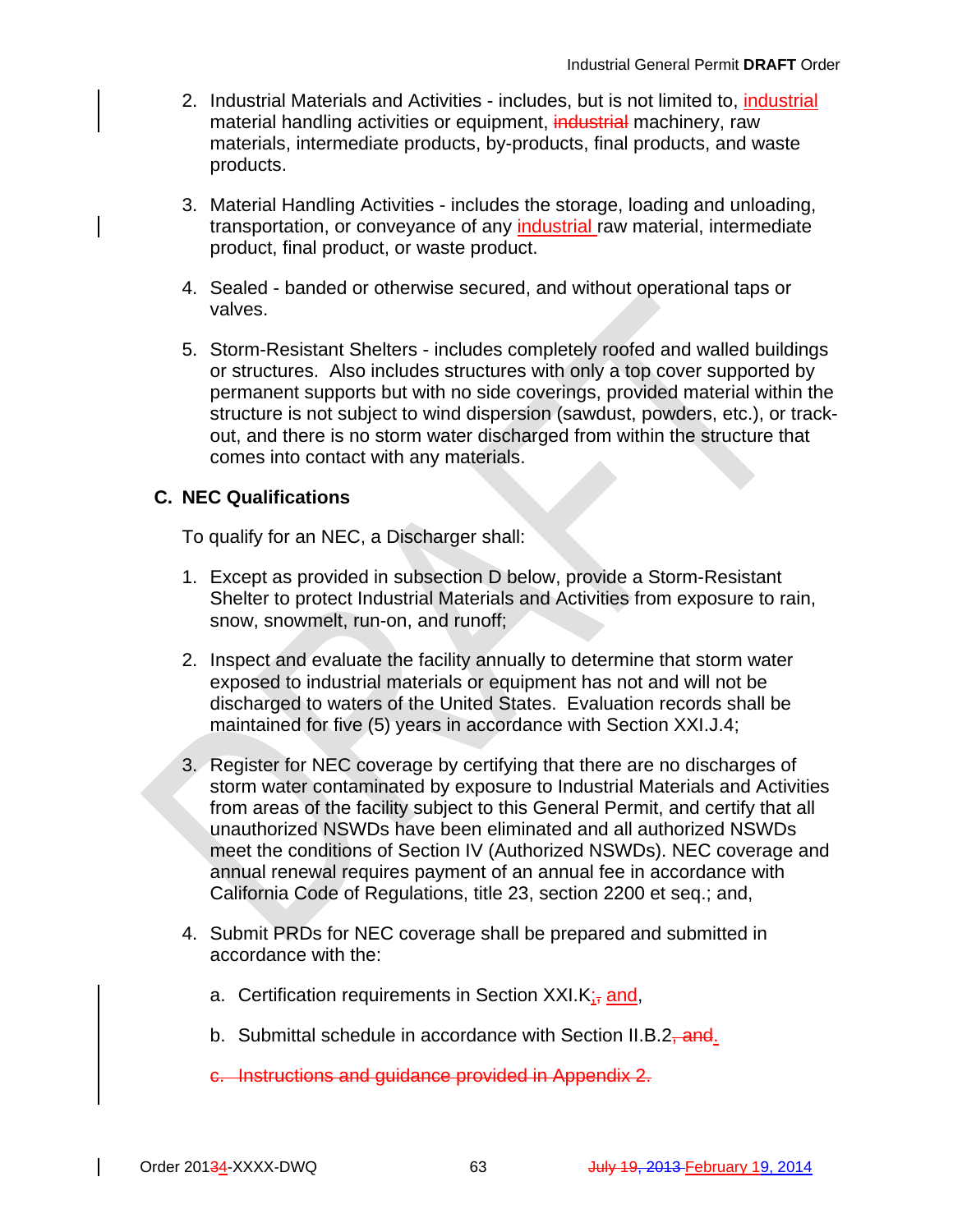#### **D. NEC Industrial Materials and Activities - Storm-Resistant Shelter Not Required**

To qualify for NEC coverage, a Storm-Resistant Shelter is not required for the following:

- 1. Drums, barrels, tanks, and similar containers that are tightly Sealed, provided those containers are not deteriorated, do not contain residual industrial materials on the outside surfaces, and do not leak;
- 2. Adequately maintained vehicles used in material handling;
- 3. Final products, other than products that would be mobilized in storm water discharge (e.g., rock salt);
- 4. Any Industrial Materials and Activities that are protected by a temporary shelter for a period of no more than ninety (90) days due to facility construction or remodeling; and,
- 5. Any Industrial Materials and Activities that are protected within a secondary containment structure that will not discharge storm water to waters of the United States.

# **E. NEC Limitations**

- 1. NEC coverage is available on a facility-wide basis only, not for individual outfalls. If a facility has industrial storm water discharges from one or more drainage areas that require NOI coverage, Dischargers shall register for NOI coverage for the entire facility through SMARTS in accordance with Section II.B.2. Any drainage areas on that facility that would otherwise qualify for NEC coverage may be specially addressed in the facility SWPPP by including an NEC Checklist and a certification statement demonstrating that those drainage areas of the facility have been evaluated; and that none of the Industrial Materials or Activities listed in subsection C above are, or will be in the foreseeable future, exposed to precipitation.
- 2. If circumstances change and Industrial Materials and Activities become exposed to rain, snow, snowmelt, and/or runoff, the conditions for this exclusion shall no longer apply. In such cases, the Discharger may be subject to enforcement for discharging without a permit. A Discharger with NEC coverage that anticipates changes in circumstances should register for NOI coverage at least seven (7) days before anticipated exposure.
- 3. The Regional Water Board may deny NEC coverage and require NOI coverage upon determining that:
	- a. Storm water is exposed to Industrial Materials and Activities; and/or
	- b. The discharge has a reasonable potential to cause or contribute to an exceedance of an applicable water quality standards WQS.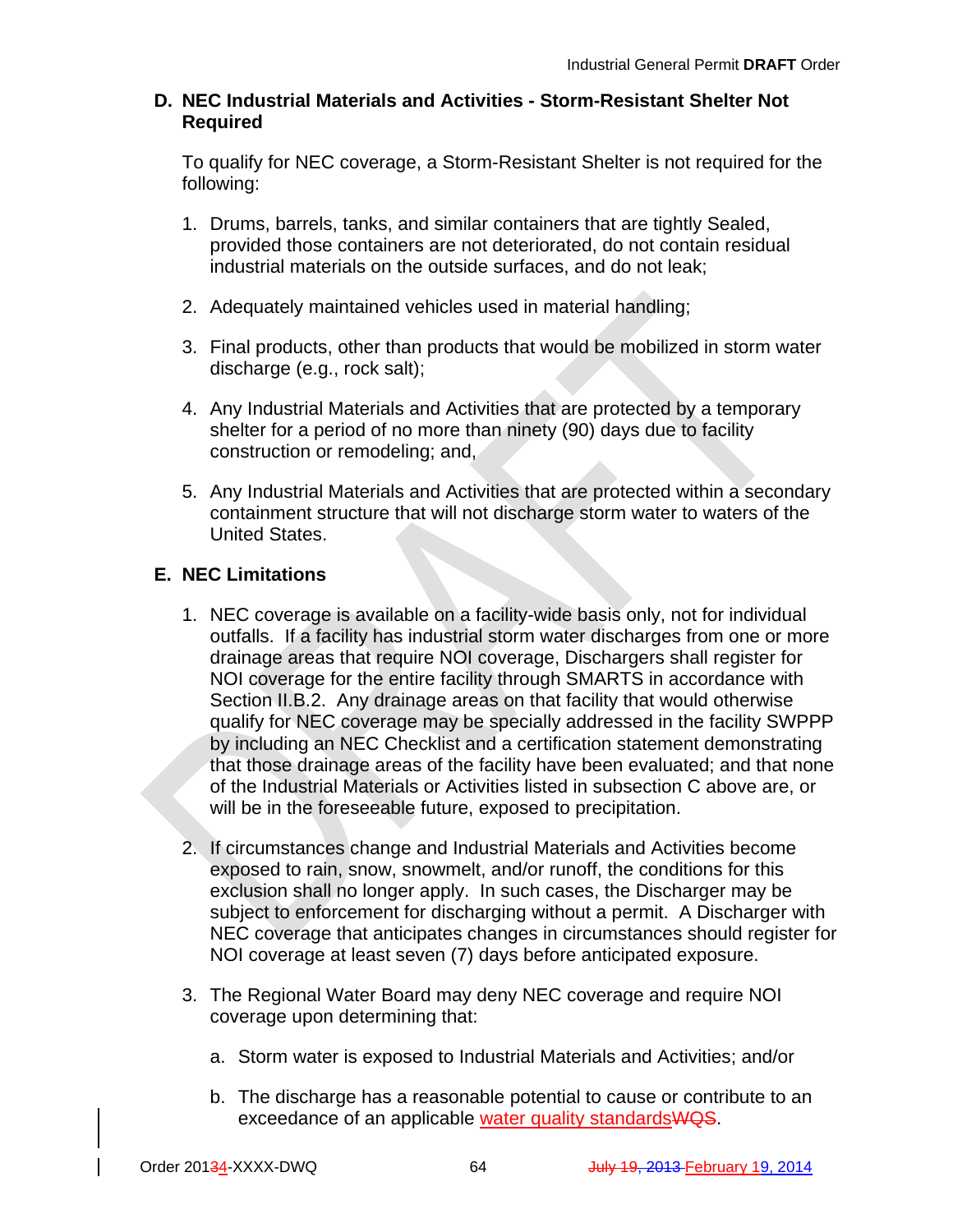**F.** NEC Permit Registration Documents Required for Initial NEC Coverage

A Discharger shall submit via SMARTS the following PRDs for NEC coverage to document the applicability of the conditional exclusion:

- 1. The NEC form, which includes:
	- a. The legal name, postal address, telephone number, and e-mail address of the Discharger;
	- b. The facility business name and physical mailing address, the county name, and a description of the facility location if the facility does not have a physical mailing address; and,
	- c. Certification by the Discharger that all PRDs submitted are correct and true and that the conditions of no exposure have been met.
- 2. An NEC Checklist prepared by the Discharger demonstrating that the facility has been evaluated; and that none of the following industrial materials or activities are, or will be in the foreseeable future, exposed to precipitation:
	- a. Using, storing or cleaning industrial machinery or equipment, and areas where residuals from using, storing or cleaning industrial machinery or equipment remain and are exposed;
	- b. Materials or residuals on the ground or in storm water inlets from spills/leaks;
	- c. Materials or products from past industrial activity;
	- d. Material handling equipment (except adequately maintained vehicles);
	- e. Materials or products during loading/unloading or transporting activities;
	- f. Materials or products stored outdoors (except final products intended for outside use, e.g., new cars, where exposure to storm water does not result in the discharge of pollutants);
	- g. Materials contained in open, deteriorated or leaking storage drums, barrels, tanks, and similar containers;
	- h. Materials or products handled/stored on roads or railways owned or maintained by the Discharger;
	- i. Waste material (except waste in covered, non-leaking containers, e.g., dumpsters);
	- j. Application or disposal of processed wastewater (unless already covered by an NPDES permit); and,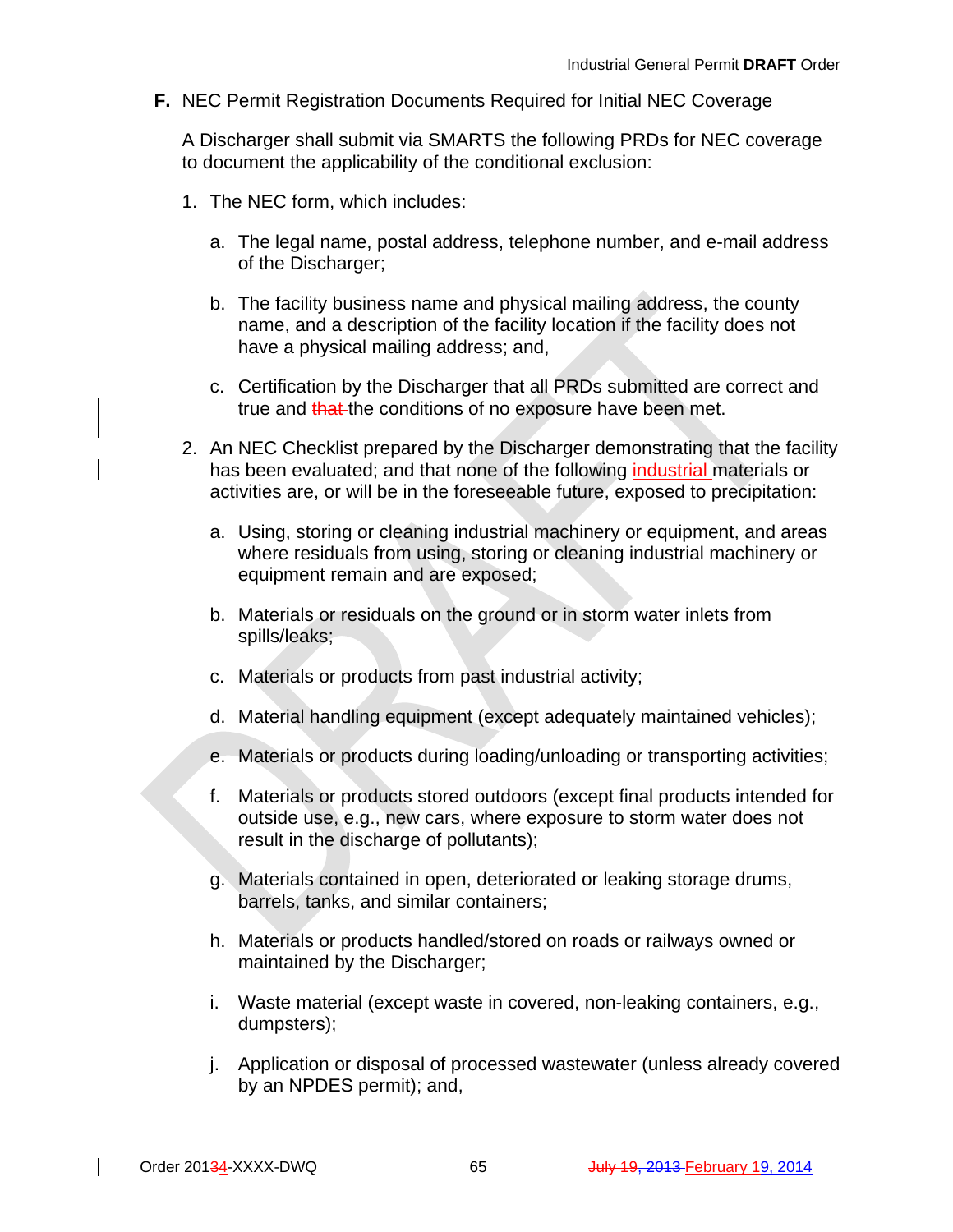- k. Particulate matter or visible deposits of residuals from roof stacks/vents evident in the storm water outflow.
- 3. Site Map (see Section X.E).

### **G. Requirements for Annual NEC Coverage Recertification**

By July October 1 of each reporting year beginning in 2015, any Discharger who has previously registered for NEC coverage shall either submit and certify an NEC demonstrating that the facility has been evaluated, and that none of the Industrial Materials or Activities listed above are, or will be in the foreseeable future, exposed to precipitation, or apply for NOI coverage.

### **H. NEC Certification Statement**

All NEC certifications and re-certifications shall include the following certification statement:

*I certify under penalty of law that I have read and understand the eligibility requirements for claiming a condition of 'no exposure' and obtaining an exclusion from NPDES storm water permitting; and that there are no discharges of storm water contaminated by exposure to industrial activities or materials from the industrial facility identified in this document (except as allowed in subsection C above). I understand that I am obligated to submit a no exposure certification form annually to the State Water Board and, if requested, to the operator of the local Municipal Separate Storm Sewer System (MS4) into which this facility discharges (where applicable). I understand that I must allow the Water Board staff, or MS4 operator where the discharge is into the local MS4, to perform inspections to confirm the condition of no exposure and to make such inspection reports publicly available upon request. I understand that I must obtain coverage under an NPDES permit prior to any point source discharge of storm water from the facility. I certify under penalty of law that this document and all attachments were prepared under my direction or supervision in accordance with a system designed to assure that qualified personnel properly gathered and evaluated the information submitted. Based upon my inquiry of the person or persons who manage the system, or those persons directly involved in gathering the information, the information submitted is to the best of my knowledge and belief true, accurate and complete. I am aware there are significant penalties for submitting false information, including the possibility of fine and imprisonment for knowing violations.*

## **XVIII. SPECIAL REQUIREMENTS - PLASTIC MATERIALS**

**A.** Facilities covered under this General Permit that handle Plastic Materials are required to implement BMPs to eliminate discharges of plastic in storm water in addition to the other requirements of this General Permit that are applicable to all other Industrial Materials and Activities. Plastic Materials, including are virgin and recycled plastic resin pellets, powders, flakes, powdered additives,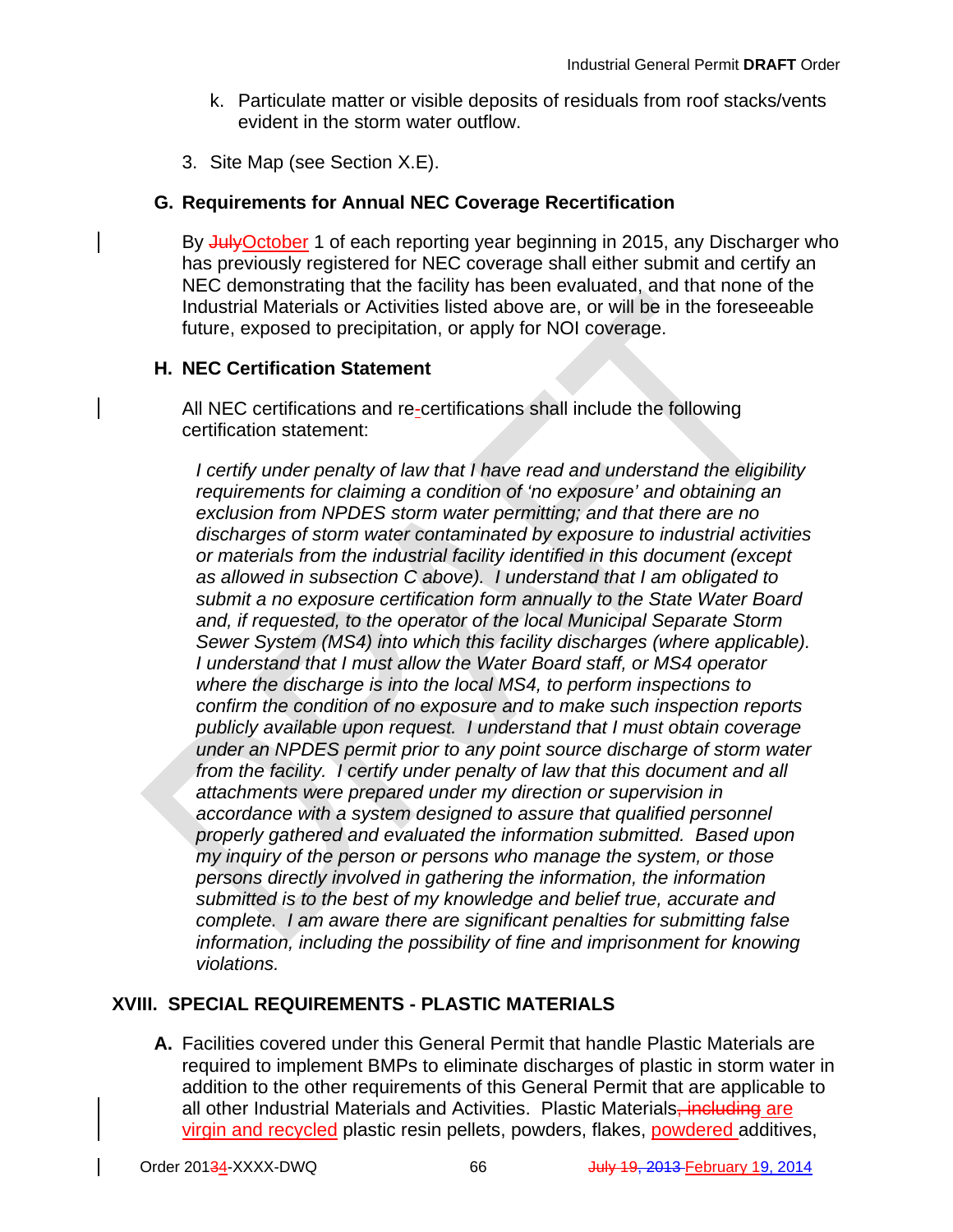regrind, scrap, dust, and industrial process waste or recyclingother similar types of preproduction plastics with the potential to discharge or migrate off-site are considered storm water gross pollutants.. Any Dischargers' facility handling these types of Pplastics Materials will be referred to as Plastics Facilities in this General Permit. Any Plastics Facility covered under this General Permit that manufactures, transports, stores, or consumes these materials shall submit information to the State Water Board in their PRDs, including the type and form of plastics, and which BMPs are implemented at the facility to prevent illicit discharges. Pursuant to Water Code section 13367, Plastics Facilities are subject to mandatory, minimum BMPs.

- 1. At a minimum, Plastics Facilities shall implement and include in the SWPPP:
	- a. Containment systems at each on-site storm drain discharge location down gradient of areas containing plastic material. The containment system shall be designed to trap all particles retained by a 1mm mesh screen, with a treatment capacity of no less than the peak flow rate from a one-year, one-hour storm.
	- b. When a containment system is infeasible, or poses the potential to cause an illicit discharge, the facility may propose a technically feasible alternative BMP or suite of BMPs. The alternative BMPs shall be designed to achieve the same or better performance standard as a 1mm mesh screen with a treatment capacity of the peak flow rate from a oneyear, one-hour storm. Alternative BMPs shall be submitted to the Regional Water Board for approval.
	- **e.** Plastics Facilities shall use durable, sealed containers designed not to rupture under typical loading and unloading activities at all points of plastic transfer and storage.
	- d. Plastics Facilities shall use durable, sealed containers designed not to rupture under typical loading and unloading activities at all points of plastic storage.
	- Plastics Facilities shall use capture devices as a form of secondary containment during transfers, loading, or unloading Plastic Materials. Examples of capture devices for secondary containment include, but are not limited to<sub>r</sub> catch pans, tarps, berms or any other device that collects errant material.
	- f.e.Plastics Facilities shall have a vacuum or vacuum-type system for quick cleanup of fugitive plastic material available for employees.
	- g.f.Pursuant to Water Code section 13367(e)(1), Plastics Facilities that handle Plastic Materials smaller than 1mm in size shall develop a containment system designed to trap the smallest plastic material

c.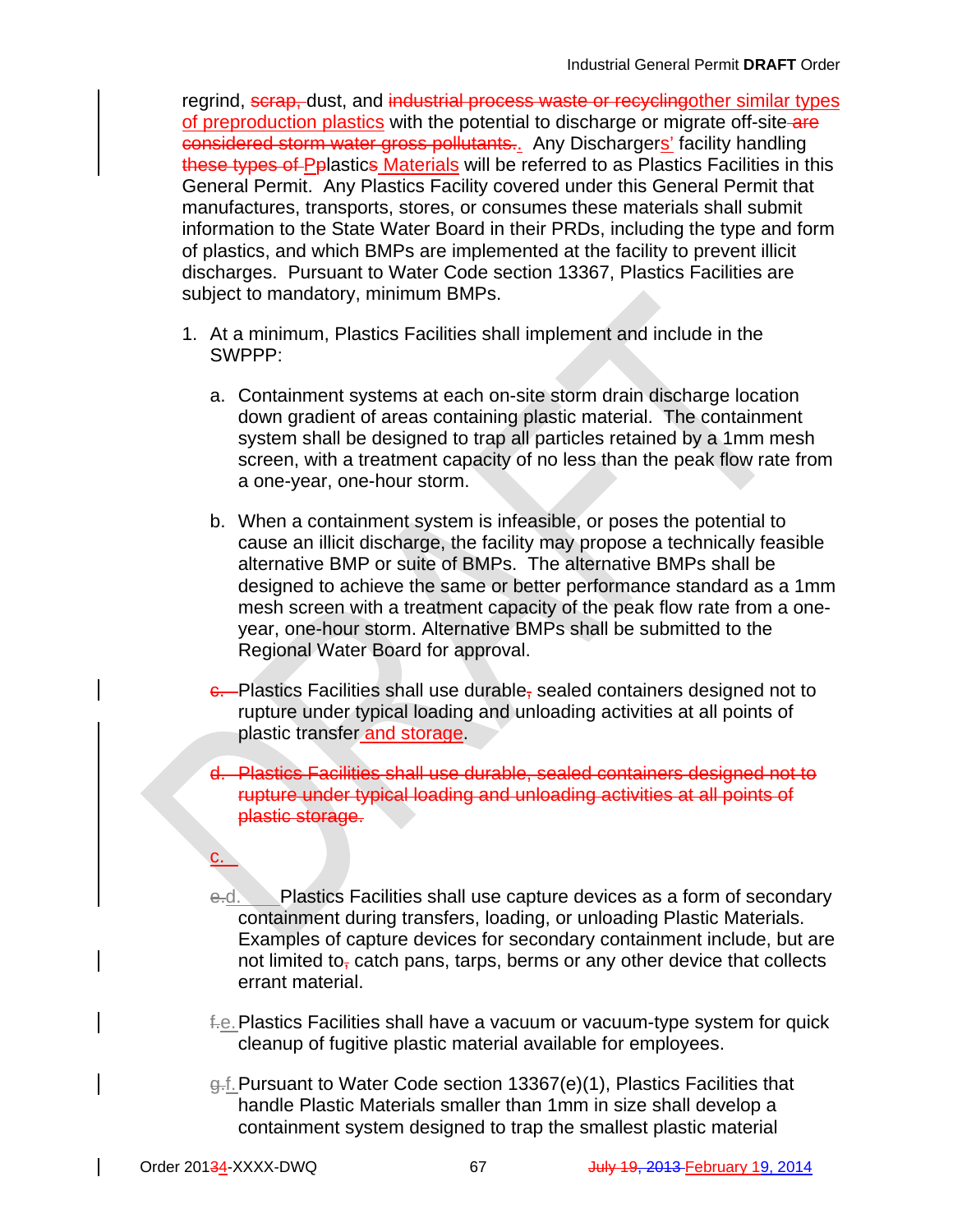handled at the facility with a treatment capacity of at least the peak flow rate from a one-year, one-hour storm, or develop a feasible alternative BMP or suite of BMPs that are designed to achieve a similar or better performance standard that shall be submitted to the Regional Water Board for approval.

- 2. Plastics Facilities are exempt from the Water Code requirement to install a containment system under section 13367 of the Water Code if they meet one of the following requirements that are determined to be equal to, or exceed the performance requirements of a containment system:
	- a. The Discharger has certified and submitted via SMARTS a valid No Exposure Certification (NEC) in accordance with Section XVII; or
	- b. Plastics Facilities are exempt from installing a containment system, if the following suite of eight (8) BMPs is implemented. This combination of BMPs is considered to reduce or prevent or reduce the discharge of plastics at a performance level equivalent to or better than the 1mm mesh and flow standard in Water Code section 13367(e)(1).
		- i. Plastics Facilities shall annually train employees handling Plastic Materials. Training shall include environmental hazards of plastic discharges, employee responsibility for corrective actions to prevent errant Plastic Materials, and standard procedures for containing, cleaning, and disposing of errant Plastic Materials.
		- ii. Plastics Facilities shall immediately fix any Plastic Materials containers that are punctured or leaking and shall clean up any errant material in a timely manner.
		- iii. Plastics Facilities shall manage outdoor waste disposal of Plastic Materials in a manner that prevents the materials from leaking from waste disposal containers or during waste hauling.
		- iv. Plastics Facilities that operate outdoor conveyance systems for Plastic Materials shall maintain the system in good operating condition. The system shall be sealed or filtered in such a way as to prevent the escape of materials when in operation. When not in operation, all connection points shall be sealed, capped, or filtered so as to not allow material to escape. Employees operating the conveyance system shall be trained how to operate in a manner that prevents the loss of materials such as secondary containment, immediate spill response, and checks to ensure the system is empty during connection changes.
		- v. Plastics Facilities that maintain outdoor storage of Plastic Materials shall do so in a durable, permanent structure that prevents exposure to weather that could cause the material to migrate or discharge in storm water.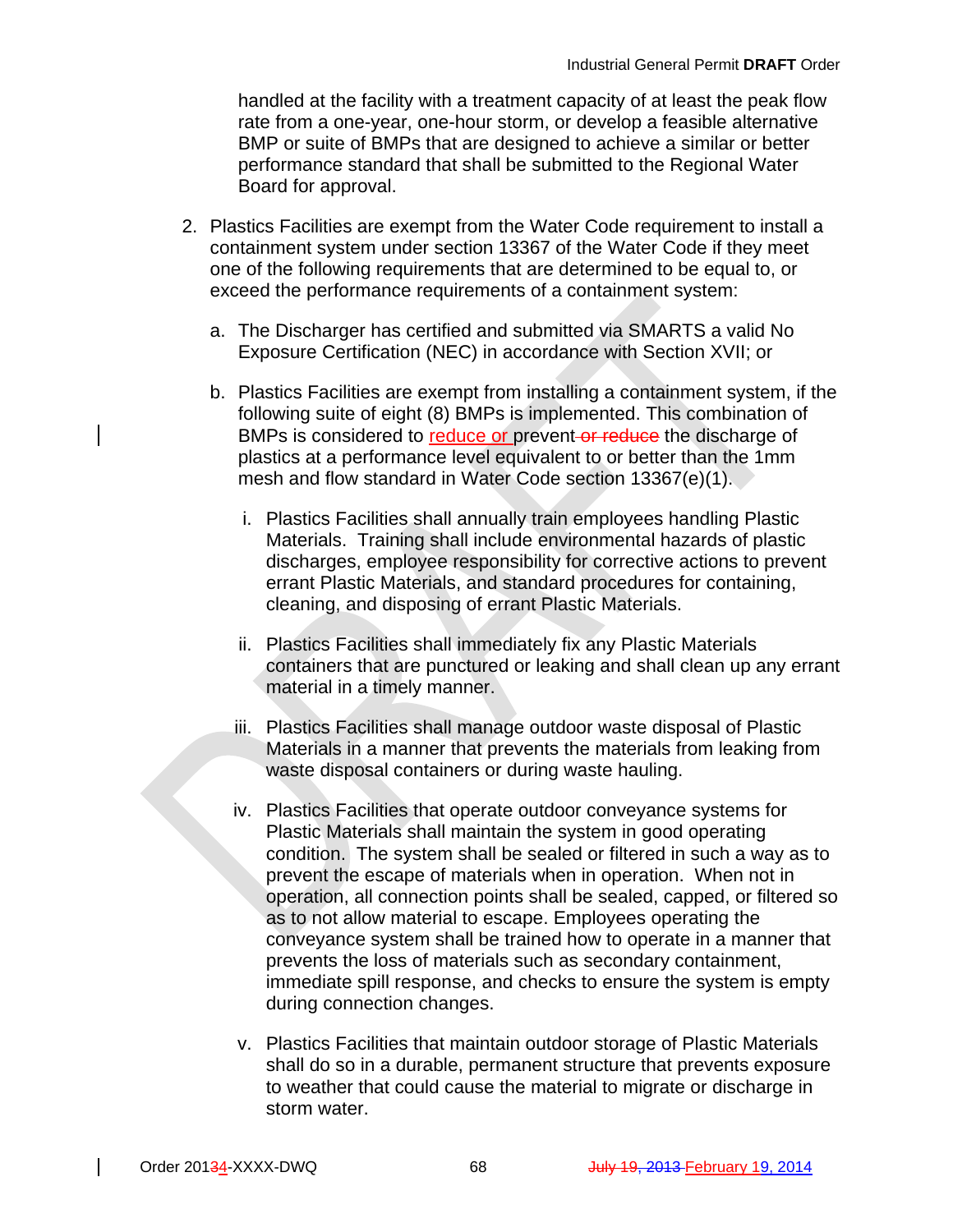- vi. Plastics Facilities shall maintain a schedule for regular housekeeping and routine inspection for errant Plastic Materials. The Plastics Facility shall ensure that their employees follow the schedule.
- vii. PRDs shall include the housekeeping and routine inspection schedule, spill response and prevention procedures, and employee training materials regarding plastic material handling.
- viii. Plastics Facilities shall correct any deficiencies in the employment of the above BMPs that result in errant Plastic Materials that may discharge or migrate off-site in a timely manner. Any Plastic Materials that are discharged or that migrate off-site constitute an illicit discharge in violation of this General Permit.

# **XIX. REGIONAL WATER BOARD AUTHORITIES**

- **A.** The Regional Water Boards may review a Discharger's PRDs for NOI or NEC coverage and administratively reject General Permit coverage if the PRDs are deemed incomplete. The Regional Water Boards may take actions that include rescinding General Permit coverage, requiring a Discharger to revise and resubmit their PRDs (certified and submitted by the Discharger) within a specified time period, requiring the Discharger to apply for different General Permit coverage or a different individual or general permit, or taking no action.
- **B.** The Regional Water Boards have the authority to enforce the provisions and requirements of this General Permit. This includes, but is not limited to, reviewing SWPPPs, Monitoring Implementation PlanMIPs, ERA Reports, and Annual Reports, conducting compliance inspections, and taking enforcement actions.
- **C.** As appropriate, the Regional Water Boards may issue NPDES storm water general or individual permits to a Discharger, categories of Dischargers, or Dischargers within a watershed or geographic area. Upon issuance of such NPDES permits, this General Permit shall no longer regulate the affected Discharger(s).
- **D.** The Regional Water Boards may require a Discharger to revise its SWPPP, ERA Reports, or monitoring programs to achieve compliance with this General Permit. In this case, the Discharger shall implement these revisions in accordance with a schedule provided by the Regional Water Board.
- **E.** The Regional Water Boards may approve requests from a Discharger to include co-located, but discontiguous, industrial activities within the same facility under a single NOI or NEC coverage.
- **F.** Consistent with 40 Code of Federal Regulations section 122.26(a)(9)(i)(D), the Regional Water Boards may require any discharge that is not regulated by this General Permit, that is determined to contributes to a violation of a water quality standard WQS or is a significant contributor of pollutants to waters of the United States, to be covered under this General Permit isas appropriate. Upon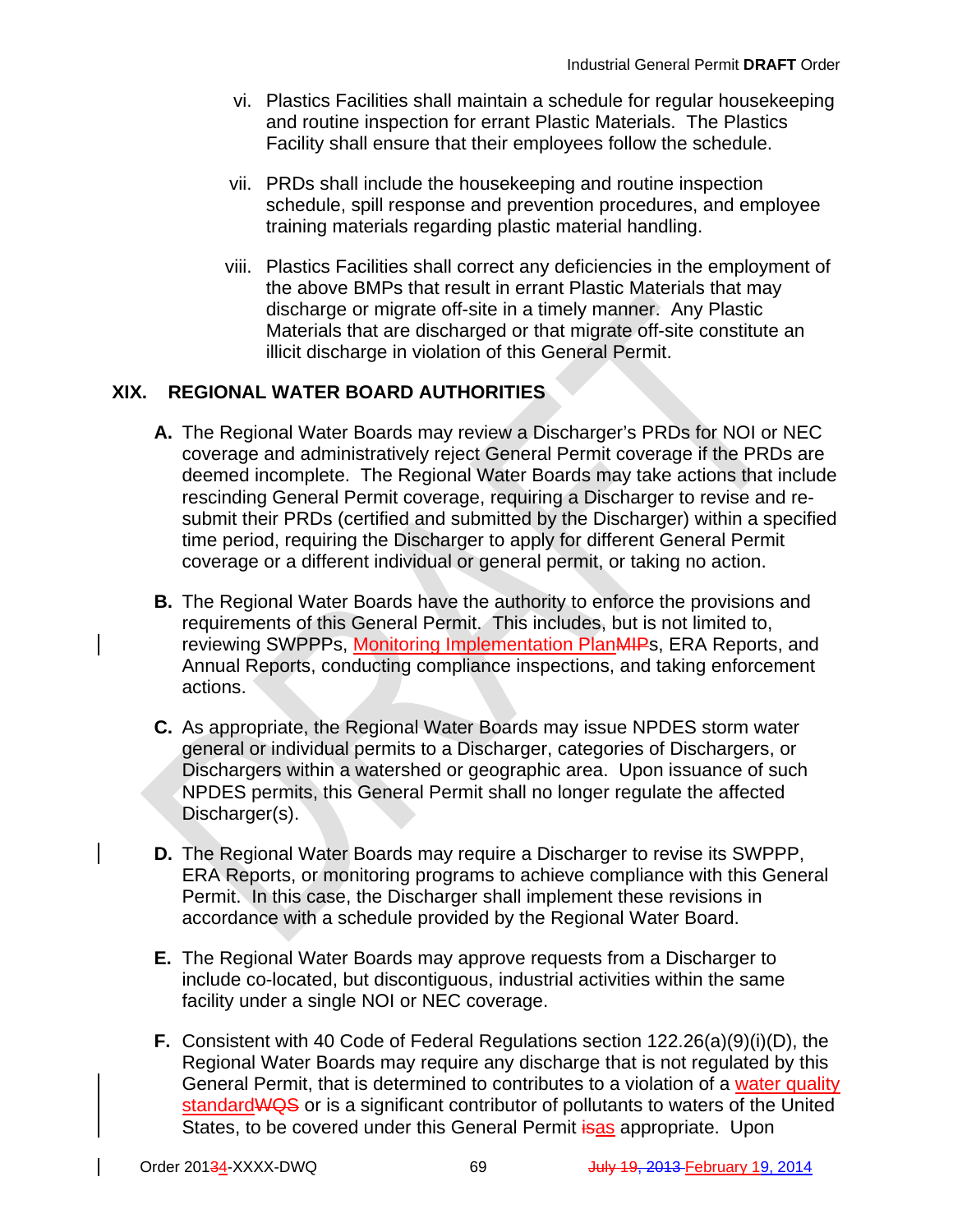designation, the Discharger responsible for the discharge shall obtain coverage under this General Permit.

- **G.** The Regional Water Boards may review a Discharger's Inactive Mining Operation Certification and reject it at any time if the Regional Water Board determines that access to the facility for monitoring purposes is practicable or that the facility is not in compliance with the applicable requirements of this General Permit.
- **H.** All Regional Water Board actions that modify a Discharger's obligations under this General Permit must be in writing and should also be submitted in SMARTS.

### **XX. SPECIAL CONDITIONS**

#### **A. Reopener Clause**

This General Permit may be reopened and amended to incorporate TMDLrelated provisions. This General Permit may also be modified, revoked and reissued, or terminated for cause due to promulgation of amended regulations, water quality control plans or water quality control policies, receipt of U.S. EPA guidance concerning regulated activities, judicial decision, or in accordance with 40 Code of Federal Regulations sections 122.62, 122.63, 122.64, and 124.5.

#### **B. Water Quality Based Corrective Actions**

- 1. Upon determination by the Discharger or written notification by the Regional Water Board that industrial storm water discharges and/or authorized NSWDs contain pollutants that are in violation of Receiving Water Limitations (Section VI), the Discharger shall:
	- a. Conduct a facility evaluation to identify pollutant source(s) within the facility that are associated with industrial activity and whether the BMPs described in the SWPPP have been properly implemented;
	- b. Assess the facility's SWPPP and its implementation to determine whether additional BMPs or SWPPP implementation measures are necessary to reduce or prevent or reduce pollutants in industrial storm water discharges to meet the Receiving Water Limitations (Section VI); and,
	- c. Certify and submit via SMARTS documentation based upon the above facility evaluation and assessment that:
		- i. Additional BMPs and/or SWPPP implementation measures have been identified and included in the SWPPP to meet the Receiving Water Limitations (Section VI); or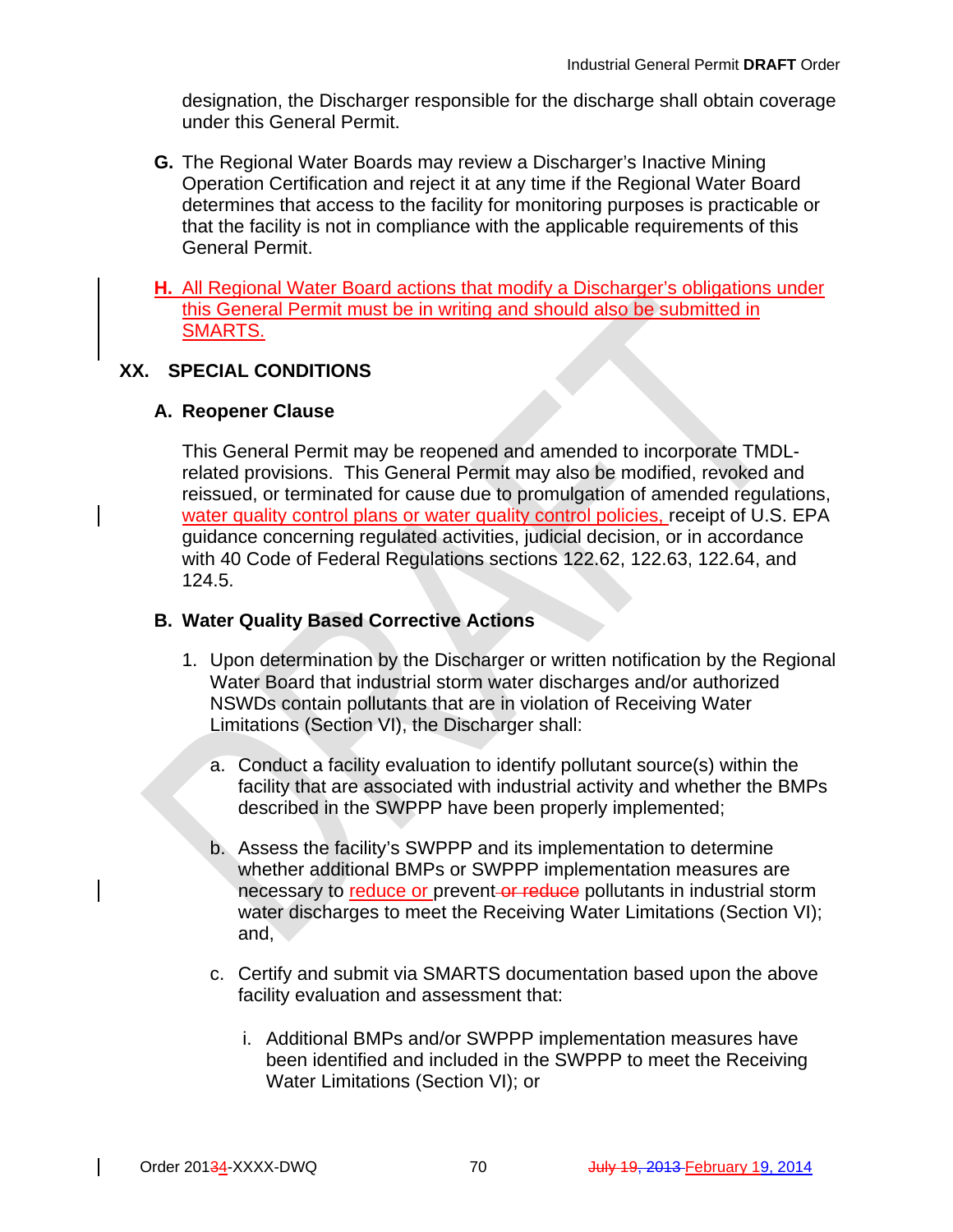- ii. No additional BMPs or SWPPP implementation measures are required to reduce or prevent pollutants in industrial storm water discharges to meet the Receiving Water Limitations (Section VI).
- 2. The Regional Water Board may reject the Dischargers water quality based corrective actions and/or request additional supporting documentation.

#### **C. Requirements for Dischargers Claiming "No Discharge" through the Notice of Non-Applicability (NONA)**

- 1. For the purpose of the NONA, the Entity (Entities) is referring to the person(s) defined in section 13399.30 of the Water Code.
- 2. Entities who are claiming "No Discharge" through the NONA shall meet the following eligibility requirements:
	- a. The facility shall is either be  $(1)$  engineered and constructed to have contained the maximum historic precipitation event (or series of events) using the precipitation data collected from the National Oceanic and Atmospheric Agency's website (or other nearby precipitation data available from other government agencies); or so that there will be no discharge of industrial storm water to waters of the United States, including no discharge to groundwater that has a direct hydrologic connection to waters of the United States; or,
	- b. The facility is Llocated in basins or other physical locations that are not hydrologically connected to waters of the United States.
- 3. When claiming the "No Discharge" option, Entities shall submit and certify via SMARTS both the NONA and a No Discharge Technical Report. The No Discharge Technical Report shall demonstrate the facility meets the eligibility requirements described above.
- 4. The No Discharge Technical Report shall be prepared-signed (wet signature and license number) by a California licensed professional engineer.

# **XXI. STANDARD CONDITIONS**

#### **A. Duty to Comply**

Dischargers shall comply with all standard conditions in this General Permit. Permit noncompliance constitutes a violation of the Clean Water Act and the Water Code and is grounds for enforcement action and/or removal from General Permit coverage.

Dischargers shall comply with effluent standards or prohibitions established under section 307(a) of the Clean Water Act for toxic pollutants within the time provided in the regulations that establish these standards or prohibitions.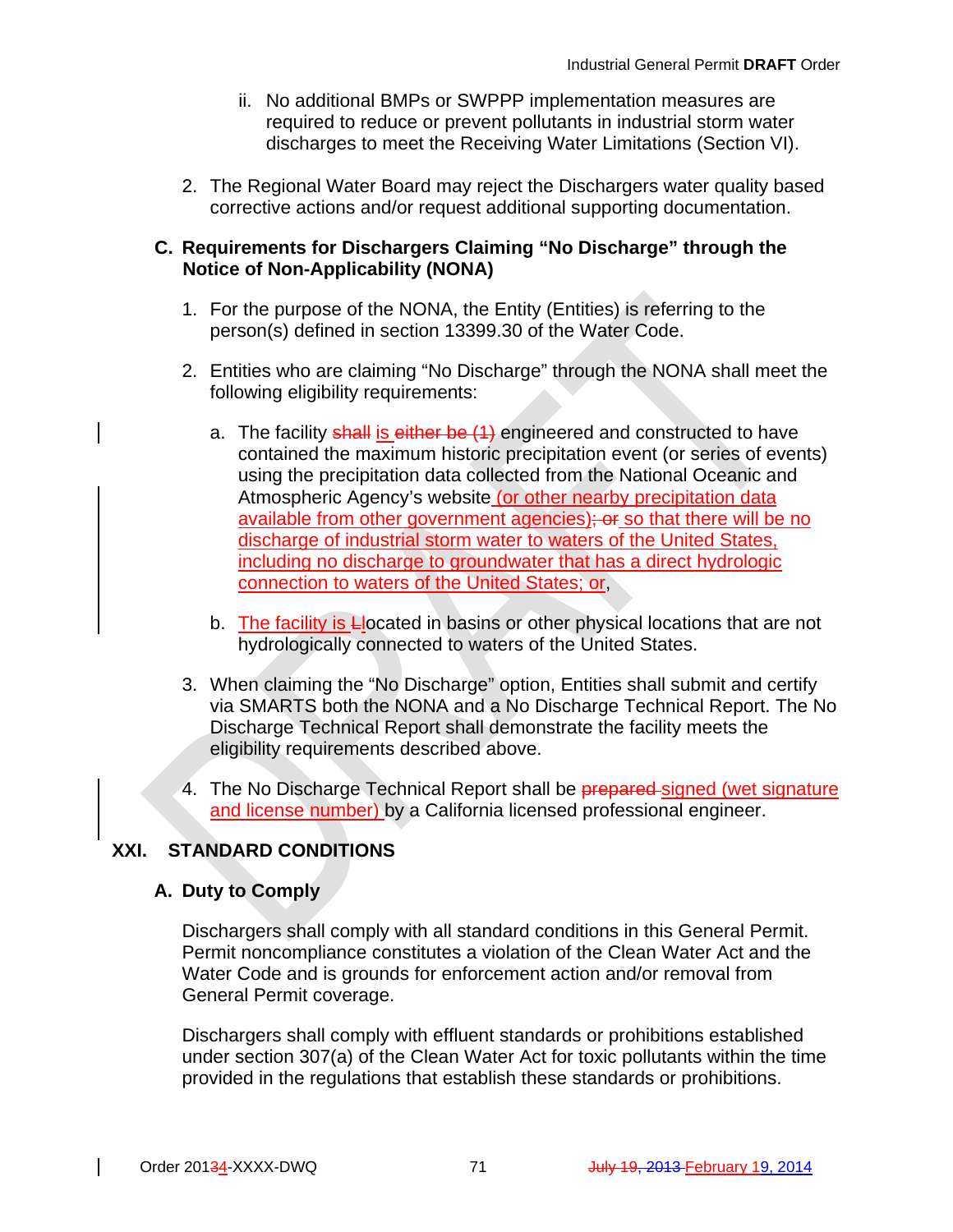# **B. Duty to Reapply**

Dischargers that wish to continue an activity regulated under this General Permit after the expiration date of this General Permit shall apply for and obtain authorization from the Water Boards as required by the new general permit once it is issued.

## **C. General Permit Actions**

- 1. This General Permit may be modified, revoked and reissued, or terminated for cause. Submittal of a request by the Discharger for General Permit modification, revocation and reissuance, or termination, or a notification of planned changes or anticipated noncompliance does not annul any General Permit condition.
- 2. If a toxic effluent standard or prohibition (including any schedule of compliance specified in such effluent standard or prohibition) is promulgated under section 307(a) of the Clean Water Act for a toxic pollutant which is present in the discharge, and that standard or prohibition is more stringent than any limitation on the pollutant in this General Permit, this General Permit shall be modified or revoked and reissued to conform to the toxic effluent standard or prohibition.

# **D. Need to Halt or Reduce Activity Not a Defense**

In an enforcement action, it shall not be a defense for a Discharger that it would have been necessary to halt or reduce the permitted activity in order to maintain compliance with the conditions of this General Permit.

# **E. Duty to Mitigate**

Dischargers shall take all responsible steps to minimizereduce or prevent any discharge whichthat has a reasonable likelihood of adversely affecting human health or the environment.

## **F. Proper Operation and Maintenance**

Dischargers shall at all times properly operate and maintain any facilities and systems of treatment and control (and related equipment and apparatuses) which are installed or used by the Discharger to achieve compliance with the conditions of this General Permit. Proper operation and maintenance also include adequate laboratory controls and appropriate quality assurance procedures. Proper operation and maintenance may require the operation of backup or auxiliary facilities or similar systems installed by a Discharger when necessary to achieve compliance with the conditions of this General Permit.

## **G. Property Rights**

This General Permit does not convey any property rights of any sort or any exclusive privileges. It also does not authorize any injury to private property or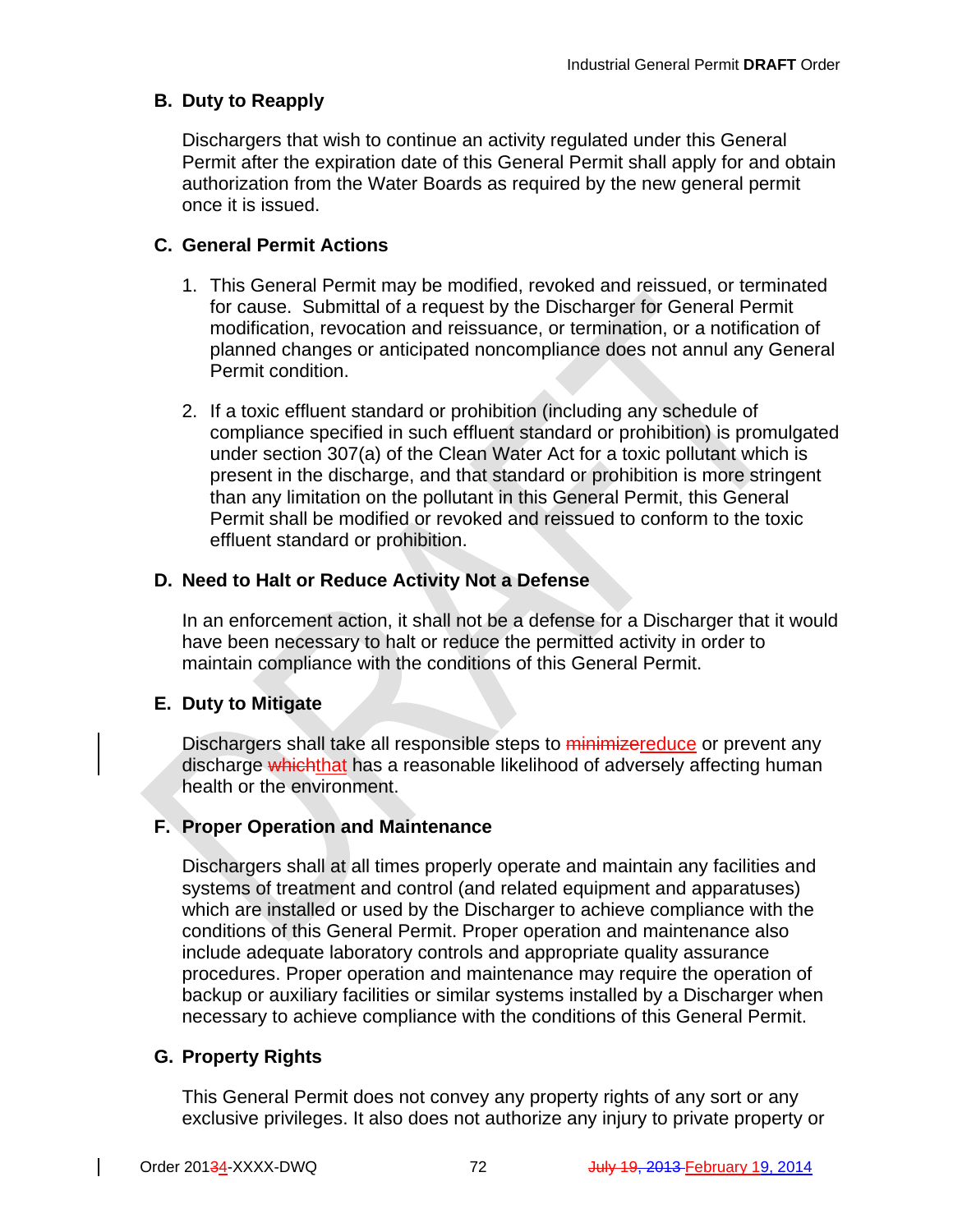any invasion of personal rights, nor does it authorize any infringement of federal, state, or local laws and regulations.

#### **H. Duty to Provide Information**

Upon request by the relevant agency, Dischargers shall provide information to determine compliance with this General Permit to the Water Boards, U.S. EPA, or local Municipal Separate Storm Sewer System (MS4) within a reasonable time. Dischargers shall also furnish, upon request by the relevant agency, copies of records that are required to be kept by this General Permit.

#### **I. Inspection and Entry**

Dischargers shall allow the Water Boards, U.S. EPA, and local MS4 (including any authorized contractor acting as their representative), to:

- 1. Enter upon the premises at reasonable times where a regulated industrial activity is being conducted or where records are kept under the conditions of this General Permit;
- 2. Access and copy at reasonable times any records that must be kept under the conditions of this General Permit;
- 3. Inspect the facility at reasonable times; and,
- 4. Sample or monitor at reasonable times for the purpose of ensuring General Permit compliance.

## **J. Monitoring and Records**

- 1. Samples and measurements taken for the purpose of monitoring shall be representative of the monitored activity.
- 2. If Dischargers monitor any pollutant more frequently than required, the results of such monitoring shall be included in the calculation and reporting of the data submitted.
- 3. Records of monitoring information shall include:
	- a. The date, exact location, and time of sampling or measurement;
	- b. The date(s) analyses were performed;
	- c. The individual(s) that performed the analyses;
	- d. The analytical techniques or methods used; and,
	- e. The results of such analyses.
- 4. Dischargers shall retain, for a period of at least five (5) years, either a paper or electronic copy of all storm water monitoring information, records, data,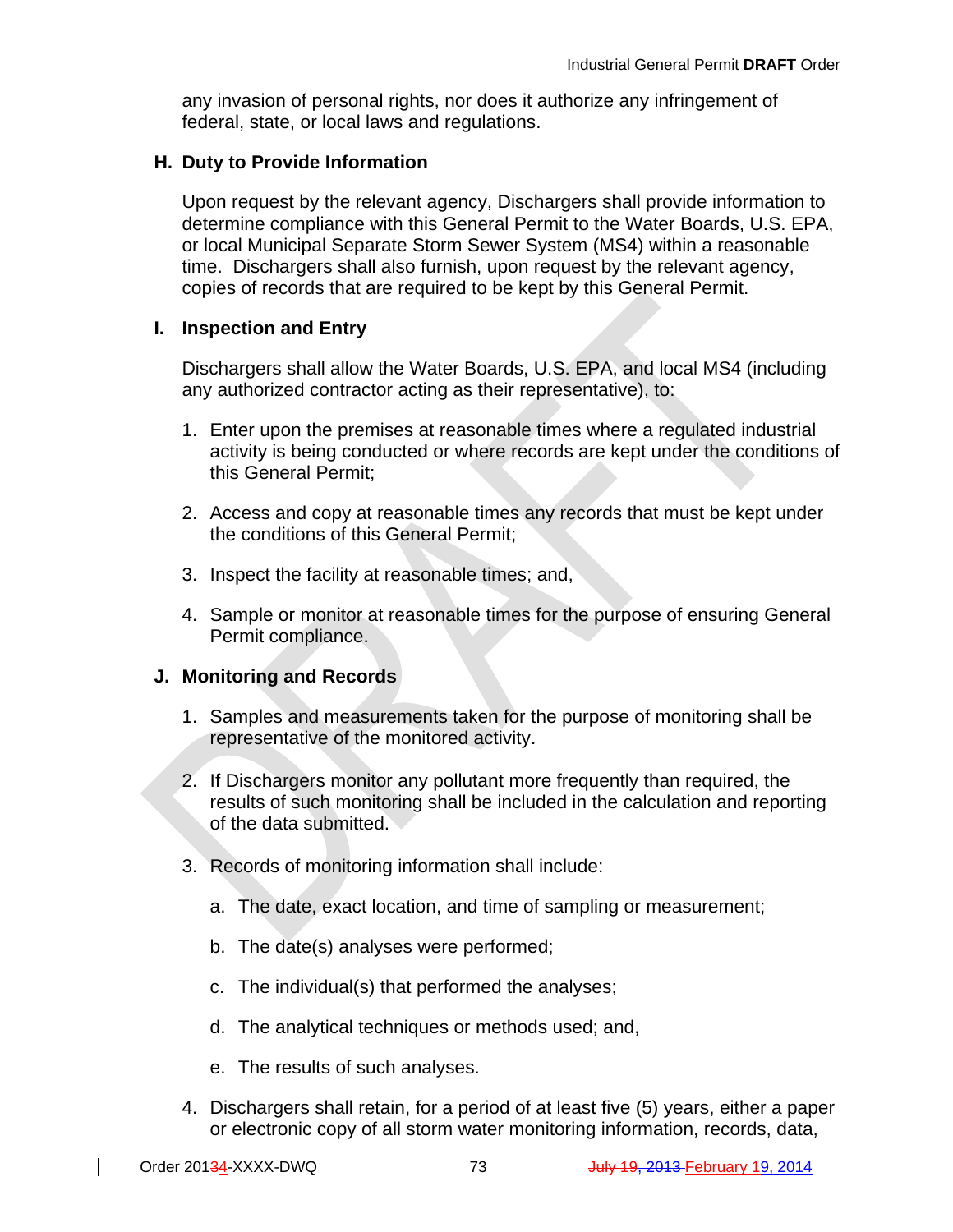and reports required by this General Permit. Copies shall be available for review by the Water Board's staff at the facility during scheduled facility operating hours.

5. Upon written request by U.S. EPA or the local MS4, Dischargers shall provide paper or electronic copies of Annual Reports or other requested records to the Water Boards, U.S. EPA, or local MS4 within ten (10) working days from receipt of the request.

#### **K. Electronic Signature and Certification Requirements**

- 1. All Permit Registration Documents (PRDs) for NOI and NEC coverage shall be certified and submitted via SMARTS by the Discharger's Legally Responsible Person (LRP). All other documents may be certified and submitted via SMARTS by the LRP or by their designated Duly Authorized Representative.
- 2. When a new LRP or Duly Authorized Representative is designated, the Discharger shall ensure that the appropriate revisions are made via SMARTS. In unexpected or emergency situations, it may be necessary for the Discharger to directly contact the State Water Board's Storm Water Section to register for SMARTS account access in order to designate a new LRP.
- 3. Documents certified and submitted via SMARTS by an unauthorized or ineligible LRP or Duly Authorized Representative are invalid.
- 4. LRP eligibility is as follows:
	- a. For a corporation: by an authorized corporate officer. For the purposes of this section, an authorized corporate officer means: (a) a president, secretary, treasurer, vice-president, or other officer of the corporation with authority to execute documents on behalf of the corporation pursuant to corporate bylaws or board resolution; or (b) the manager of the facility, if authority to sign documents has been assigned or delegated to the manager in accordance with corporate bylaws and by corporate resolution;
	- b. For a partnership or sole proprietorship: by a general partner or the proprietor, respectively, that is authorized to execute legally binding documents on behalf of the partnership or sole proprietorship (as the case may be) in accordance with the entity's governing documents; or,
	- c. For a municipality, state, federal, or other public agency: by either a principal executive officer or ranking elected official that possesses signatory authority of the governmental agency at issue. The principal executive officer of a federal agency includes the chief executive officer of the agency or the senior executive officer having responsibility for the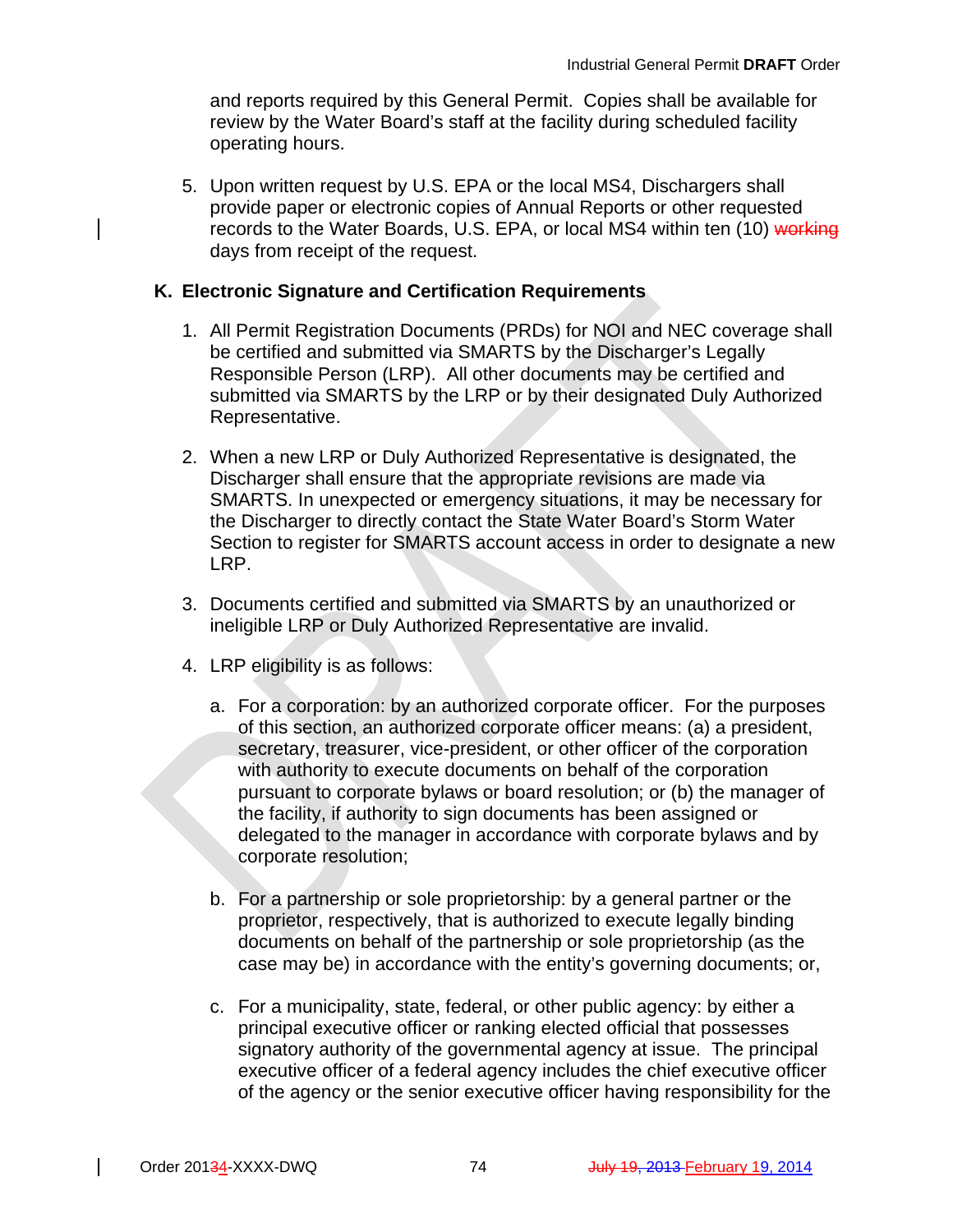overall operations of a principal geographic unit of the agency (e.g., Regional Administrators of U.S. EPA).

- 5. Duly Authorized Representative eligibility is as follows:
	- a. The Discharger must authorize via SMARTS any person designated as a Duly Authorized Representative;
	- b. The authorization shall specify that a person designated as a Duly Authorized Representative has responsibility for the overall operation of the regulated facility or activity, such as a person that is a manager, operator, superintendent, or another position of equivalent responsibility, or is an individual who has overall responsibility for environmental matters for the company; and,
	- c. The authorization must be current (it has been updated to reflect a different individual or position) prior to any report submittals, certifications, or records certified by the Duly Authorized Representative.

#### **L. Certification**

Any person signing, certifying, and submitting documents under Section XXI.K above shall make the following certification:

*I certify under penalty of law that this document and all attachments were prepared under my direction or supervision in accordance with a system designed to assure that qualified personnel properly gather and evaluate the information submitted. Based on my inquiry of the person or persons that manage the system or those persons directly responsible for gathering the information, to the best of my knowledge and belief, the information submitted is, true, accurate, and complete. I am aware that there are significant penalties for submitting false information, including the possibility of fine and imprisonment for knowing violations.*

#### **M. Anticipated Noncompliance**

Dischargers shall give advance notice to the Regional Water Board and local MS4 of any planned changes in the industrial activity that may result in noncompliance with this General Permit.

#### **N. Penalties for Falsification of Reports**

Clean Water Act section 309(c)(4) provides that any person that knowingly makes any false material statement, representation, or certification in any record or other document submitted or required to be maintained under this General Permit, including reports of compliance or noncompliance shall upon conviction, be punished by a fine of not more than \$10,000 or by imprisonment for not more than two years or by both.